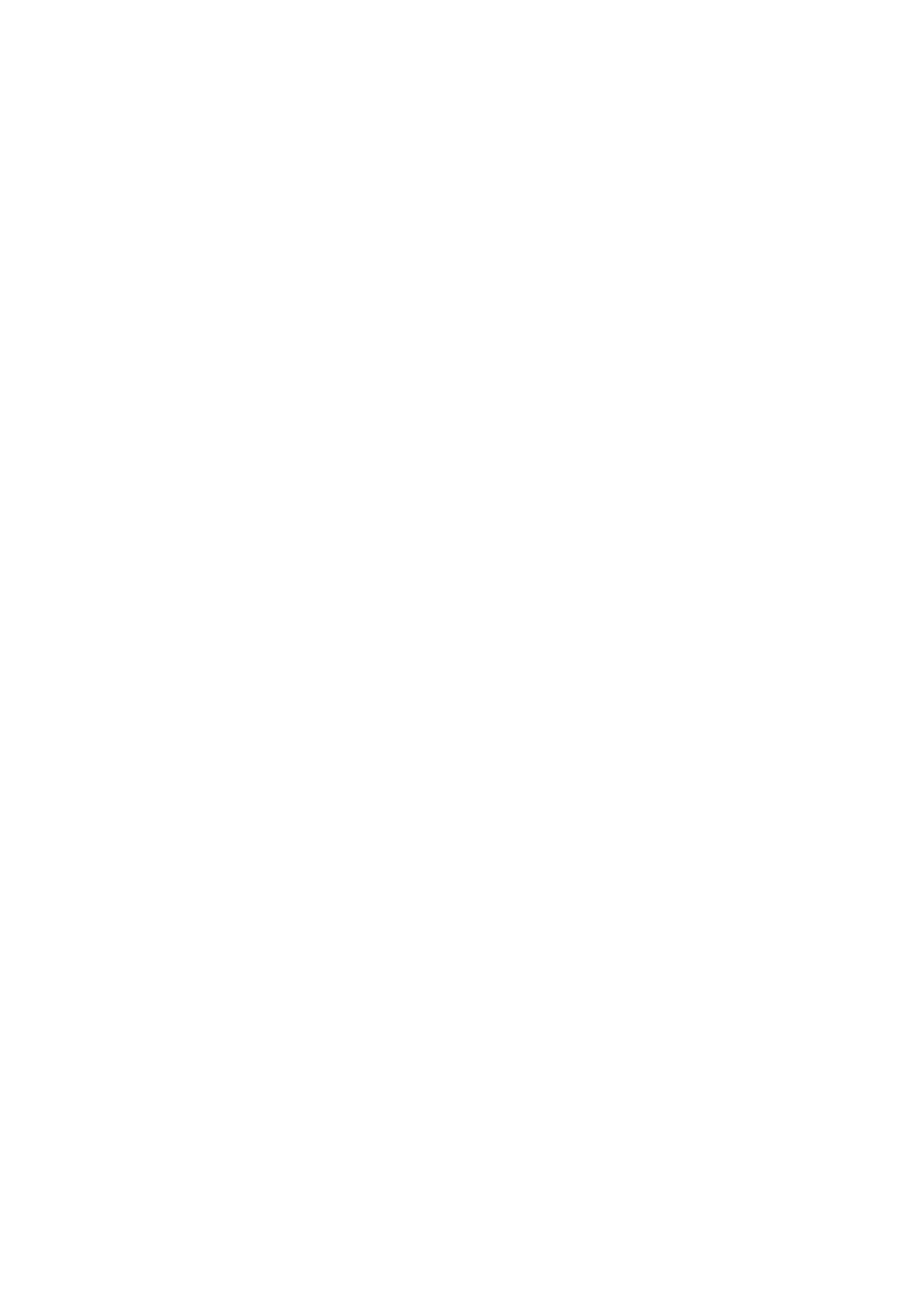## Hierarchical Kronecker Tensor-Product Approximations

Wolfgang Hackbusch, Boris N. Khoromskij Max-Planck-Institut *Mathematik in den Naturwissenschaften* Inselstr. 22-26, D-04103 Leipzig, Germany email: {wh,bokh}@mis.mpg.de

Eugene E. Tyrtyshnikov <sup>∗</sup> Institute of Numerical Mathematics, Russian Academy of Sciences Gubkina 8, 119991 Moscow, Russia email: tee@inm.ras.ru

#### **Abstract**

The goal of this work is the presentation of some new formats which are useful for the approximation of (large and dense) matrices related to certain classes of functions and nonlocal (integral, integrodifferential) operators, especially for high-dimensional problems. These new formats elaborate on a sum of few terms of Kronecker products of smaller-sized matrices (cf. [37, 38]). In addition to this we need that the Kronecker factors possess a certain data-sparse structure. Depending on the construction of the Kronecker factors we are led to so-called "profile-low-rank matrices" or hierarchical matrices (cf. [18, 19]). We give a proof for the existence of such formats and expound a gainful combination of the Kronecker-tensor-product structure and the arithmetic for hierarchical matrices.

*AMS Subject Classification:* 65F50, 65F30, 65N38, 65N35, 15A09 *Key words:* integral equations, BEM, low-rank matrices, hierarchical matrices, Kronecker products, multidimensional matrices, tensors

## **1 Introduction**

This paper is a recent version of the preprint [26], where the authors have presented for the first time several new ideas of using tensor approximations with sketch of theory, algorithms, and perspectives of further developments. Despite a concise and somewhat preliminary form of that presentation, it has already proved its usefulness by stimulating a series of forthcoming works [12, 16, 23]. So we think that publication of this first presentation that has given impetus to new findings in the very promising research direction will be useful.

For several decades, tensor approximations have been considered as an important practical tool for data analysis mostly in chemometrics and psychometrics. Thus, there is no lack of literature addressing this topic. However, approximation properties of tensor decompositions for data-sparse representation of nonlocal operators are now rigorously analysed for the first time.

Among the most challenging problems of numerical computations nowadays are those of high dimensions, for instance, integral or differential equations on  $[0, 1]^d$  for  $d \gg 1$ . Many standard approaches fail because of "the curse of dimensionality", those that survive are in some way linked with the idea of tensor-product constructions on all stages of the solution strategy, while "less structured" or "irregular" ingredients are relegated to some acceptably small dimensions (see, e.g., [3]).

<sup>∗</sup>This work was performed during the stay of the third author at the Max-Planck-Institute for Mathematics in the Sciences (Leipzig) and, in earlier stages, supported by the Russian Fund of Basic Research (grant 02-01-00590) and Science Support Foundation.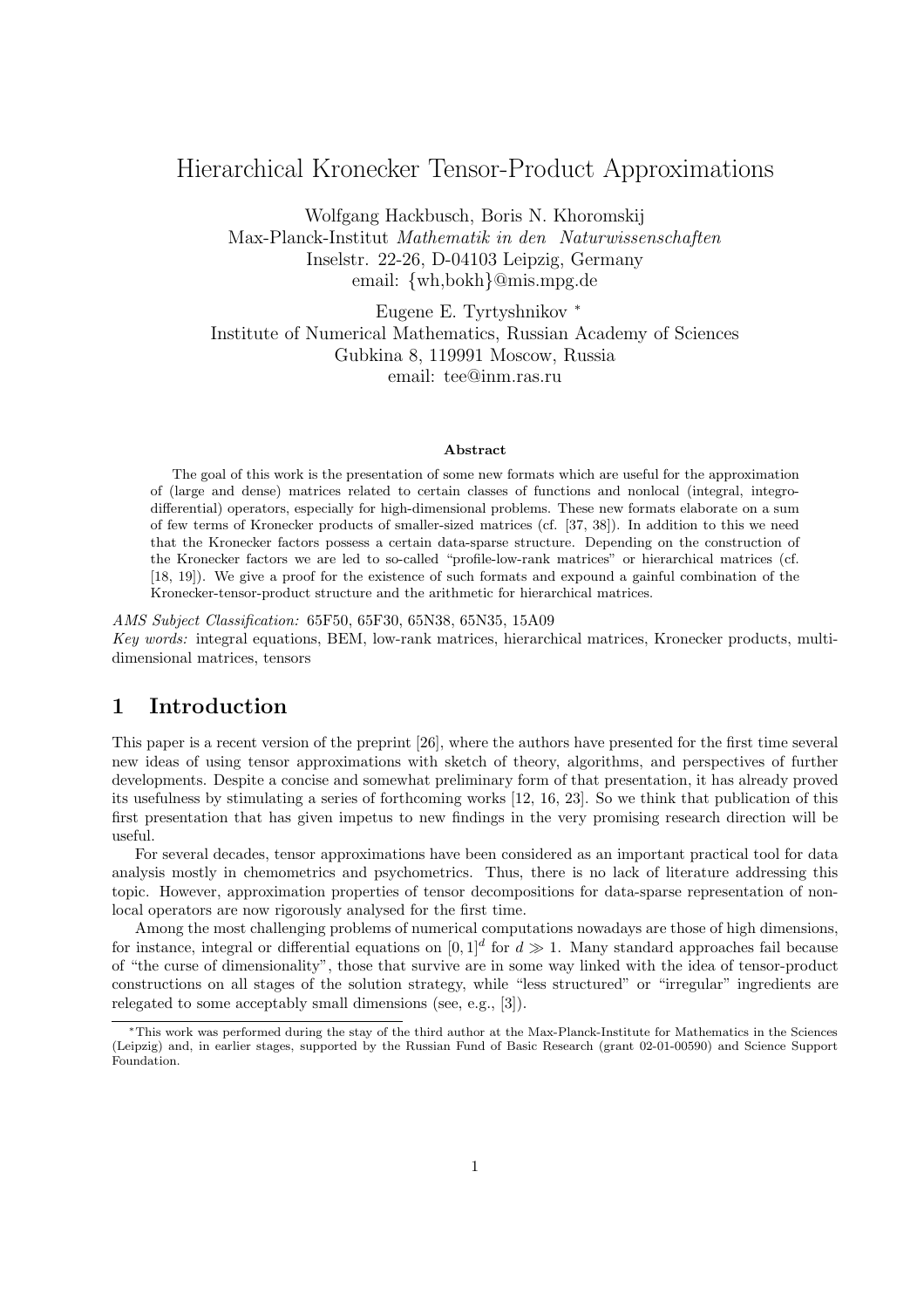What might this mean on the level of matrices? Given a matrix  $A \in \mathbb{C}^{N \times N}$  of order  $N = n^m$ , we try to approximate it by a matrix  $A_r$  of the form

$$
A_r = \sum_{k=1}^r V_k^1 \times \dots \times V_k^m \approx A,
$$
\n(1.1)

where the  $V_k^{\ell}$  are matrices of order n, the number r of terms is rather small, and usually  $m = d$ . (However, m can be less than the spatial dimension d or even greater; cf.  $[37, 38]$ .)

We recall that the Kronecker product operation " $\times$ " is defined as follows: if  $U = [u_{ij}]$ , then the matrix  $U \times V$  has the block-representation  $[u_{ij}V]$ ; the row and column sizes of  $U \times V$  are the products of the row and column sizes of U and V, respectively. We do not use brackets in  $(1.1)$ , since the  $\times$ -operation is associative.

¿From the practical point of view, we might be equally interested in approximations of the form

$$
A_{r,D} = D + \sum_{k=1}^{r} V_k^1 \times \dots \times V_k^m \approx A,
$$
\n(1.2)

where  $D$  is a correction matrix with low complexity with respect of storage and matrix-vector multiplication (e.g., a diagonal matrix). Sometimes, the ansatz  $(1.2)$  is easier to get than  $(1.1)$ ; in this paper, however, it appears only as an intermediate step towards (1.1).

Advantages of replacing A with  $A_r$  are the following:

- *Data compression*. The storage for the  $V_k^{\ell}$  matrices of (1.1) is only  $\mathcal{O}(rn^2) = \mathcal{O}(rN^{2/m})$ , while that for the original (dense) matrix A is  $\mathcal{O}(N^2)$ . The compression factor is  $\mathcal{O}(rN^{2/m-2})$ . Under certain assumptions we prove later that  $r = \mathcal{O}(\log^{\alpha} N)$  for some  $\alpha > 0$ . It implies the compression factor  $\mathcal{O}((\log^{\alpha} N)/N)$  for  $m=2$  and a *superlinear compression rate*  $\mathcal{O}(N^{-1-p})$ ,  $0 < p < 1-2/m$ , for  $m > 2$ .
- *Matrix-by-vector complexity*<sup>1</sup>. The matrix-vector multiplication costs for  $A_r$  are also much less than those for A. Instead of  $\mathcal{O}(N^2)$  operations for A, we now need only  $\mathcal{O}(rn^{m+1}) = \mathcal{O}(rN^{1+1/m})$  operations. (This can be quite acceptable for moderate sizes, even possibly for all N of interest in a particular application, especially in the case of  $m > 2$ ; [28].)

On the other side, there are possible disadvantages and concerns:

- The case  $m = 2$  is well-studied concerning theory and algorithms for the construction of the Kronecker tensor-product approximations (see the discussion in Section 2), but this case is not satisfactory concerning the matrix-by-vector complexity. The latter is better in the case  $m > 2$ , but for  $m > 2$  the construction of the Kronecker tensor-product approximations becomes a much more difficult problem that requires quite intricate algorithms (see [28]) and still needs an adequate theory (cf. [6]).
- The matrix-by-vector complexity with the Kronecker-tensor ansatz (1.1) is outperformed asymptotically by the almost<sup>2</sup> linear estimates which are typical for  $H$ -matrices (see [18, 19, 20, 24, 25]) or the mosaic-skeleton method (cf. [34, 35, 36]) as well as the earlier well-known methods such as panel clustering [27], multipole [31, 33], and interpolation using regular or hierarchical grids (cf. [5, 30]).

In this paper we ponder on these concerns and propose a modification of the format (1.1) so that the disadvantages can be *entirely overcome.*

First, we avoid the above-mentioned theoretical and algorithmical difficulties of  $m > 2$  by focusing on the case  $m = 2$ . Thus, we assume that A is of order  $N = n^2$  and study approximations of the form

$$
A_r = \sum_{k=1}^r U_k \times V_k \approx A,\tag{1.3}
$$

where  $U_k$  and  $V_k$  are of order n. We refer to r as the *Kronecker (tensor) rank* of (this particular representation of)  $A_r$ .

<sup>&</sup>lt;sup>1</sup>The term *matrix-by-vector complexity* is an abbreviation for the complexity of the matrix-vector multiplication.

<sup>&</sup>lt;sup>2</sup>We call  $\mathcal{O}(n \log^q n)$  for some fixed *q almost linear* in *n*.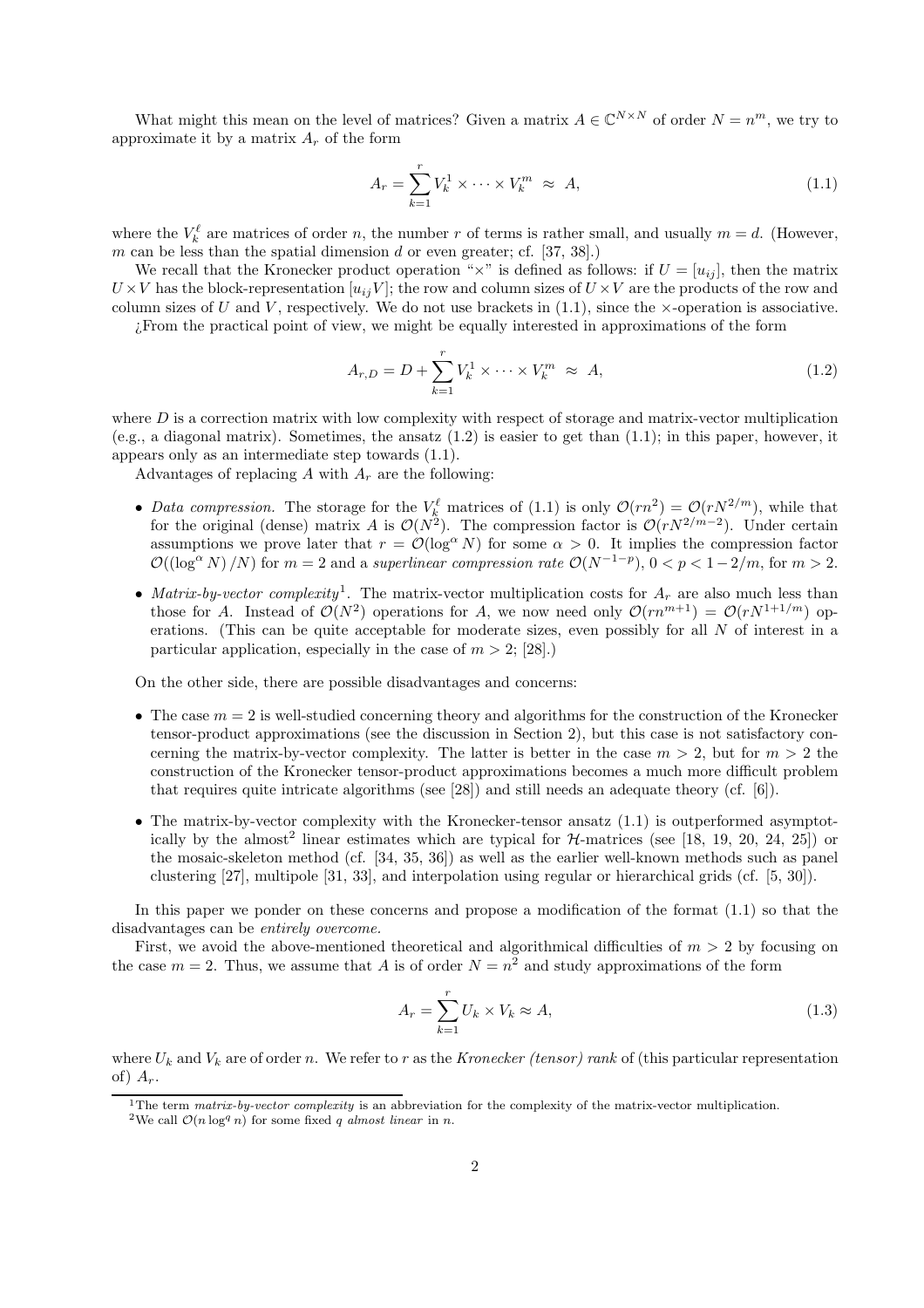Second, we show that  $U_k$  and  $V_k$  can possess the structure of general  $H$ -matrices (cf. [18, 19]) or related, more specific structures depending on the method by which the Kronecker tensor-product approximation  $(1.3)$  is constructed. Altogether, this results in an almost linear matrix-by-vector complexity in n.

Obviously, approximations of the form  $(1.3)$  with additional structure of the Kronecker factors  $U_k, V_k$ cannot hold for arbitrary matrices. Our results apply mostly to a family of matrices associated with a function  $f(x, y), x, y \in \mathbb{R}^2$ .

In the case of integral equations, this function  $f$  may be the kernel function of the integral operator. Then the *Galerkin* discretisation yields  $A = [a_{ij}]_{1 \le i,j \le N}$  with

$$
a_{ij} = \int\limits_{K^i} \int\limits_{K^j} f(x, y) \phi^i(x) \phi^j(y) dx dy, \qquad 1 \le i, j \le N,
$$
\n(1.4)

where  $\phi^1,\ldots,\phi^N$  are given ansatz and test functions belonging to a Cartesian grid with  $K^i$  being the support of  $\phi^i$ . In the case of  $x \in \mathbb{R}^2$ , the basis functions  $\phi^i(x)$  may be products  $\phi^{i_1}(x_1)\phi^{i_2}(x_2)$ .

In the *collocation* case, ansatz functions  $\phi^1, \ldots, \phi^N$  and collocation points  $x^1, \ldots, x^N$  are given, and the matrix becomes

$$
a_{ij} = \int\limits_{K^j} f(x^i, y)\phi^j(y)dy, \qquad 1 \le i, j \le N. \tag{1.5}
$$

The *Nyström* discretisation may lead to the matrix

$$
a_{ij} = f(x^i, y^j), \qquad 1 \le i, j \le N,
$$
\n(1.6)

where  $x^1 = y^1, \ldots, x^N = y^N$  are the grid nodes (provided that the quadrature weights are identical and f is smooth).

**Remark 1.1** *Also the Galerkin matrix from (1.4) may take the form (1.6). Assume the situation*  $\phi^{i}(x)$  =  $\varphi^{i_1}(x_1)\varphi^{i_2}(x_2)$  *with one-dimensional hat-functions*  $\varphi^{\nu}$  *with*  $\text{supp}(\varphi^{\nu}) = [(\nu-1)h,(\nu+1)h]$  *at the nodal point*  $\nu h$  *(h: step size)* and consider a periodic situation in  $x_1, x_2 \in [0, 1]$ . In the equidistant case, the ansatz *functions satisfy*  $\phi^{\nu}(x) = \phi^0(x - \nu h)$  *for*  $\nu = (i_1, i_2)$ . *Define the convolution* 

$$
f_h(x,y) := \int_0^1 \int_0^1 \int_0^1 \int_0^1 f(\xi,\eta)\phi^0(\xi-x)\phi^0(\eta-y)d\xi_1d\xi_2d\eta_1d\eta_2.
$$

*Then the*  $a_{ij}$  *from* (1.4) coincide with  $a_{ij} = f_h(x^i, x^j)$ . *Even if* f has integrable singularities at  $\xi = \eta$ ,  $f_h$  is *continuous, so that the evaluation in*  $a_{ij} = f_h(x^i, x^j)$  *makes sense.* 

Surprisingly, there are also interesting examples of (1.4) with a smooth function f. The choice  $x^k :=$  $y^k := \sqrt{2\pi/N}(k-1)$  and  $f(x, y) := \exp(ixy))$  leads to the matrix of the discrete Fourier transform.

In the integral equation context, in particular, in BEM applications, typical examples of  $f$  are the following *volume/single-layer potentials*:

$$
f(x,y) = \log|x-y|
$$
 (2D Laplace equation), (1.7a)

$$
f(x,y) = \frac{1}{|x-y|}
$$
 (3D Laplace equation), (1.7b)

$$
f(x,y) = H_0^{(1)}(\kappa|x-y|)
$$
 (2D Helmholtz equation), (1.7c)

$$
f(x,y) = \frac{\exp(i\kappa|x-y|)}{|x-y|}
$$
 (3D Helmholtz equation), (1.7d)

where  $|x - y|$  is the Euclidean distance between the points x and y and, in the last two formulae,  $\kappa$  is the so-called wave number;  $H_0^{(1)}$  is the zero-order Hankel function of the first kind, and  $i = \sqrt{-1}$ . We remark that  $(1.75 \text{ h})$  are assumpted in equality smooth functions (for a definition see Section 4), while  $(1.75 \text{$ that (1.7a,b) are asymptotically smooth functions (for a definition see Section 4), while (1.7c,d) do not belong to this class.

It should be emphasised once more that our constructions require certain assumptions on the function f as well as on the basis functions and grids. Nevertheless, we are able to cover all the above-mentioned examples. Restrictions pertaining to the grids will be discussed later.

Let A be the Galerkin matrix from  $(1.4)$  associated with a sufficiently smooth function  $f(x, y)$  with possible singularity at  $x = y$ . In this paper we address the following main issues: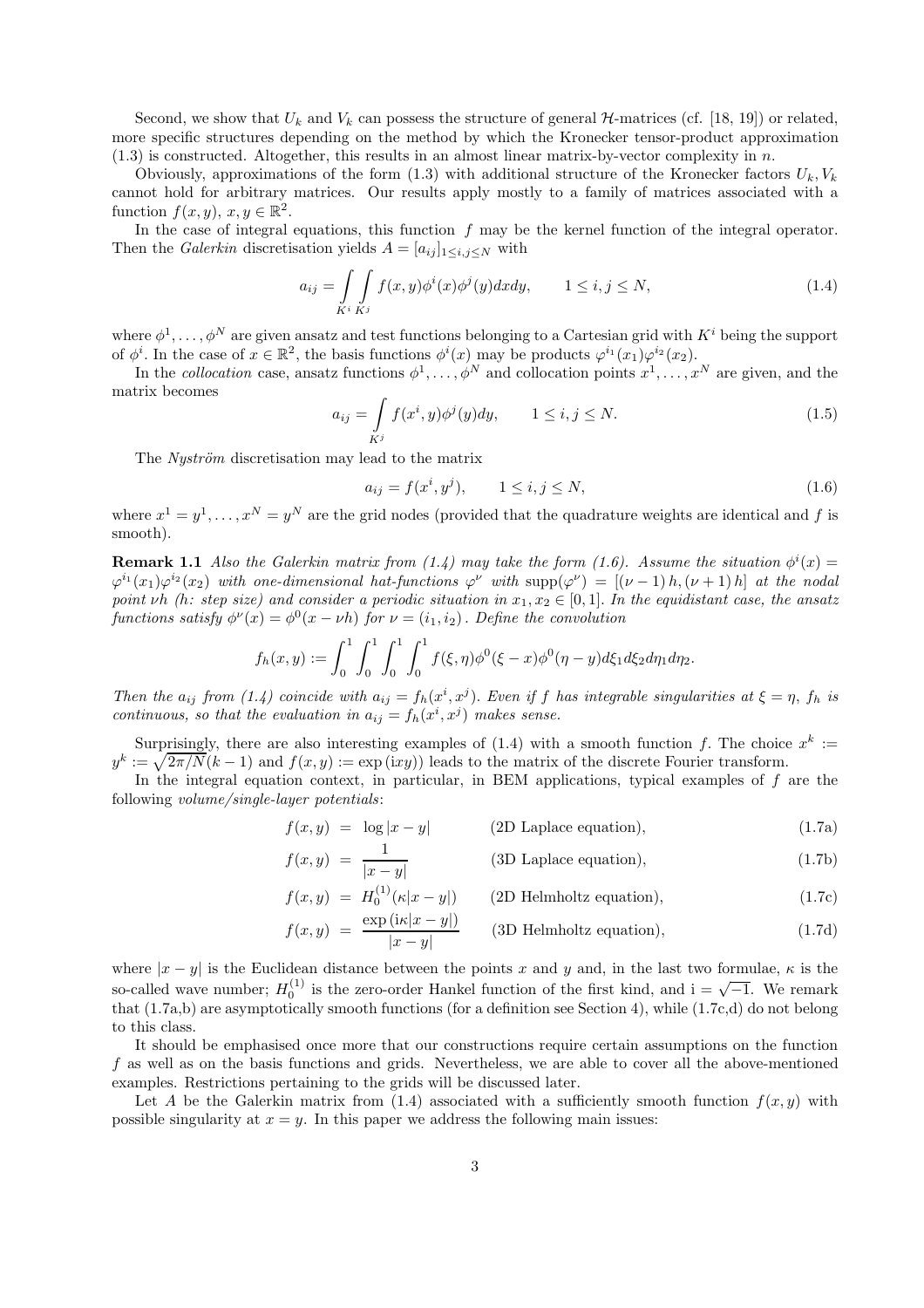• *Accuracy estimates.* Given a prescribed error bound  $\varepsilon > 0$ , we want to have a sufficiently small r (Kronecker rank) in (1.3) such that

$$
||A - A_r|| \le \varepsilon ||A||,\tag{1.8}
$$

where the norm is usually chosen as entry-wise maximum:  $||A||_C := \max\{|A_{ij}| : 1 \le i, j \le N\}$ . (As a matter of fact, in most cases we are able to provide entry-wise error estimates.) An important question is how r depends on  $\varepsilon$  and N. Our findings in this respect can be treated as "existence theorems" proving the existence of approximations with certain bounds on r and the error  $\varepsilon$  (cf. §3, 4).

- *Complexity estimates.* If  $r = \mathcal{O}(\log^q N)$ , then we already enjoy an almost linear amount of storage, so that the main topic of the investigations is the matrix-by-vector complexity. We propose an  $\mathcal{H}$ -matrix format for the Kronecker factors in (1.3) and prove the corresponding "existence theorems" in which we inquire into the dependence of the complexity upon  $\varepsilon$  and N.
- Assumptions on  $f(x, y)$  and the Galerkin basis functions. Basically,  $f(x, y)$  is supposed to be translation invariant and "smooth" off the diagonal  $x \neq y$ , while the Galerkin basis functions are assumed to be of the tensor-product structure.

The first "existence theorems" for the Kronecker tensor-product approximations are proposed in [37, 38]. Under certain assumptions, these results are of the form (in the case  $m = 2$ )

$$
r = \mathcal{O}(\log^2 \varepsilon^{-1}), \quad \|A - A_r\|_C = \mathcal{O}(\varepsilon), \tag{1.9}
$$

which leads to the matrix-by-vector complexity of the order  $O(rN^{3/2})$ . However, one needs to find a way to reduce the matrix-by-vector complexity for this theory to become really attractive for practice. One idea to this end is a combination of the Kronecker-product approximation with a further sparsification of the Kronecker factors by the discrete wavelet transform (see [7]). In this paper we propose a different approach making use of recent techniques developed for H-matrices.

The proof of "existence theorems" in [37] reduces the problem of the Kronecker tensor-product approximation  $A_r \approx A$  to the construction of *separable approximations* of a function F (cf. §2.1) defined on a rectangle with the only singularity at the origin. The identical problem appeared in the study of weakly admissible clusters in the theory of  $H$ -matrices (see [24]). A separable approximation of F with r terms will lead to a Kronecker tensor-product approximation of the matrix with Kronecker rank r. The interior structure of the Kronecker factors will however depend on the method by which they are constructed.

In our paper, the main approach to the approximation of F is based on a global approximation (cf.  $\S 3$ ), e.g., by the so-called Sinc functions (cf. [24, 32]). It leads to the result

$$
r = \mathcal{O}(\log \varepsilon^{-1} \cdot \log \log \varepsilon^{-1} \log n), \quad \|A - A_r\|_C = \mathcal{O}(\varepsilon). \tag{1.10}
$$

In the case of asymptotically smooth kernel function  $f$  the corresponding result  $(1.9)$  is weaker than  $(1.10)$ . In this case the approximation of F uses conventional piecewise polynomial expansions on a family of hierarchically refined subdomains (cf. the standard theory of  $H$ -matrices).

The most significant observation is that using the Sinc approximations both matrices  $U_k$  and  $V_k$  can be obtained in the format of  $H$ -matrices (this might indicate that the Sinc method is a rather helpful approximation tool). This data-sparse structure of the Kronecker factors results in an almost linear storage and matrix-by-vector complexity in n. Therefore, even for  $m = 2$ , we enjoy the same superlinear compression rate  $\mathcal{O}(N^{-1-p})$  with  $0 < p < 1/2$ , that, otherwise, takes place for the ansatz (1.1) with  $m > 2$ . Note that the matrices  $U_k$  and  $V_k$  obtained by the algebraic SVD-based recompression method (cf. [24, 36]) lead directly to the H-matrix structure. This is what we observe in our numerical experiments.

The remaining part of the paper is as follows. In  $\S2$  we begin with a general description of the Kronecker tensor-product approximation. In §3 we give a brief recollection of the essentials of the proof of the Sinc method (cf. [24]) and then continue with a detailed analysis of the structure of the corresponding Kronecker factors. In  $\S 4$  we recall the standard construction of piecewise polynomial approximation of F and analyse the structure of the corresponding Kronecker factors. In the hierarchical approximation method, as usual in the  $H$ -matrix theory, we assume f to be asymptotically smooth, while in the Sinc case we formulate our assumptions on  $f$  in terms of analyticity properties of  $F$ . The latter assumption seems to be more general. In particular, there are certain cases (e.g., the Helmholtz equation) for which the Sinc method works while piecewise polynomial approximation methods do not.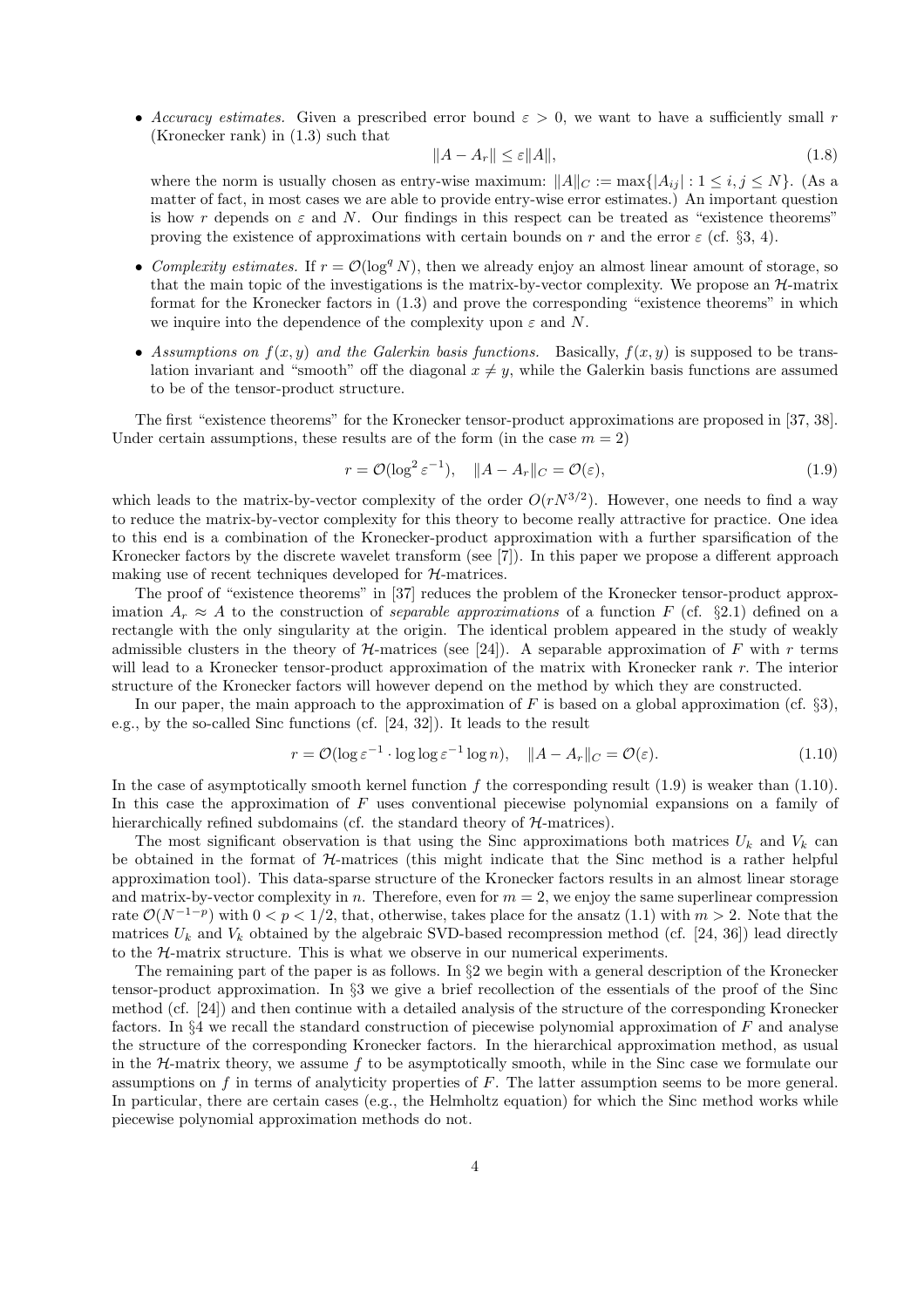Then, we dwell upon further discussion and analysis of the assumptions under which estimates of the form (1.9) could hold. In §5 we show that our assumptions can be weakened in several respects:

- We may consider certain non-shift-invariant functions f.
- The domain of f may be different from a rectangle. For example, it can be a disc with a Cartesianproduct grid in polar coordinates. It can be a torus or sphere as well.
- The grid must be logically equivalent to a rectangular grid, but may differ dramatically from such a grid, e.g., by a nonlinear change of coordinates.

Finally, we give conclusions and formulate some hypotheses.

## **2 Kronecker Products and Separable Approximations**

#### **2.1 General Description**

Let  $A = [a(i, j)]_{1 \leq i, j \leq N}$  be a matrix of size  $N \times N$  where  $N = n^2$ . Then, any row i and column j of A can be viewed as an  $n \times n$  array with the FORTRAN-style ordering. For that purpose we use the bijection

$$
i \leftrightarrow (i_1, i_2), \quad j \leftrightarrow (j_1, j_2), \qquad 1 \leq i, j \leq n^2, \quad 1 \leq i_1, i_2, j_1, j_2 \leq n.
$$
 (2.1)

defined by

$$
i = i_1 + (i_2 - 1)n, \quad j = j_1 + (j_2 - 1)n, \qquad 1 \le i_1, i_2, j_1, j_2 \le n. \tag{2.2}
$$

Accordingly, A can be indexed by  $((i_1, i_2), (j_1, j_2))$ :

$$
a(i,j) = a(i_1, i_2; j_1, j_2). \tag{2.3}
$$

If  $A = U \times V$ , then, using the notation (2.3) and assuming  $U = [u(i_2, j_2)]$  and  $V = [v(i_1, j_1)]$ , we have

$$
a(i,j) = u(i_2, j_2)v(i_1, j_1).
$$
\n(2.4)

Vice versa, the two-dimensional arrays  $u(i_2, j_2), v(i_1, j_1)$  can be regarded as one-dimensional vectors. Denote the corresponding vector-columns by  $u$  and  $v$ .

In the case of the matrix A from (2.3), the rows are indexed by  $i = (i_1, i_2)$ , while the columns are indexed by  $j = (j_1, j_2)$ . Consider now a new matrix A, whose rows and columns are indexed by the respective pairs  $(i_1, j_1)$  and  $(i_2, j_2)$ , and whose entries are  $\tilde{a}(i_1, j_1; i_2, j_2) := a(i_1, i_2; j_1, j_2)$ . Then, the equation  $A = U \times V$ holds if and only if  $\tilde{A} = vu^T$ . Note that by definition there is a bijective mapping  $\tilde{P}$  of the entries of A to those of  $\tilde{A}$  (in this sense,  $\tilde{A}$  is a rearranged version of A), but<sup>3</sup> there is *no* permutation matrix P with  $\tilde{A} = P A P^{\top}.$ 

In the general case (cf. [39]),

$$
A_r = \sum_{k=1}^r U_k \times V_k \quad \Longleftrightarrow \quad \mathcal{P}(A_r) := \tilde{A}_r = \sum_{k=1}^r v_k u_k^\top,
$$
\n(2.5)

where

$$
U_k = [u_k(i_2, j_2)]_{1 \le i_2, j_2 \le n}, \qquad V_k = [v_k(i_1, j_1)]_{1 \le i_1, j_1 \le n}.
$$

The correspondence  $\mathcal{P}: A \mapsto \tilde{A}$  is a bijective mapping preserving the Frobenius norm. Note that the number r of terms is identical on both sides of  $(2.5)$ . On the left side, r was called the Kronecker rank, while on the right side  $r = \text{rank}(\tilde{A}_r)$  holds, provided that the  $v_k$  and  $u_k$  are both linearly independent. A trivial, but helpful conclusion is given in

**Remark 2.1** *The problem to find a Kronecker tensor-product approximation* A<sup>r</sup> *of* A *with hopefully small* r, *is identical to the problem of finding a low-rank approximation*  $\tilde{A}_r$  of  $\tilde{A}$ .

<sup>&</sup>lt;sup>3</sup>Here, by accident, *A* and  $\tilde{A}$  are both of size  $N \times N$ . But in the case of  $1 \leq i_1, j_1 \leq n_1$  and  $1 \leq i_2, j_2 \leq n_2$ , *A* is a square matrix of size  $n_1 n_2 \times n_1 n_2$ , whereas  $\tilde{A}$  is rectangular of size  $n_1^2 \times n_2^2$ .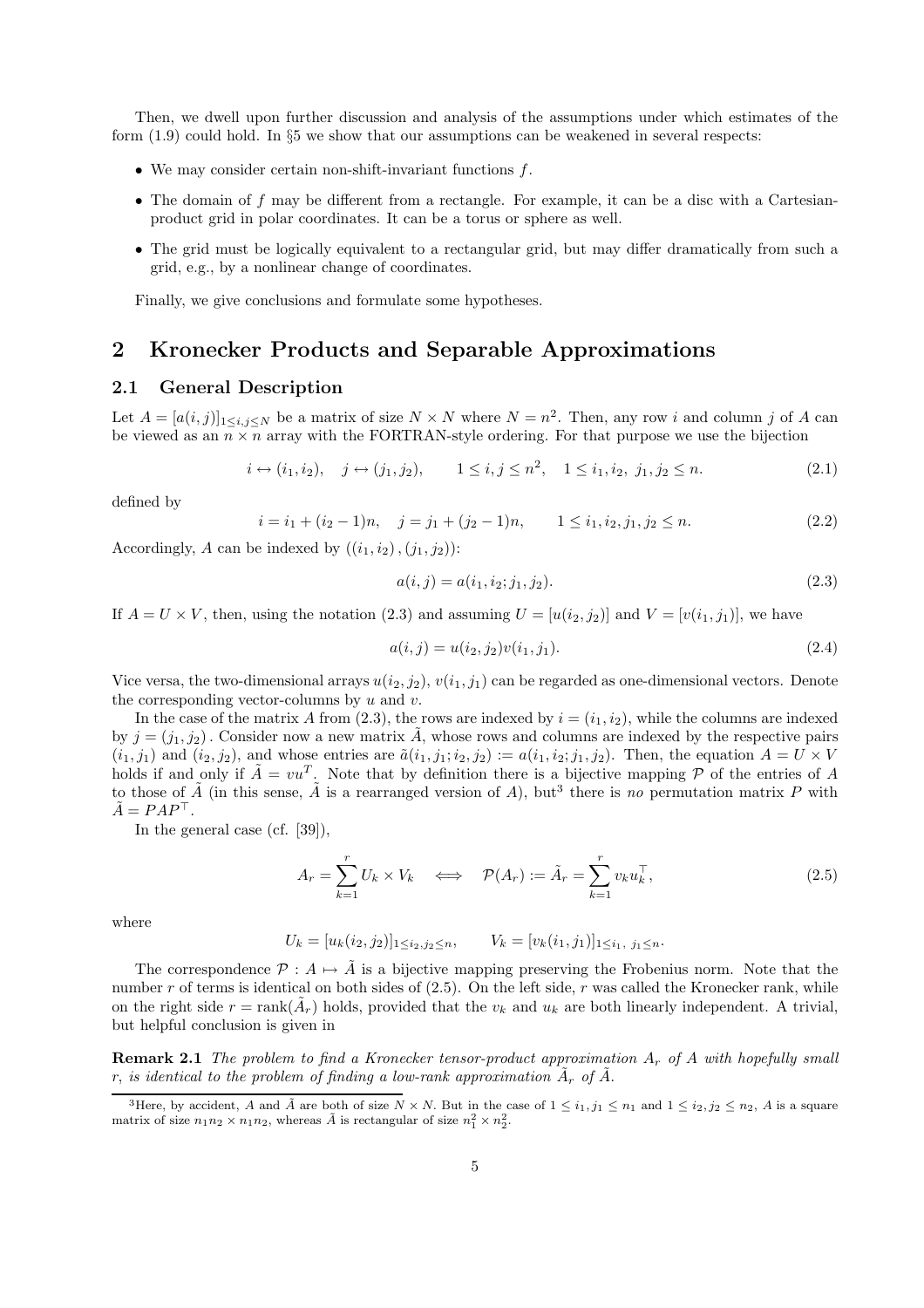Thus, theory and algorithms for the approximations to  $A$  by  $(1.3)$  are reduced to those for low-rank approximations to A. In the latter case, theory and algorithms are available, e.g., the well-established matrix tools such as SVD or the Lanczos bidiagonalisation method (cf. [14]) and also efficient recent techniques such as incomplete cross approximation (cf. [36]) or adaptive cross approximation (cf. [1]) substantiated by the matrix theory results of [13, 15] and interpolation arguments in the BEM context [1]. Notice that in our applications the typical structure of  $\vec{A}$  corresponds to the so-called weakly admissible blocks of the  $H$ -matrix technique described in [24]. For this class of matrices, the corresponding generalisation of the adaptive cross approximation is based on a blockwise agglomeration process with a recompression (cf. [24]), that uses a hierarchical decomposition of the domain similar to that in Section 4.

Assuming (1.6) with some function  $f(x, y)$  of the coordinates  $x = (x_1, x_2)$  and  $y = (y_1, y_2)$ , we can reduce the question about low-rank approximations of  $\tilde{A}$  to the question about an approximation of  $f(x, y)$  =  $f(x_1, x_2; y_1, y_2)$  by the following *separable approximation* with small r:

$$
f(x_1, x_2; y_1, y_2) \approx f_r(x_1, x_2; y_1, y_2) = \sum_{k=1}^r \Phi_k(x_1, y_1) \Psi_k(x_2, y_2).
$$
 (2.6)

Note that  $(2.6)$  does not separate the x- and y-variables, but instead we separate the first components of x and y from the second ones.

If  $f$  is shift-invariant, then we actually have

$$
f(x_1, x_2; y_1, y_2) = F(\zeta, \eta) \tag{2.7}
$$

with

$$
\zeta = x_1 - y_1, \quad \eta = x_2 - y_2 \tag{2.8}
$$

and consider *separable approximations* of the form

$$
F(\zeta, \eta) \approx F_r(\zeta, \eta) = \sum_{k=1}^r \Phi_k(\zeta) \Psi_k(\eta). \tag{2.9}
$$

We will refer to r as the *separation rank* (of this particular representation) of  $F_r(\zeta,\eta)$ .

A natural bridge between approximations of functions and of function-value matrices (1.6) is provided by the evaluation of the function values at some grids. In our case, the grid should be the Cartesian product of two one-dimensional grids (in a weakened form, this is assumed at least with respect to some appropriately chosen coordinates):

$$
x^{i} = (x_1^{i_1}, x_2^{i_2}), \quad i \leftrightarrow (i_1, i_2). \tag{2.10}
$$

(Note that the superscripts in  $x_1^{i_1}$  are not exponents.) We assume also that the nodes of the one-dimensional orids are numbered in increasing order. grids are numbered in increasing order:

$$
x_1^1 < \ldots < x_1^n, \qquad x_2^1 < \ldots < x_2^n. \tag{2.11}
$$

Obviously,  $(2.6)$  and  $(2.10)$  imply immediately  $(1.3)$ ,  $(2.5)$  with

$$
u_k(i_2, j_2) = \Psi_k(x_2^{i_2}, x_2^{j_2}), \qquad v_k(i_1, j_1) = \Phi_k(x_1^{i_1}, x_1^{j_1}). \tag{2.12}
$$

In the collocation case  $(1.5)$  and the Galerkin case  $(1.4)$ , we require that the test functions possess the following tensor-product properties:

$$
\phi^{i}(x_1, x_2) = \hat{\phi}^{i_1}(x_1)\hat{\phi}^{i_2}(x_2), \quad i \leftrightarrow (i_1, i_2). \tag{2.13}
$$

(To simplify the presentation, we use the same uni-variate functions in both dimensions.) Consequently, in the collocation case

$$
u_k(i_2, j_2) = \int \Psi_k(x_2, y_2) \hat{\phi}^{j_2}(y_2) dy_2, \n v_k(i_1, j_1) = \int \Phi_k(x_1, y_1) \hat{\phi}^{j_1}(y_1) dy_1,
$$
\n(2.14)

and in the Galerkin case

$$
u_k(i_2, j_2) = \iint \Psi_k(x_2, y_2) \hat{\phi}^{i_2}(x_2) \hat{\phi}^{j_2}(y_2) dx_2 dy_2, \n v_k(i_1, j_1) = \iint \Phi_k(x_1, y_1) \hat{\phi}^{i_1}(x_1) \hat{\phi}^{j_1}(y_1) dx_1 dy_1.
$$
\n(2.15)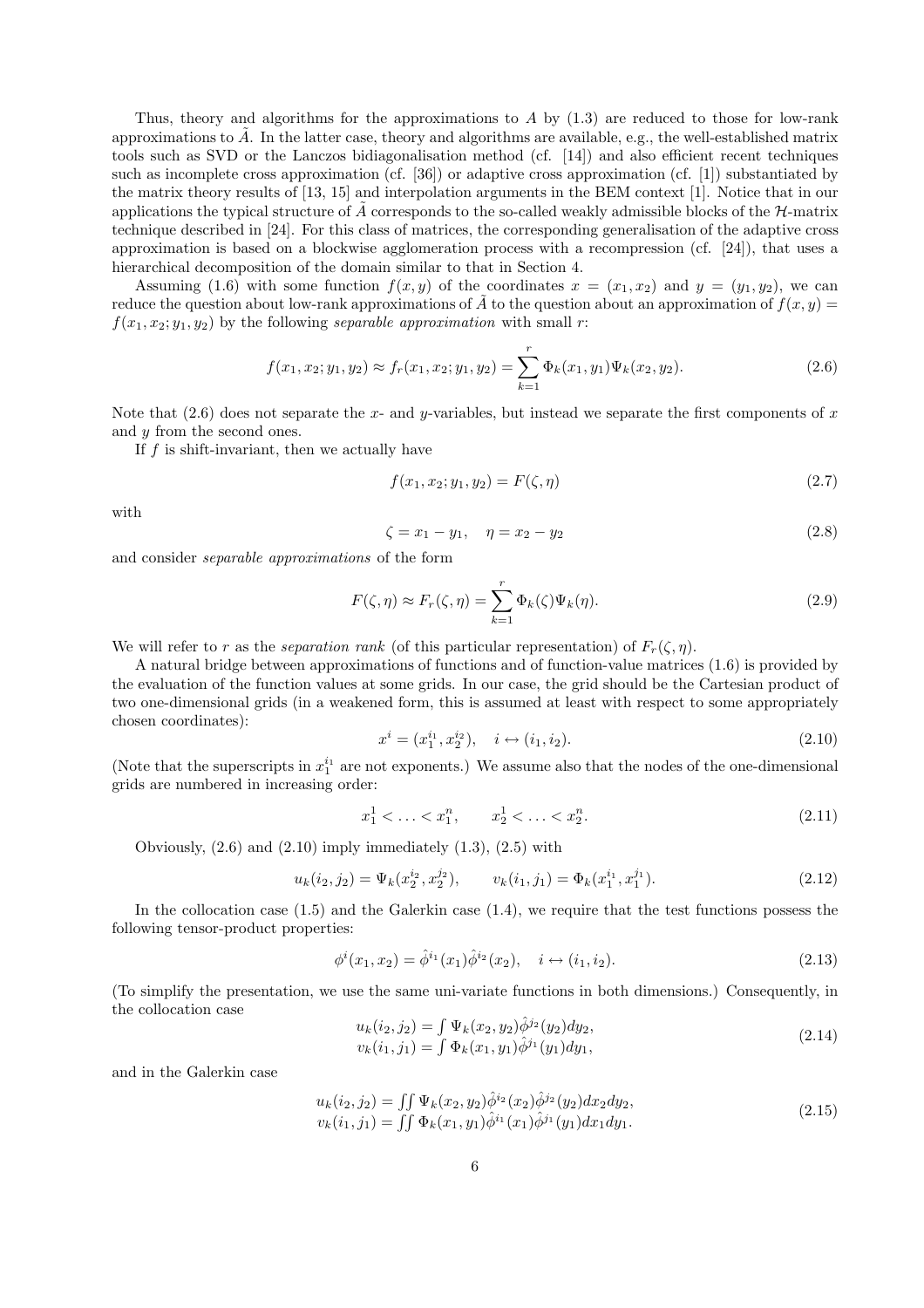Suppose that the support of  $\hat{\phi}^{\ell}$  is the closed interval  $[\mu^{\ell}, \nu^{\ell}], \ell = 1, \ldots, n$ . Later we will add the assumption that

$$
\mu^1 \le \ldots \le \mu^n, \qquad \nu^1 \le \ldots \le \nu^n. \tag{2.16}
$$

Now we have defined the vectors  $u_k, v_k$  in the right part of (2.5) as well as the matrices (Kronecker factors)  $U_k, V_k$ .

Sometime the following "trick" might help in the study of approximations (2.9): With an appropriate choice of uni-variate functions  $\mathcal{F}(\zeta)$  and  $\mathcal{G}(\eta)$  it might be easier to consider separable approximations for

$$
F_0(\zeta, \eta) = \mathcal{F}(\zeta) F(\zeta, \eta) \mathcal{G}(\eta). \tag{2.17}
$$

Suppose we have proved that

$$
\max_{\zeta,\eta} \left| F_0(\zeta,\eta) - \sum_{k=1}^r \Phi_{0k}(\zeta) \Psi_{0k}(\eta) \right| \le \varepsilon. \tag{2.18}
$$

Then we set

$$
\Phi_k(\zeta) = \frac{\Phi_{0k}(\zeta)}{\mathcal{F}(\zeta)}, \qquad \Psi_k(\eta) = \frac{\Psi_{0k}(\eta)}{\mathcal{G}(\eta)}.
$$
\n(2.19)

This results in

$$
||A - A_r||_C \leq \varepsilon \max_{i_1, i_2, j_1, j_2} \int \int \int \int \left| \frac{\hat{\phi}^{i_1}(x_1)\hat{\phi}^{i_2}(x_2)\hat{\phi}^{j_1}(y_1)\hat{\phi}^{j_2}(y_2)}{\mathcal{F}(x_1 - y_1)\mathcal{G}(x_2 - y_2)} \right| dx_1 dx_2 dy_1 dy_2.
$$
 (2.20)

Note that we need take care for the integrals in (2.20) to exist. Below we shall make use of the following choice:

$$
\mathcal{G}(\eta) = 1, \quad \mathcal{F}(\zeta) = |\zeta|^{\alpha_0}, \quad 0 < \alpha_0 < 1. \tag{2.21}
$$

The transformation  $(2.17)$  can be used to weaken the singularity of F and facilitates the application of some available theory (cf. §3.1 and Examples 1 - 3 in §3.2).

The interest in the separable approximation (2.9) (resp. (2.18)) of F (resp.  $F_0$ ) is due to

**Remark 2.2** *The error*  $||A - A_r||$  *is directly related to the error*  $||F - F_r||$  *of the separable approximation (2.9) of* F. *In particular, there holds*

$$
||A - A_r||_C \le C||F - F_r||_C.
$$

*Proof.* The combination of Remark 2.1 and the above arguments (cf. (2.20)) proves the assertion.  $\blacksquare$ Now we see that the separation rank of  $(2.9)$  or  $(2.18)-(2.19)$  determines the Kronecker rank of  $A_r$ .

#### **2.2 Approximate Arithmetic in the New Format**

For practice, the most helpful approximation format among the formats presented in this paper is likely to be the Kronecker tensor-product representation with the Kronecker factors being H-matrices. For brevity, let us call it the HKT format (**H**ierarchical **K**ronecker **T**ensor format).

More precisely, let us write  $A \in HKT(r, s)$  if A is the sum of r Kronecker products

$$
A = \sum_{k=1}^{r} U_k \times V_k
$$

such that each Kronecker factor  $U_k$  and  $V_k$  has a hierarchical block partitioning (uniform with respect to k) with blocks of rank at most s. As above, we assume that  $A \in \mathbb{C}^{N \times N}$ ,  $N = n^2$ , and  $U_k, V_k \in \mathbb{C}^{n \times n}$ .

If  $A \in HKT(r, s)$ , then its storage amount is  $\mathcal{O}(rs\sqrt{N}\log N)$  and multiplication by a vector needs  $\mathcal{O}(rsN \log N)$  operations (cf. Algorithm 4.4 and following remarks).

**Matrix-by-vector complexity for special vectors.** Assume that  $x \in \mathbb{C}^N$  is of the form

$$
x = \sum_{\ell=1}^{r_x} x_{\ell}^1 \times x_{\ell}^2, \qquad x_{\ell}^1, x_{\ell}^2 \in \mathbb{C}^n.
$$
 (2.22)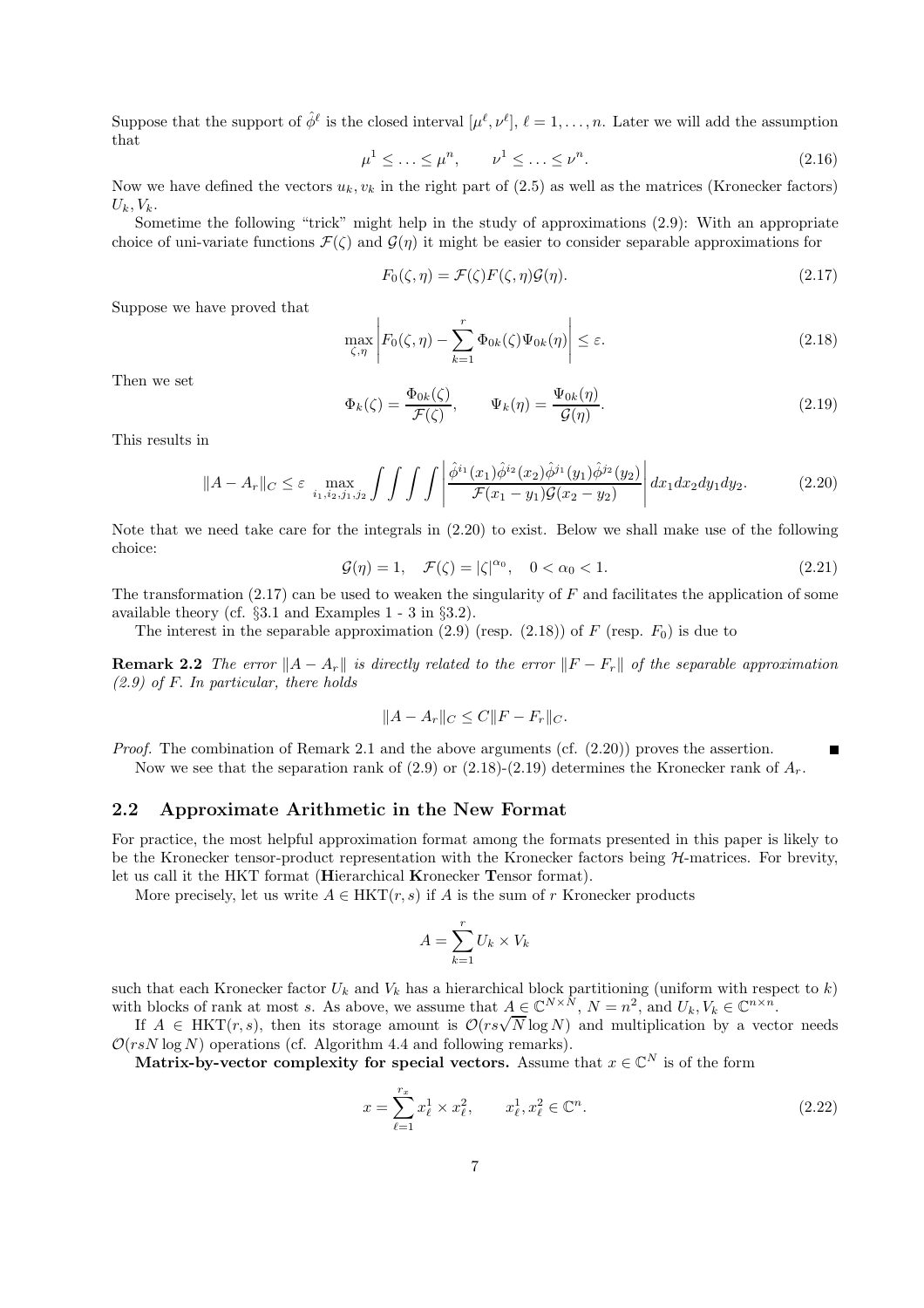Then

$$
Ax = \sum_{k=1}^{r} \sum_{\ell=1}^{r_x} (U_k x_{\ell}^1) \times (V_k x_{\ell}^2).
$$
 (2.23)

Consequently, A can be multiplied by such an x in  $\mathcal{O}(r_xrs\sqrt{N}\log N)$  operations (the multiplication com-Consequently, A can be multiplied by such an x in  $O(r_x r)$ <br>plexity is almost linear in  $n = \sqrt{N}$ , the size of  $U_k$  and  $V_k$ ).

If  $x$  is not exactly of the form  $(2.22)$ , it might (and quite frequently does) happen that within the allowed computation error it can be replaced by a vector of this form. Considering x (respectively Ax) as an  $n \times n$ matrix and using recompression (cf. Section 3.4), we may sacrifice some accuracy in favour of reducing the number  $r_x$  of summands in (2.22) (respectively in (2.23)). In principle, we can try this for all the vectors arising during some computational process (for example, in PCG or GMRES iterations).

**Matrix-by-matrix complexity.** If  $A, B \in HKT(r, s)$ , then in general  $AB \notin HKT(r, s)$ . However, the assumption

$$
A = \sum_{k=1}^{r} U_k^A \times V_k^A, \quad B = \sum_{\ell=1}^{r} U_{\ell}^B \times V_{\ell}^B, \qquad U_k^A, V_k^A, U_{\ell}^B, V_{\ell}^B \in \mathbb{C}^n,
$$
\n(2.24)

implies that

$$
AB = \sum_{k=1}^{r} \sum_{\ell=1}^{r} (U_k^A U_\ell^B) \times (V_k^A V_\ell^B).
$$
\n(2.25)

It can be proved that the matrices  $U_k^A U_\ell^A$  and  $V_k^A V_\ell^B$  possess the same hierarchical partitioning as the initial factors in (2.24) with blocks of possibly larger rank  $s_{AB} \geq s$ , bounded, nevertheless, by

$$
s_{AB} = \mathcal{O}(s \log N).
$$

Thus,  $AB \in HKT(r^2, s_{AB})$  with  $s_{AB} = \mathcal{O}(s \log N)$ . Keeping the same s for the *H*-format approximations of  $U_k^A U_\ell^B$  and  $V_k^A V_\ell^B$ , we can approximate AB by some matrix  $C \in \text{HKT}(r^2, s)$ , the construction of C costs  $\mathcal{O}(r^2 s^2 \sqrt{N} \log N)$ ; cf. [17, 18, 24]. Using recompression, we can also try to reduce the number of the Kronecker products. However, now it is a nontrivial problem since the Kronecker factors  $U_k^A U_\ell^B$  and  $V_k^A V_\ell^B$ are represented in the H-format.

**Computation of the inverse matrix.** For a class of elliptic operators, an efficient method to construct the HKT-approximation to the inverse operator was developed in [12, 23]. Tensor-product approximation to the inverse of the discrete elliptic operator was discussed in [3, 16].

In the general case, a construction of the HKT-formatted inverse can be based on the Newton method or on the block Gauss elimination (giving rise to the so-called Frobenius formulae). In implementation, either approach reduces to matrix-matrix-multiplications which can be performed in the approximate and fast way as it is shown above. A detailed presentation of the corresponding algorithms is beyond the scope if this paper. The overall complexity is of the desired order only if the recompression after each matrix-matrixmultiplication does not spoil the accuracy. This can be achieved only if the inverse matrix possesses an approximation in the HKT format.

**Approximability of the inverse matrix.** Therefore, an important question to be asked prior to the computation of the inverse matrix is whether it holds true that  $A^{-1}$  can be approximated by a matrix in the HKT( $\tilde{r}, \tilde{s}$ ) format with some reasonably small  $\tilde{r}$  and  $\tilde{s}$  (prospectively,  $\tilde{r} = \mathcal{O}(r)$  and  $\tilde{s} = \mathcal{O}(s)$ ). In the case of  $H$ -matrices such a question is answered in [2]. The approximability of the inverse in the HKT-format with the Kronecker rank  $r = O(\log \varepsilon^{-1} \log \log \varepsilon^{-1} \log n)$ , for a class of elliptic operators was proven in [12] (see also numerical experiments there).

Our numerical examples below show that in typical cases  $\tilde{r}$  can be quite small.

| $\overline{\phantom{0}}$<br>Kronecker rank for |  |  |  |
|------------------------------------------------|--|--|--|
| delative error bound                           |  |  |  |

Table 2.1: Inverse Laplacian on a uniform rectangular grid

*Example 1.* Let A be the five-point stencil discretisation of the Laplacian on the uniform mesh on the unit rectangle in  $\mathbb{R}^2$  (with the Dirichlet boundary conditions). It is easy to see that the Kronecker rank of A is 2. The approximate Kronecker ranks of  $A^{-1}$  for different values of relative approximation accuracy (in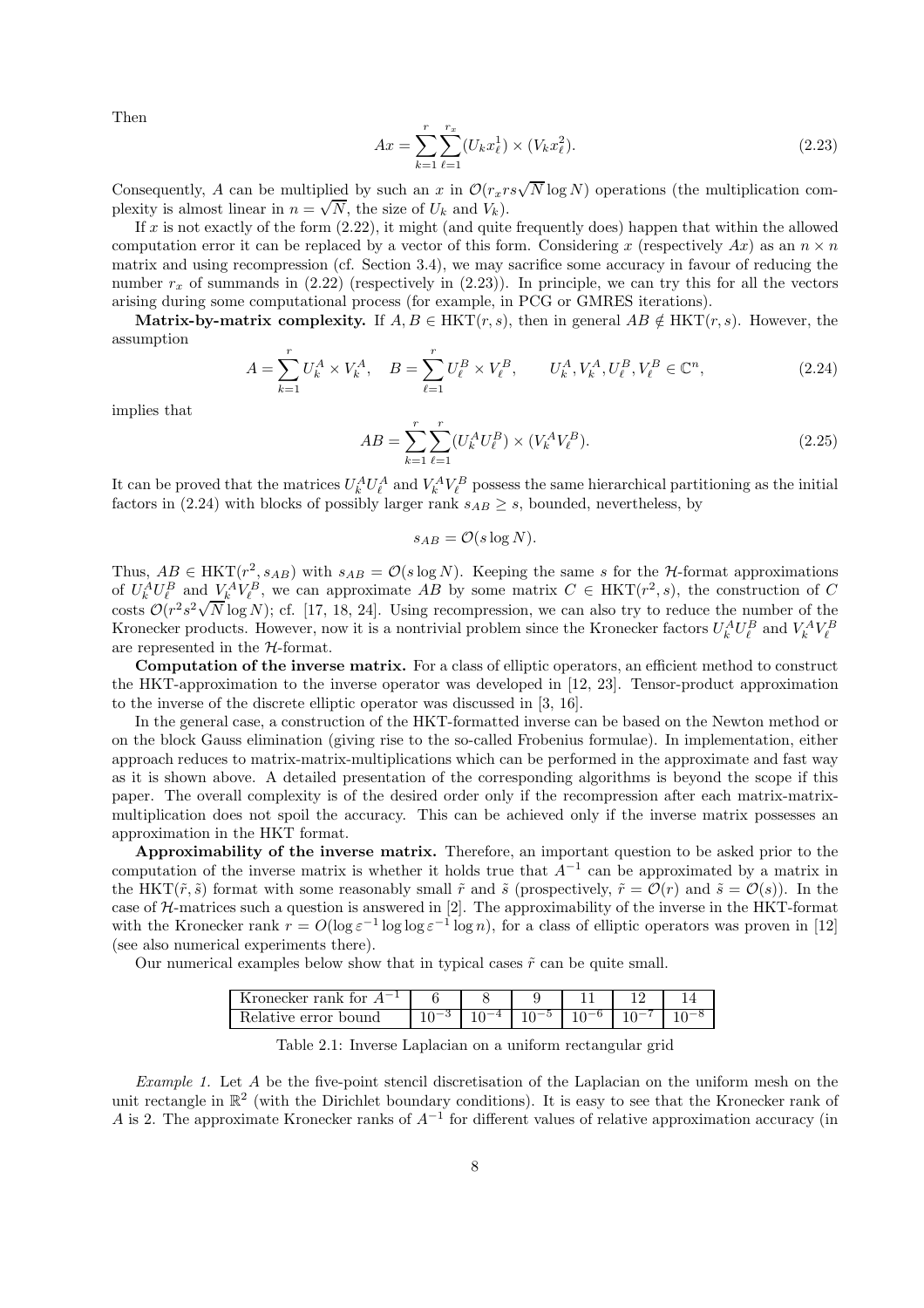the Frobenius norm) are given in Table 2.1 ( $n = 64$  and, hence,  $N = 4096$ ). This indicates a logarithmic bound  $\mathcal{O}(\log \varepsilon^{-1})$  for the approximate Kronecker rank.

*Example 2.* Let A be a function-value matrix for  $f = 1/|x - y|$  on a uniform mesh with respect to polar coordinates in the unit disc. The entries of the main diagonal of  $A$  are set to  $2n$ . Table 2.2 contains the approximate Kronecker ranks for A and  $A^{-1}$  ( $n = 64$ ,  $N = 4096$ ).

| Kronecker rank for A        |  |  |  |
|-----------------------------|--|--|--|
| Kronecker rank for $A^{-1}$ |  |  |  |
| Relative error bound        |  |  |  |

Table 2.2: Case of  $1/|x-y|$  and polar coordinates in the unit disc

Numerical results on the accurate approximation of  $A^{-1}$  for the discrete finite difference Laplacian on the tensor-product grid  $A \in \mathbb{R}^{N \times N}$ , where  $N = 1024^{256}$ , are presented in [16].

## **3 Function Approximation by the** Sinc **Method**

## **3.1** Sinc **Approximation on a Rectangle**

The given function  $F(\zeta,\eta)$  is defined in the product domain  $\Omega := (0,1) \times [a,b], a,b \in \mathbb{R}$ . We assume that for each fixed  $\eta \in [a, b]$ , the uni-variate function  $F(\cdot, \eta)$  belongs to  $C^{\infty}(0, 1)$  and  $F(0, \eta) = 0$ . Moreover, the function  $F(\cdot, \eta)$  defined on [0, 1] is allowed to have singularity with respect to  $\zeta$  at the end point  $\zeta = 0$  of  $(0, 1)$ .

For this class of kernel functions we construct a separable approximation of the form

$$
F_r(\zeta, \eta) = \sum_{k=1}^r \Phi_k(\zeta) \Psi_k(\eta), \qquad (3.1)
$$

which will lead to the "almost exponential" decay

$$
||F - F_r||_C \leq \mathcal{O}(e^{-cr/\log r}),
$$

where the constant  $c \ge C/|\log h|$  may depend on the mesh parameter  $h > 0$  (cf. [24, 23]). Therefore the approximation accuracy  $\varepsilon > 0$  is achieved with

$$
r(\varepsilon) = \mathcal{O}(|\log \varepsilon| \cdot \log |\log \varepsilon| |\log h|)
$$
\n(3.2)

instead of  $r(\varepsilon) = \mathcal{O}(|\log \varepsilon|)$  for "smooth" functions.

On the reference domain  $\Omega$ , the function  $F(\zeta,\eta)$  is analytic with respect to  $\zeta \in (0,1)$ , however, due to the singular behaviour at  $\zeta = 0$ , one cannot expect an exponential convergence for the Taylor approximation or others polynomial interpolants. The idea is to use the so-called Sinc approximation (cf. [32]). This approach leads to a degenerate expansion (3.1) and was already successfully applied in [24] in the case of the so-called weak admissibility condition. In the following, we give a sketch of the corresponding results.

Example in the transformation  $z = Arcosh(\frac{1}{x}) \leftrightarrow x = \frac{1}{\cosh(z)}$ , where  $Arcosh(z) := \log(z + \sqrt{z^2 - 1})$ , the nonimation of the function  $E(z)$  is equivalent to the approximation of approximation of the function  $F(\zeta,\eta)$  is equivalent to the approximation of

$$
g(z,\eta) := F\Big(\frac{1}{\cosh(z)},\eta\Big), \quad z \in \mathbb{R}, \quad \eta \in [a,b].
$$
 (3.3)

Let  $D_d^4$  be the domain  $D_d^4 := \left\{ z = u + iv : \frac{v^2}{\sin^2 d} - \frac{u^2}{\cos^2 d} \le 1 \right\}$ , where  $0 < d < \pi/2$  and let  $D_d := \{ x + iy :$  $|y| < d$ . Introduce the function  $\phi(z) = \text{Arsinh } z = \log(z + \sqrt{1 + z^2})$  mapping  $D_d^4$  conformally onto  $D_d$ . We define  $H^1(D_d^4)$  as the family of all functions which are analytic in  $D_d^4$  and such that  $N(f \circ \psi, D_d) < \infty$  with  $\psi(w) = \phi^{-1}(w) = \sinh(w)$ , and

$$
\int_{-d}^{d} |f(\psi(x+iy))| dy \to 0 \quad \text{as } x \to \pm \infty,
$$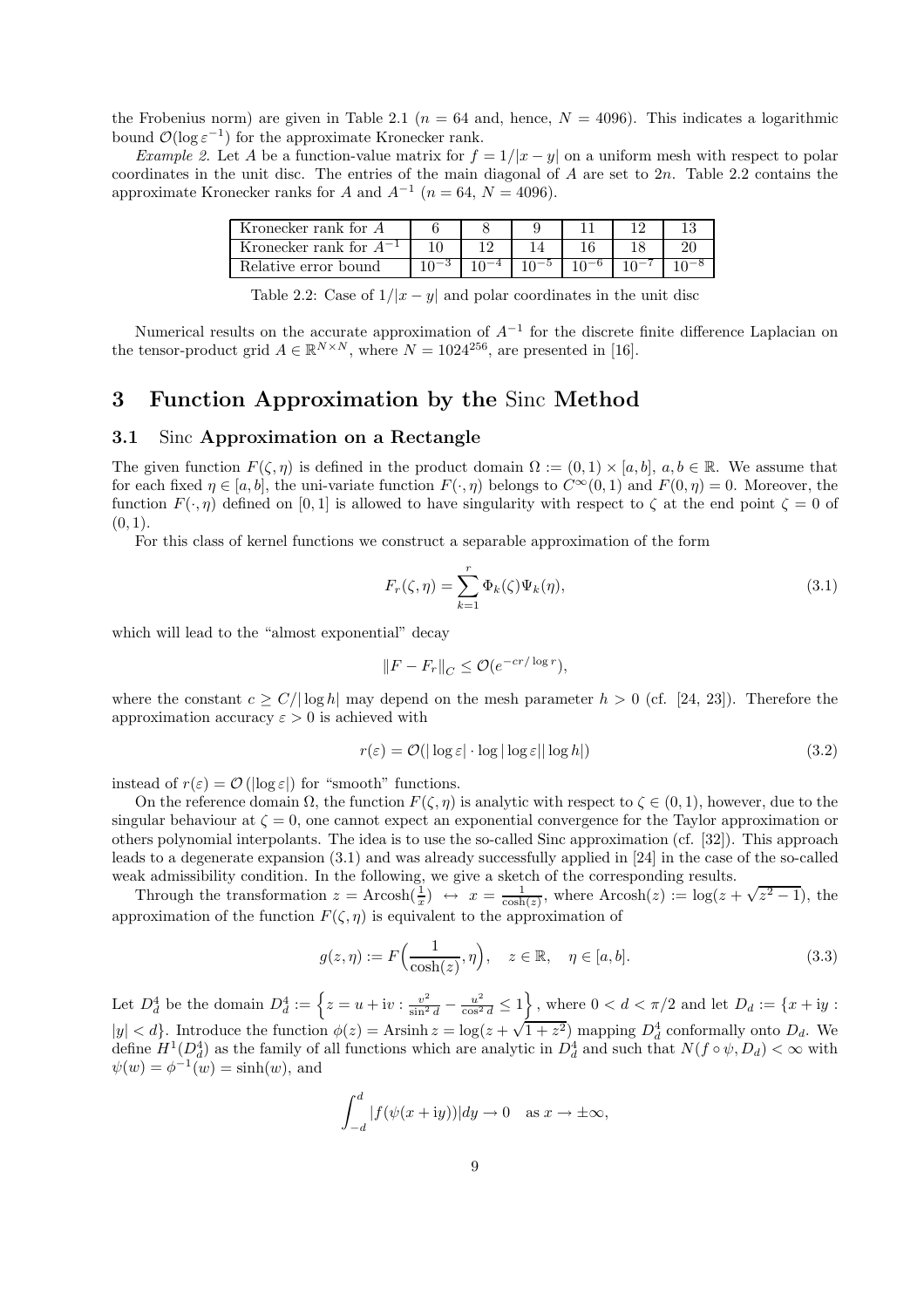where

$$
N(f, D_d) = \lim_{y \nearrow d} \left\{ \int_{\mathbb{R}} |f(x + iy)| dx + \int_{\mathbb{R}} |f(x - iy)| dx \right\}.
$$
  

$$
S_{k, \sigma}(x) = \frac{\sin[\pi(x - k\sigma)/\sigma]}{\pi(x - k\sigma)/\sigma}.
$$
 (3.4)

Let

be the kth Sinc function with step size  $\sigma > 0$ , evaluated at  $x \in \mathbb{R}$ . The following theorem is based on the results in [29].

**Theorem 3.1** *([24, 23])* Let  $g(z, \eta)$  be defined by (3.3). For any  $\eta \in [a, b]$ , assume  $g(\cdot, \eta) \in H^1(D_d^4)$  with *a norm*  $N(g(\cdot, \eta) \circ \psi, D_d) < \infty$  *uniform in*  $\eta \in [a, b]$  *and moreover*,  $|g(z, \eta)| \leq ce^{-\alpha|z|}, z \in \mathbb{R}$ , *where*  $\alpha, c$ *are positive constants.* Choose  $N \in \mathbb{N}$  and set  $\sigma = (\log N)/N$ . Then for any fixed  $\eta \in [a, b]$ , the Sinc *interpolation using*  $z_k = 1/\cosh(\sinh(k\sigma))$  *(note that*  $z_k = z_{-k}$ *) provides the error estimate* 

$$
\sup_{\zeta \in [0,1]} \left| F(\zeta, \eta) - \sum_{k=-N}^{N} F(z_k, \eta) S_{k,\sigma} \left( \phi \left( \operatorname{Arcosh}(\frac{1}{\zeta}) \right) \right) \right| \le C \frac{N(g(\cdot, \eta) \circ \psi, D_d)}{d} e^{-\pi d N / \log N}.
$$
 (3.5)

Note that in our application to the discrete integral operators we actually have  $d = O(1/|\log h|)$  (cf. [24, 23]).

**Remark 3.2** *The Sinc-approximation leads to the separable ansatz*

$$
F_r(\zeta, \eta) := \sum_{m=-N}^{N} F(z_m, \eta) S_{m, \sigma} \left( \phi \left( \operatorname{Arcosh}(\frac{1}{\zeta}) \right) \right) \equiv \sum_{k=1}^{r} \Phi_k(\zeta) \Psi_k(\eta),
$$

*which is a particular representation* (3.1) with  $\Phi_k(\zeta) = S_{k-1-N,\sigma}(\phi(\text{Arcosh}(\frac{1}{\zeta}))), \Psi_k(\eta) = F(z_{k-1-N}, \eta)$ , *leading to an explicit approximation to* F *with*  $r = N + 1$  (*due to*  $F(z_k, \eta) = \overrightarrow{F}(-z_k, \eta)$ ).

## **3.2 Application to Standard Singularity Functions**

In our context (see §2), we shall apply the Sinc-approximation result in §3.1 to a function  $F(\cdot, \cdot)$  associated with a primary kernel  $f(x, y)$  generated by the fundamental solution of an elliptic operator with constant coefficients in  $\mathbb{R}^d$ ,  $d = 2, 3$ . The function f is possibly modified according to §3.2.1.

In the following we use the common notation  $x = (x_1, ..., x_d) \in \mathbb{R}^d$ . Let  $|x - y|$  denote the Euclidean distance in  $\mathbb{R}^d$ . In this section, we consider the following examples:

*Example 1.*  $f(x, y) := \log |x - y|$ , in Cartesian coordinates  $x, y \in \mathbb{R}^2$ . *Example 2.*  $f(x, y) := |x - y|^{-1}$ , in Cartesian coordinates  $x = (x_1, x_2, 0), y = (y_1, y_2, 0) \in \mathbb{R}^3$ .

*Example 3.*  $f(x, y) := \frac{e^{i\kappa|x-y|}}{|x-y|}$ , in Cartesian coordinates  $x = (x_1, x_2, 0), y = (y_1, y_2, 0) \in \mathbb{R}^3$ .<br>Further examples of the hierarchical Kronecker tensor-product approximation will be considered in Section 5.

#### **3.2.1 Possible Modifications of the Function** F

First, similarly to [24], we make the following remarks. If for each fixed  $\eta \in [a, b]$  the function of interest  $F(\zeta,\eta)$  is Hölder continuous in  $\zeta$  at the end point  $\zeta = 0$  of [0, 1], one can apply our approximation result to the modified function

$$
\widetilde{F}(z,\eta) = F(z,\eta) - F(0,\eta),\tag{3.6}
$$

which now satisfies the assumption  $\widetilde{F}(0, \eta) = 0$ . The second term in the right-hand side of (3.6) is already a separable function with  $r = 1$ .

If the target function  $F(\zeta,\eta)$  has a stronger singularity at  $\zeta = 0$  than allowed by Theorem 3.1, one can apply the above results to the following modified function

$$
\widetilde{F}(z,\eta) = G(z,\eta) - G(0,\eta), \quad G(z,\eta) = \int_0^z F(u,\eta) du,
$$
\n(3.7)

provided that the anti-derivative  $G(z, \eta)$  is Hölder continuous at  $z = 0$ . This modification can be applied to the Galerkin discretisation in the case of piecewise linear basis functions after using partial integration (cf. [24]). Again, the second term in the right-hand side of (3.7) is already a separable function.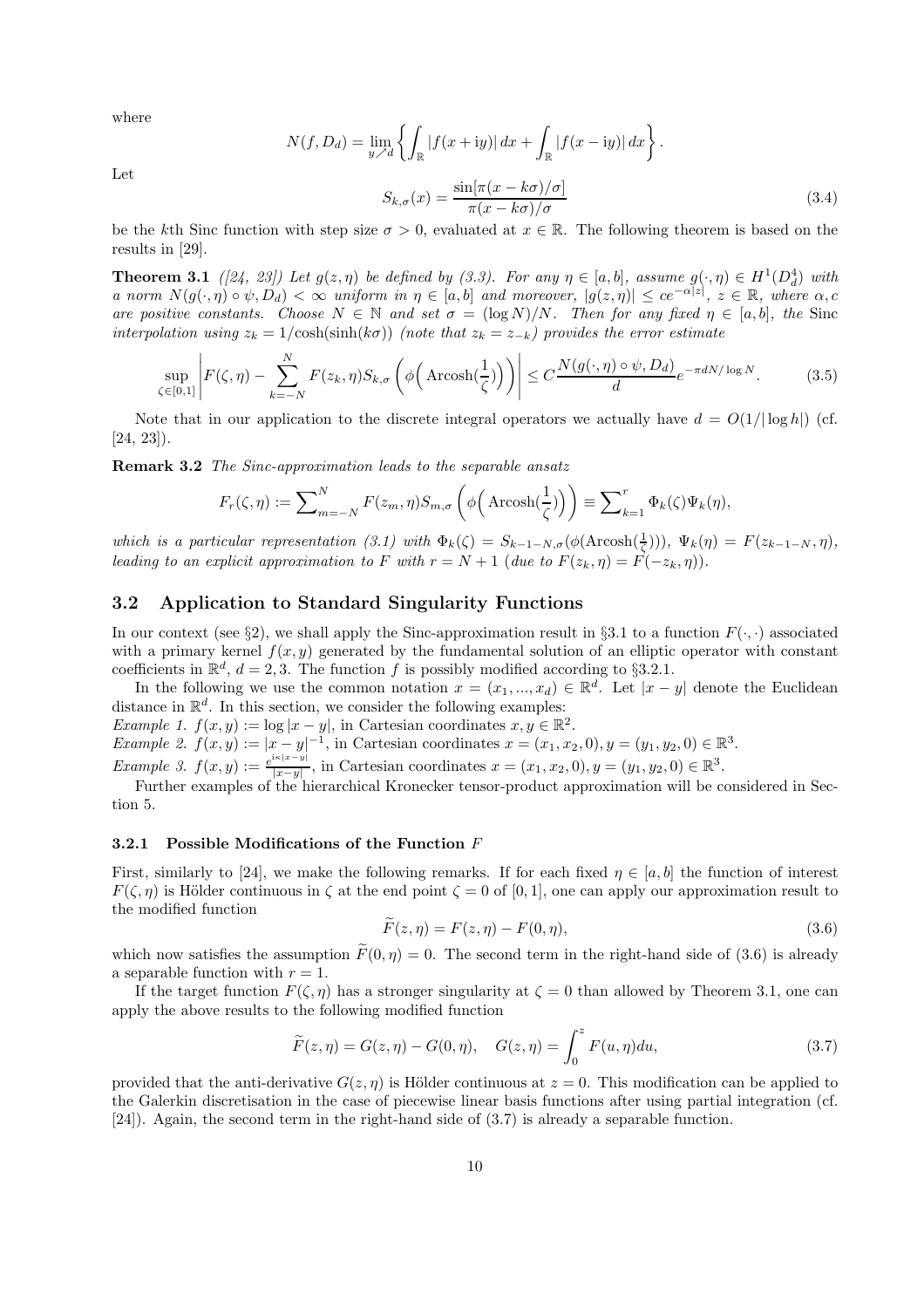#### **3.2.2 Example 1**

Let  $f(x, y) := \log |x - y|, x, y \in \mathbb{R}^2$ . For  $(\zeta, \eta) \in [0, 1] \times [0, 1]$ , define the function

$$
F(\zeta, \eta) := \log |x - y|, \qquad \zeta = |x_1 - y_1|, \quad \eta = |x_2 - y_2|,
$$

which yields

$$
F(\zeta, \eta) := \frac{1}{2} \log(\zeta^2 + \eta^2).
$$

Now we introduce the function

$$
F_0(\zeta, \eta) = \zeta^{\alpha_0} F(\zeta, \eta) \quad \text{with } 0 < \alpha_0 < 1,
$$

corresponding to the choice (2.21) and  $\mathcal{G}(\eta) = 1$  in (2.17). In the following,  $h > 0$  denotes the maximal step size of the tensor-product grid.

**Lemma 3.3** *For each*  $\varepsilon > 0$  *there is an approximation to*  $F(\zeta, \eta)$  *of the form* 

$$
F_r(\zeta, \eta) = \sum_{k=1}^r \frac{\Phi_{0k}(\zeta)}{\zeta^{\alpha_0}} \Psi_{0k}(\eta),
$$
\n(3.8)

*which leads to the following error bound for the corresponding Kronecker tensor-product approximation:*

$$
||A - A_r||_C \le C_1 \varepsilon,\tag{3.9}
$$

*where*  $C_1 = \mathcal{O}(h^4)$ *. The Kronecker rank of*  $A_r$  *is given by*  $r = \mathcal{O}(|\log \varepsilon| \cdot \log |\log \varepsilon| |\log h|)$ *.* 

*Proof.* The function  $F_0$  satisfies the assumptions of Theorem 3.1. Therefore, we obtain an approximation

$$
\max_{\zeta,\eta} \left| F_0(\zeta,\eta) - \sum_{k=1}^r \Phi_{0k}(\zeta) \Psi_{0k}(\eta) \right| \le C e^{-cr/\log r} \le \varepsilon, \tag{3.10}
$$

with  $\Phi_{0k}$ ,  $\Psi_{0k}$  defined in Remark 3.2 and  $r := N + 1$ . This leads to the desired separable approximation to F in the form  $F_r = \zeta^{-\alpha_0} F_{0,r}(\zeta,\eta)$  which coincides with (3.8). Finally, we apply (2.20), where the condition  $\alpha_0 < 1$  implies the uniform bound  $C_1 = \mathcal{O}(h^4)$  for the involved integral.

For our particular example, numerical results confirming an exponential convergence in (3.10) can be found in [24].

#### **3.2.3 Example 2**

Let  $f(x, y) := |x - y|^{-1}, x, y \in \mathbb{R}^2$ . For  $(\zeta, \eta) \in [0, 1] \times [0, b]$ , define the function

$$
F(\zeta, \eta) := |x - y|^{-1}, \qquad \zeta = |x_1 - y_1|, \quad \eta = |x_2 - y_2|,
$$

yielding

$$
F(\zeta,\eta):=\frac{1}{\sqrt{\zeta^2+\eta^2}}.
$$

**Case A** (Piecewise linear basis functions  $\hat{\psi}^{i_1}$  with respect to  $x_1$ ). We assume that the test functions satisfy the homogenous Dirichlet condition at the end points of the  $x_1$ -interval. For fixed  $1 < \alpha_0 < 1$ , introduce the function

$$
G_0(\zeta, \eta) = \zeta^{\alpha_0} G(\zeta, \eta)
$$
, where  $G(\zeta, \eta) = \log(\zeta + \sqrt{\zeta^2 + \eta^2})$ 

is the anti-derivative of F with respect to  $\zeta$ .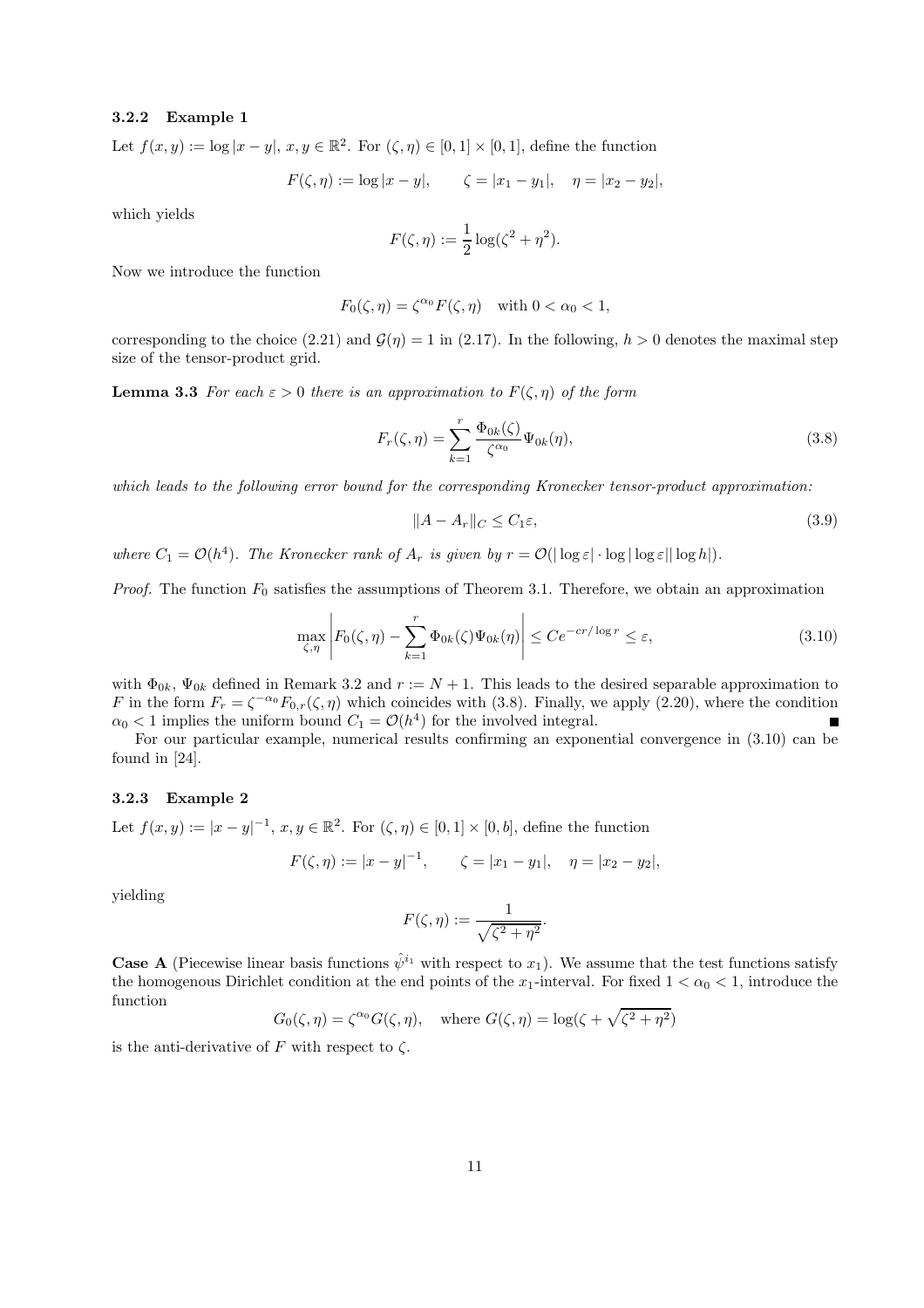**Lemma 3.4** *For each*  $\varepsilon > 0$  *there is an approximation* 

$$
\max_{\zeta,\eta} \left| G_0(\zeta,\eta) - \sum_{k=1}^r \Phi_{0k}(\zeta) \Psi_{0k}(\eta) \right| \le C e^{-cr/\log r} \le \varepsilon, \tag{3.11}
$$

*with*  $\Phi_{0k}$ ,  $\Psi_{0k}$  *defined in Remark 3.2. The corresponding degenerate approximation to*  $G(\zeta,\eta)$  *takes the form* 

$$
G_r(\zeta, \eta) = \sum_{k=1}^r \frac{\Phi_{0k}(\zeta)}{\zeta^{\alpha_0}} \Psi_{0k}(\eta),
$$
\n(3.12)

*which leads to the following error bound*

$$
||A - A_r||_C \le C_1 \varepsilon \tag{3.13}
$$

*with the Kronecker rank*  $r = \mathcal{O}(|\log \varepsilon| \cdot \log |\log \varepsilon| |\log h|)$  *and*  $C_1 = \mathcal{O}(h^4)$ *.* 

*Proof.* The function  $G_0(\zeta,\eta)$  satisfies all assumptions in Theorem 3.1 with  $0 < \alpha < \alpha_0$ . Therefore, again we obtain a separable approximation  $G_{0,r}$  like in (3.10) with  $\Phi_{0k}$ ,  $\Psi_{0k}$  defined by (3.5). Here the error estimate (3.5) applies to the modified function  $G_0(\zeta,\eta)$ , which then yields (3.11). Now we construct a degenerate expansion for  $G(\zeta,\eta) = \zeta^{-\alpha_0} G_0(\zeta,\eta)$  by means of

$$
G_r(\zeta,\eta) = \zeta^{-\alpha_0} G_{0,r}(\zeta,\eta)
$$

with  $G_{0,r}$  described above, which then leads to (3.12). Clearly, (1.4) can be rewritten as

$$
a_{i_1 i_2 j_1 j_2} := \iiint F(|x_1 - y_1|, |x_2 - y_2|) \hat{\phi}^{i_1}(x_1) \hat{\phi}^{i_2}(x_2) \hat{\phi}^{j_1}(y_1) \hat{\phi}^{j_2}(y_2) dx_1 dx_2 dy_1 dy_2.
$$
 (3.14)

Notice that integration by parts, (3.14) yields an equivalent representation

$$
a_{i_1i_2j_1j_2}:=-\iiint G(|x_1-y_1|,|x_2-y_2|)\left(\hat{\phi}^{i_1}(x_1)\right)'\hat{\phi}^{i_2}(x_2)\hat{\phi}^{j_1}(y_1)\hat{\phi}^{j_2}(y_2)dx_1dx_2dy_1dy_2,
$$

which, in turn, results in the desired error bound (3.13) due to

$$
||A - A_r||_C \leq \varepsilon \max_{i_1, i_2, j_1, j_2} \iiint \left| \frac{\left(\hat{\phi}^{i_1}(x_1)\right)'\hat{\phi}^{i_2}(x_2)\hat{\phi}^{j_1}(y_1)\hat{\phi}^{j_2}(y_2)}{|x_1 - y_1|^{\alpha_0}} \right| dx_1 dx_2 dy_1 dy_2 \tag{3.15}
$$

with  $\alpha_0 < 1$ .

**Case B** (Piecewise constant [or linear] basis functions with a mesh parameter  $h > 0$ ). We apply our approximation scheme on the domain  $\Omega_{\delta} := \Omega_1 \cup \Omega_2$  with  $\Omega_1 := [\delta, 1] \times [0, \delta], \Omega_2 := [0, 1] \times [\delta, b]$ , where  $\delta \in (0, h]$  is small enough. On both  $\Omega_1$  and  $\Omega_2$ , one can use a modification by (3.6). Furthermore, we define  $F_r = 0$  for  $(\zeta, \eta) \in [0, \delta) \times [0, \delta)$ , which introduces an error of the order  $\mathcal{O}(\delta^{\alpha})$  in the diagonal terms thanks to condition (3.20).

Finally, the constant  $C = C(\delta)$  in (3.5) can be estimated by  $\mathcal{O}(\delta^{-1})$ , which leads to the bound

$$
r = \mathcal{O}\left(|\log h|(|\log \delta| + |\log \varepsilon|)(\log |\log \delta| + \log |\log \varepsilon|)\right).
$$

#### **3.2.4 Example 3**

On a 2D "screen" surface, we consider the singularity function corresponding to the 3D Helmholtz operator. Specifically, given  $\kappa \in \mathbb{R}$ , for  $(x, y) \in [0, 1]^2 \times [0, b]^2$ , in Cartesian coordinates  $x = (x_1, x_2), y = (y_1, y_2) \in \mathbb{R}^2$ , define the Helmholtz kernel function

$$
f(x,y) := \frac{e^{i\kappa|x-y|}}{|x-y|}.
$$

It is worth noting that for  $\kappa \neq 0$  the Helmholtz kernel  $f(x, y)$  does not belong to the class of asymptotically smooth functions. Therefore, the Taylor-based method in Section 4 cannot guarantee exponential convergence of a separable approximation. However, the Sinc method still provides an opportunity to construct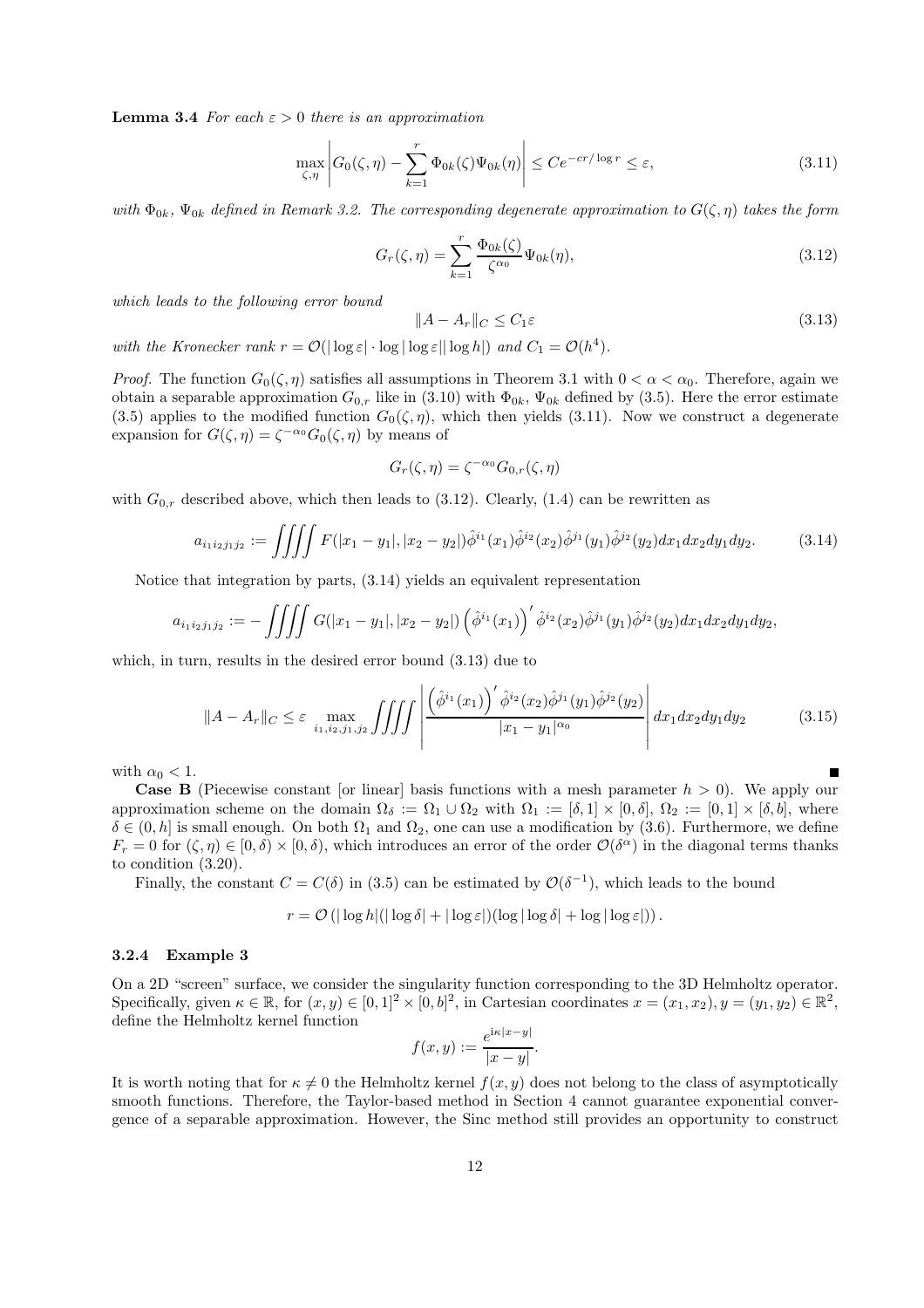a corresponding hierarchical tensor-product approximation. We mention that an analysis of polynomial approximations to the Helmholtz kernel function is presented in [21] in the context of the hierarchical matrix technique with standard admissibility criteria. Here we apply the corresponding Sinc approximation in the case of a weakly admissible block (cf. [24]) with respect to the transformed variables  $\zeta$ ,  $\eta$ .

We consider the case of piecewise constant basis functions. For  $(\zeta, \eta) \in [0, 1] \times [0, b]$ , define

$$
F(\zeta, \eta) := f(x, y), \qquad \zeta = |x_1 - y_1|, \quad \eta = |x_2 - y_2|,
$$

which implies

$$
F(\zeta,\eta) := \frac{e^{i\kappa\sqrt{\zeta^2 + \eta^2}}}{\sqrt{\zeta^2 + \eta^2}}.
$$

Similarly to Example 1, and using the representations (3.6), (2.17), we approximate the modified function

$$
F_0(\zeta, \eta) := \zeta^{\alpha_0}(F(\zeta, \eta) - F(0, \eta)), \quad 0 < \alpha_0 < 1,\tag{3.16}
$$

on the domain  $\Omega_1 := [\delta, 1] \times [0, b]$ , where  $\delta > 0$  is a small parameter. The considerations for the remaining domain  $\Omega_2 := [0, \delta] \times [\delta, b]$  are completely similar.

**Lemma 3.5** *Given*  $r \in \mathbb{N}$ *, there is an approximation* 

$$
\max_{(\zeta,\eta)\in\Omega_1} \left| F_0(\zeta,\eta) - \sum_{k=1}^r \Phi_{0k}(\zeta) \Psi_{0k}(\eta) \right| \le C(\delta,\kappa) e^{-cr/\log r},\tag{3.17}
$$

*where*

$$
C(\delta, \kappa) = \mathcal{O}(\delta^{-1} e^{\kappa b}).\tag{3.18}
$$

Let  $\delta = \mathcal{O}(\varepsilon^{1/4})$ , then the corresponding Kronecker tensor-product approximation with the prescribed *accuracy*

$$
||A - A_r||_C \le \varepsilon
$$

*has the Kronecker rank*

$$
r = \mathcal{O}(|\log h|(|\log \delta| + |\log \varepsilon| + \kappa)(\log |\log \delta| + \log |\log \varepsilon| + \log \kappa)).
$$
\n(3.19)

*Proof.* The function  $F_0$  satisfies the assumptions of Theorem 3.1 implying  $(3.17)$ . In turn, the constant  $C = C(\delta, \kappa)$  in (3.5) can be estimated by  $\mathcal{O}(\delta^{-1}e^{\kappa b})$  (see [21] for more details). We use the analogous approximation on  $\Omega_2$  and then impose  $F_r = 0$  on  $[0, \delta) \times [0, \delta)$  which causes an error  $\mathcal{O}(\delta^4)$ . Now, substituting (3.18) into the required error estimate  $C(\delta, \kappa)e^{-cN/\log N} < \mathcal{O}(\varepsilon)$  leads to the bound (3.19). (3.18) into the required error estimate  $C(\delta, \kappa)e^{-cN/\log N} < \mathcal{O}(\varepsilon)$  leads to the bound (3.19).

Clearly, for the large parameter  $\kappa$  the bound (3.19) does not provide a satisfactory complexity.

In our numerical tests below, we choose  $\delta = 0.01$ . However, corresponding to the theory, our numerics indicate that the approximation error depends only mildly on  $\delta$ . For the function  $F_0$  in (3.16) with  $\kappa =$ 0.01, 1.0, 10,  $\eta = 0$ , and for different values of r in (3.10), we obtain the following L<sub>∞</sub>-norms of the error (cf. Fig. 3.1, with  $r = M + 1$ ).

Again, the above results clearly indicate an exponential convergence of the corresponding degenerate approximation. The pointwise error of the Sinc approximation to  $F_0$  for  $\kappa = 0.01$  and different r is depicted in Figure 3.2.

## **3.3 Kronecker Factors for the** Sinc **Method**

Let us consider the Galerkin case  $(1.4)$  (the collocation case  $(1.5)$  is similar). As in Section 2, we require that the test functions possess the tensor-product form (2.13) and again, we use the same uni-variate functions in both dimensions.

In the following, we prove that the Kronecker factors  $U_k$  can be represented in the data-sparse format of hierarchical matrices while  $V_k$  allows a *global* low-rank approximation. The  $H$ -matrix technique [17]-[25] (cf. also the mosaic-skeleton method [34, 35]) allows an efficient treatment of dense matrices arising from boundary element methods and the evaluation of volume integrals, etc. Moreover, the  $H$ -format enables us to compute and store approximations to the inverses to finite element stiffness matrices in elliptic problems.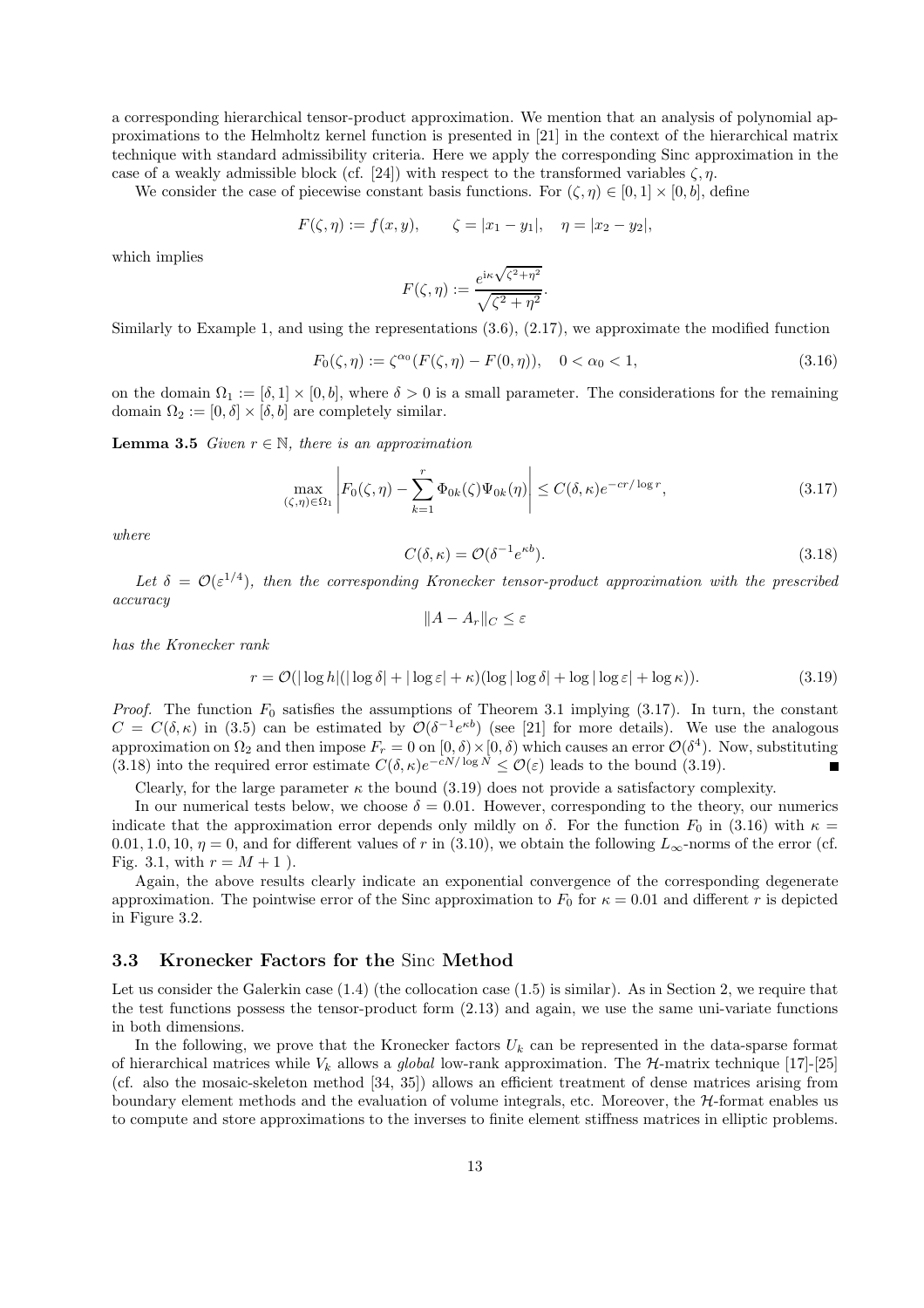

Figure 3.1: Error for the Sinc approximation to  $F_0$  with  $\kappa = 0.01, 1.0, 10$ , respectively, from left to right.



Figure 3.2: Pointwise error for the Sinc approximation to  $F_0$  with  $\kappa = 0.01$  for  $r = 25$  (left),  $r = 37$  (middle) and  $r = 49$ .

The hierarchical matrices are represented by means of a certain block partitioning. Figure 3.3 shows a typical block structure. Each block is filled by a submatrix of a rank not exceeding  $k$ . Then, for the mentioned class of matrices, it can be shown that the exact dense matrix  $A \in \mathbb{R}^{n \times n}$  and the approximating hierarchical matrix  $A_{\mathcal{H}}$  differ by  $||A - A_{\mathcal{H}}|| \leq \mathcal{O}(\eta^k)$  for a certain number  $\eta < 1$ . This exponential decrease allows to obtain an error  $\varepsilon$  by the choice  $k = \mathcal{O}(\log(1/\varepsilon))$ . It is shown (e.g., in [18], [19], [20]) that the  $H$ -matrix arithmetic exhibits the following complexity:

- *Data compression*. The storage of  $n \times n$  *H*-matrices as well as the matrix-vector multiplication and matrix-matrix addition have a cost of order  $\mathcal{O}(kn \log n)$ , where the local rank k is the parameter determining the approximation error.
- *Matrix-by-matrix and matrix-inverse complexity*4. The approximate matrix-matrix-multiplication and the inversion by truncation to the  $H$ -matrix format take  $\mathcal{O}(k^2 n \log^2 n)$  operations.

The  $H$ -matrix approximations can be applied in the case of rather general triangulations (in particular, for locally refined grids). Since the case of non-uniform grids is technically more involved (see [22, 17] for more details), we assume quasi-uniformity.

Let the function F be defined on  $\Omega = (0,1) \times [0,b]$ . We consider the general case with the perturbed diagonal terms due to the construction  $F_r = 0$  in  $(\zeta, \eta) \in [0, \delta) \times [0, \delta)$  with  $\delta \in (0, h]$  (see also Example 2) (case B)). We summarise the structural properties of  $U_k$ ,  $V_k$  in the following theorem. Notice that in many particular cases the assumption (3.20) can be omitted (see Examples 1 - 3 from above).

**Theorem 3.6 (shift-invariant functions)** Let A be a matrix of order  $N = n^2$  defined by the Galerkin *method with any quasi-uniform grid of the form (2.10), (2.11) with the minimal step size h. Let*  $\varepsilon = h^{\alpha}$ ,

<sup>4</sup>The term *matrix-by-matrix complexity* is an abbreviation for the complexity of the matrix-matrix multiplication. The *matrix-inverse complexity* is the complexity of the matrix inversion.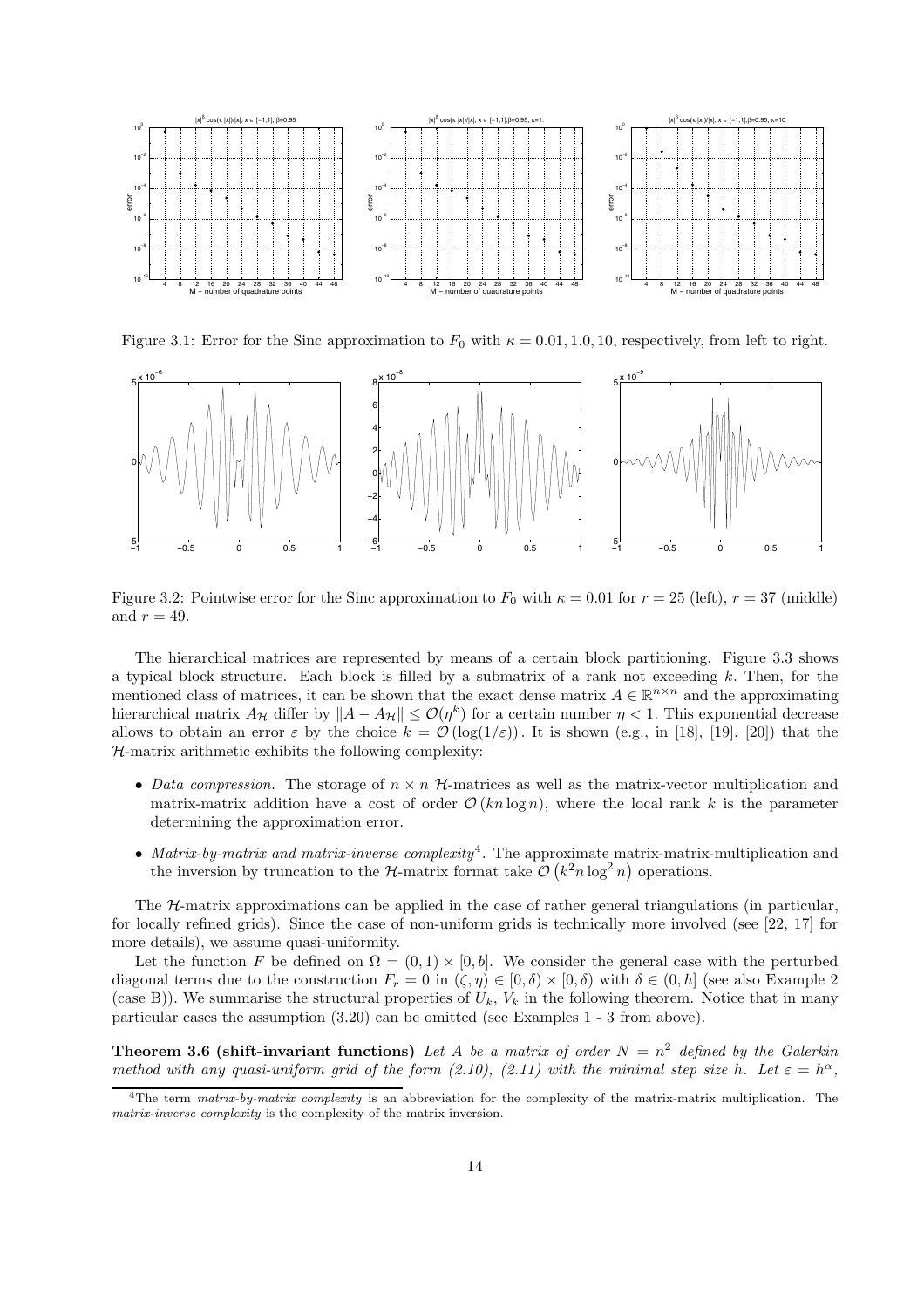α > 0*, be a prescribed bound on the approximation error. Moreover, assume that a function* F *associated with* f(x, y) *and modified by (3.6), satisfies the assumptions of Theorem 3.1 and let* F *satisfy the condition*

$$
\sup_{x_1, y_1} \iint_{|x_2 - y_2| \le \delta} |F(x_1 - y_1, x_2 - y_2)| dx_2 dy_2 = \mathcal{O}(\delta^{\alpha}) \qquad \text{as } \delta \to 0.
$$
 (3.20)

*Then* A can be approximated by a matrix  $A_r$  in the Kronecker tensor-product format (1.3) so that the entry*wise accuracy is*  $\mathcal{O}(\varepsilon)$ *, where*  $r = \mathcal{O}(|\log h| \log \varepsilon^{-1} \cdot \log \log \varepsilon^{-1})$ *.* 

*Furthermore, let also*  $\widetilde{F} = F(z_k, \eta) - F(z_k, 0)$  *satisfy the assumptions of Theorem 3.1, but now with respect to*  $\eta$  *uniformly for all*  $z_k \in [0,1]$ *. Then we obtain low-rank Kronecker factors*  $V_k$  *and*  $\mathcal{H}$ *-matrices*  $U_k$ *(both with rank*  $k = \mathcal{O}(\log \varepsilon^{-1})$ *) so that the storage for*  $A_r$  *is*  $\mathcal{O}(rn \log n \log \varepsilon^{-1})$  *and the matrix-by-vector complexity for*  $A_r$  *is*  $\mathcal{O}(rn^2 \log n \log \epsilon^{-1})$ *. Similar results hold for approximations applied to*  $F_0$  *in (2.17).* 

*Proof.* We apply the most general construction in §3.2.3 (cf. Example 2, Case B) to the modified function in (3.6). Due to results in §3.1 and Remark 3.2 this leads to the separable approximation of  $F(\zeta,\eta)$ ,  $\zeta = (x_1 - y_1)^2$ ,  $\eta = (x_2 - y_2)^2$ , in the form (2.9) with  $r = \mathcal{O}(|\log h| \log \varepsilon^{-1} \cdot \log \log \varepsilon^{-1})$ .

Clearly, both  $U_k$  and  $V_k$  are nothing but the Galerkin stiffness matrices for the integral operators generated by the kernel functions  $\Psi_k(x_2, y_2)$  and  $\Phi_k(x_1, y_1)$  defined in general on the intervals [0, 1], [0, b] and by the Galerkin basis  $\{\hat{\phi}^i(x_1)\}\$  and  $\{\hat{\phi}^i(x_1)\}\$ , respectively (cf. (2.13)). In fact, the matrix entries of the Kronecker factors  $U_k = \{u_k(i_2, j_2)\}\$  and  $V_k = \{v_k(i_1, j_1)\}\$  with  $1 \leq i_1, j_1, i_2, j_2 \leq n$ , are given by

$$
u_k(i_2,j_2) = \iint \Psi_k(x_2,y_2)\hat{\phi}^{i_2}(x_2)\hat{\phi}^{j_2}(y_2)dx_2dy_2, \quad v_k(i_1,j_1) = \iint \Phi_k(x_1,y_1)\hat{\phi}^{i_1}(x_1)\hat{\phi}^{j_1}(y_1)dx_1dy_1.
$$

The approximability of  $U_k$  and  $V_k$  by hierarchical matrices now relies on the separability properties of the kernel functions  $\Psi_k(x_2, y_2)$  and  $\Phi_k(x_1, y_1)$ .

Due to Remark 3.2, we find that  $\Phi_k(x_1, y_1) := S_{k-1-N,\sigma}(\phi(\text{Arcosh}(1/\zeta)))$  with  $\zeta = (x_1-y_1)^2$  is generated by the kth Sinc function (cf.  $(3.4)$ ) which is smooth (analytic) in  $\phi$  and thus in  $\zeta$  except the point  $\zeta = 0$ . Given the constant  $p \in \mathbb{N}$ ,  $p \geq 2$ . Then on the interval [ph, 1], the function  $S_{k-1-N,\sigma}(\phi(\text{Arcosh}(1/\zeta)))$  can be approximated by piecewise polynomials of the total degree  $s = \mathcal{O}(\log \varepsilon^{-1} \cdot \log \log \varepsilon^{-1})$  with the accuracy  $\varepsilon = h^{\alpha}$ . In fact, it is easy to check that the function  $S_{k-1-N,\sigma}(\phi(\text{Arcosh}(1/\zeta)))$  (cf. (3.4)) has at most  $O(\log \log h^{-1})$  zeroes on the interval  $\zeta \in [ph, 1]$ . Moreover, on each interval between two neighbouring zeroes it can be approximated by a polynomial of degree  $\mathcal{O}(\log \varepsilon^{-1})$ . Therefore, the Galerkin matrix  $V_k$  can be approximated by a diagonal plus a (global) rank-s matrix  $V_k$  with the entry-wise accuracy  $\varepsilon > 0$ , where  $s = \mathcal{O}(\log \varepsilon^{-1} \cdot \log \log \varepsilon^{-1}).$ 

On the other hand, we have  $\Psi_k(x_2, y_2) := F(z_k, \eta)$ , where  $F(z_k, \eta)$  might be singular at  $\eta = 0$ . Due to the assumption on  $F(z_k, \cdot)$ , we can apply the H-matrix format based on both the standard and weak admissibility condition (cf. [24]) to approximate the corresponding Galerkin matrix  $U_k$  with the local rank  $s = \mathcal{O}(\log \varepsilon^{-1})$ . This proves the assertion.

**Remark 3.7** *Assume that the*  $H^2$ -matrix format (cf. [25, 4]) is applicable to represent the matrices  $U_k$ ,  $V_k \in$  $\mathbb{R}^{n \times n}$ ,  $n = \sqrt{N}$ . Then the overall storage and matrix-by-vector complexity will be reduced to  $\mathcal{O}(rn \log \varepsilon^{-1})$ *and*  $\mathcal{O}(rn^2 \log \varepsilon^{-1})$ *, respectively.* 

*Notice that for fixed*  $\varepsilon$ , the complexity of the matrix-vector-multiplication by the Kronecker factors  $U_k$ and  $V_k$  *is linear in n.* 

#### **3.4 Recompression by the** *SVD***-Method**

Despite the constructive proof of Theorem 3.6 (cf. also Theorem 4.5), it may serve rather like an "existence theorem" leaving room for other possible approximation algorithms to run in practice. Even if  $A_r$  is determined strictly in the lines of that proof, there may be unnecessarily many Kronecker-product terms, i.e., the construction from above is not claimed to be optimal.

Once some  $A_r$  has been found, we can try to approximate it by another matrix with fewer Kroneckerproduct terms. Due to Remark 2.1, this reduces to looking for a *lower-rank* approximation to a given *low-rank* matrix. The latter task is called *recompression* (cf. [36], [4]) and can be done very efficiently by standard algebraic tools as follows. Note that the following algorithm uses the Frobenius Norm  $\|\cdot\|_F$  instead of  $\|\cdot\|_C$ .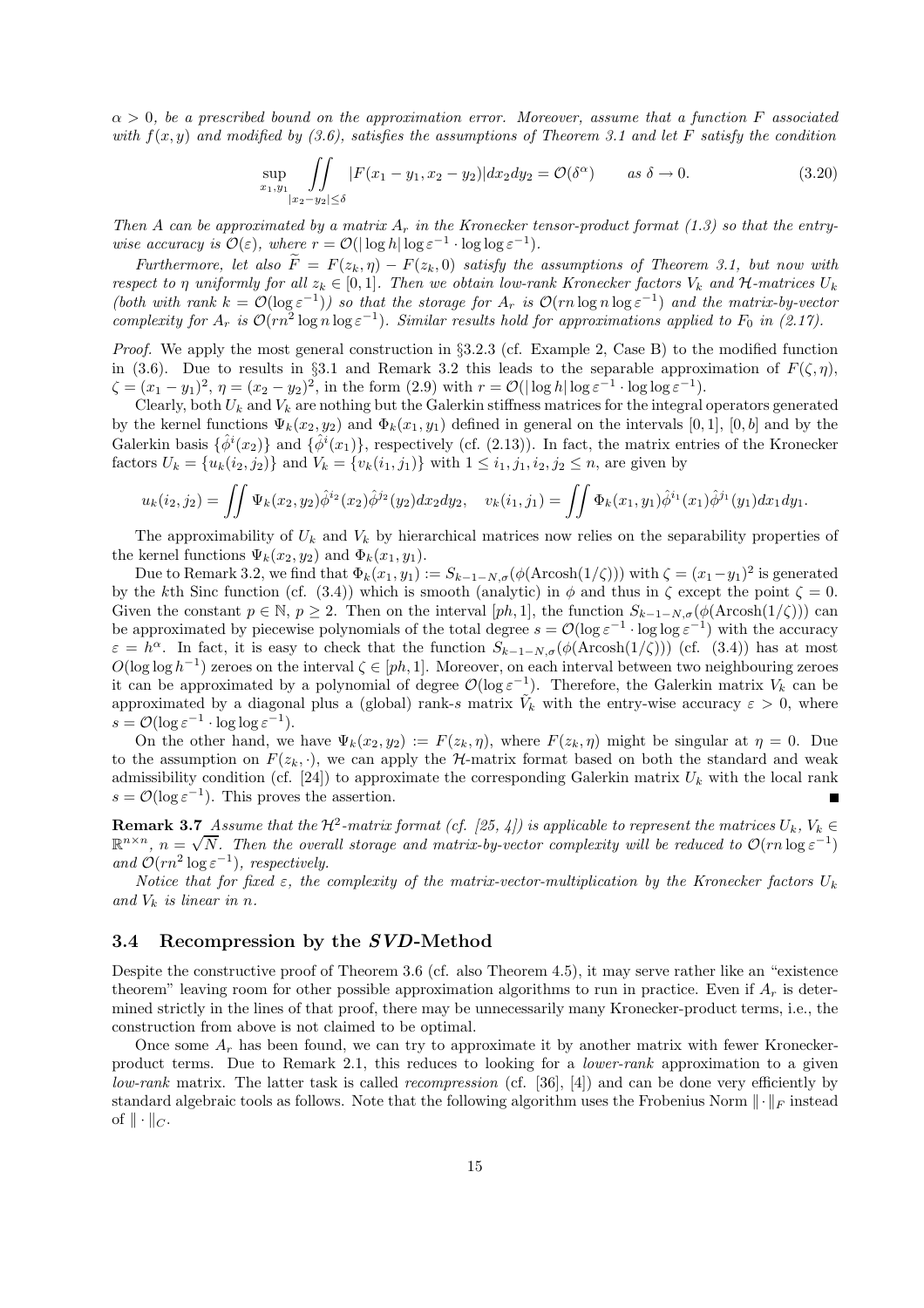**Algorithm 3.8** *Given*  $U, V \in \mathbb{C}^{n \times r}$  *and a prescribed recompression accuracy*  $\varepsilon > 0$ *, the aim is to find*  $\hat{U}, \hat{V} \in \mathbb{C}^{n \times \hat{r}}$  with  $\hat{r} \leq r$  and  $\|\hat{U}\hat{V}^{\top} - UV^{\top}\|_{F} \leq \varepsilon \|UV^{\top}\|_{F}$ .

*1. Compute the* QR *decomposition for* U *and* V *:*

$$
U = Q_U R_U, \quad V = Q_V R_V, \qquad Q_U, Q_V \in \mathbb{C}^{n \times r}, \quad R_U, R_V \in \mathbb{C}^{r \times r},
$$

*where*  $Q_U$ ,  $Q_V$  *have orthonormal columns and*  $R_U$ ,  $R_V$  *are upper triangular.* 

2. Compute the singular value decomposition for  $M = R_U R_V^{\dagger}$ :

$$
M = \mathbb{U}\left[\begin{array}{ccc} \sigma_1 & & \\ & \ddots & \\ & & \sigma_r \end{array}\right]\mathbb{V}^T,
$$

*where*  $\sigma_1 \geq \ldots \geq \sigma_r$  *are the singular values of* M *and*  $\mathbb{U}, \mathbb{V} \in \mathbb{C}^{r \times r}$  *are unitary matrices.* 

*3. Find the minimal*  $\hat{r}$  *such that* 

$$
\sqrt{\sigma_{\hat{r}+1}^2 + \ldots + \sigma_r^2} \leq \varepsilon \sqrt{\sigma_1^2 + \ldots + \sigma_r^2}.
$$

4. Denote by  $\mathbb{U}_{\hat{r}}$  and  $\mathbb{V}_{\hat{r}}$  the first  $\hat{r}$  columns in  $\mathbb{U}$  and  $\mathbb{V}$ , respectively, and set

$$
\hat{U} = Q_U \mathbb{U}_{\hat{r}} \begin{bmatrix} \sigma_1 & & \\ & \ddots & \\ & & \sigma_{\hat{r}} \end{bmatrix}, \qquad \hat{V} = Q_V \mathbb{V}_{\hat{r}}.
$$

After the recompression by Algorithm 3.8, the columns of  $\hat{U}$  and  $\hat{V}$  become approximations to the singular vectors of the original matrix (up to scaling in the case of  $\hat{U}$ ).

Our numerical experiments definitely point to the hierarchical structure of these matrices, strikingly, this is the  $H$ -matrix structure.

For example, take the Cartesian product of two identical uniform grids on  $[0, 1]$  with n nodes and consider the case

$$
a(i,j) = a(i_1, i_2; j_1, j_2) = F(\zeta_{i_1, j_1}, \eta_{i_2, j_2}), \quad i \leftrightarrow (i_1, i_2), \ j \leftrightarrow (j_1, j_2)
$$
\n(3.21)

with

$$
F(\zeta,\eta) = 1/\sqrt{\zeta^2 + \eta^2}.
$$

In this particular case,  $n = 256$  and  $N = n^2 = 65536$  is chosen. The recompression procedure (having started with  $r = 10$ ) yields  $\hat{r} = 9$  Kronecker-product terms with the relative approximation accuracy 7.7·10<sup>-4</sup> (in the Frobenius norm). The construction of the initial Kronecker tensor-product approximation was performed via the incomplete cross approximation procedure from [36] (cf. also [7]) and took 1.2 seconds (on a Pentium-1600 notebook), while the recompression by Algorithm 3.8 took 0.8 seconds.

Using the columns of  $\hat{U}$  and  $\hat{V}$ , we construct the Kronecker factors  $U_1,\ldots,U_{\hat{r}}$  and  $V_1,\ldots,V_{\hat{r}}$ . All these Kronecker factors manifest a similar structure. In particular, the  $U_1$  and  $V_1$  Kronecker factors (stemming from the singular vectors for the largest singular value) show a simple hierarchical structure (see Figure 3.3).

The rank of non-diagonal blocks in Figure 3.3 happens to be  $\leq 4$ ; the H-matrix storage is about 19% of the initial storage for the same Kronecker factor (which is quite satisfactory for a matrix of order  $n = 256$ ). The computation was performed by the algorithm from [34] (the construction applies an idea similar to those used in adaptive quadrature rules).

We conjecture that the  $H$ -matrix structure in the singular-vector Kronecker factors is not occasional. However, up to now the proof open. Maybe it needs a better insight into the properties of the singular functions of the operators related to our matrices.

It was already mentioned that the structure of  $\hat{A}$  is similar to that arising in the H-matrix technique via weak admissibility. The corresponding generalisation of adaptive cross approximation (cf. [24]) can be also applied to construct the initial Kronecker tensor-product approximation (see [24] for numerical examples for the case  $F(\zeta,\eta) = \log(\zeta + \eta)$ . Therefore, the same H-matrix structure can also directly (i.e., without recompression) arise for the hierarchical piecewise polynomial interpolation after modifications according to [24, Subsection 3.2.2] or for the Sinc-based method (see §3.1).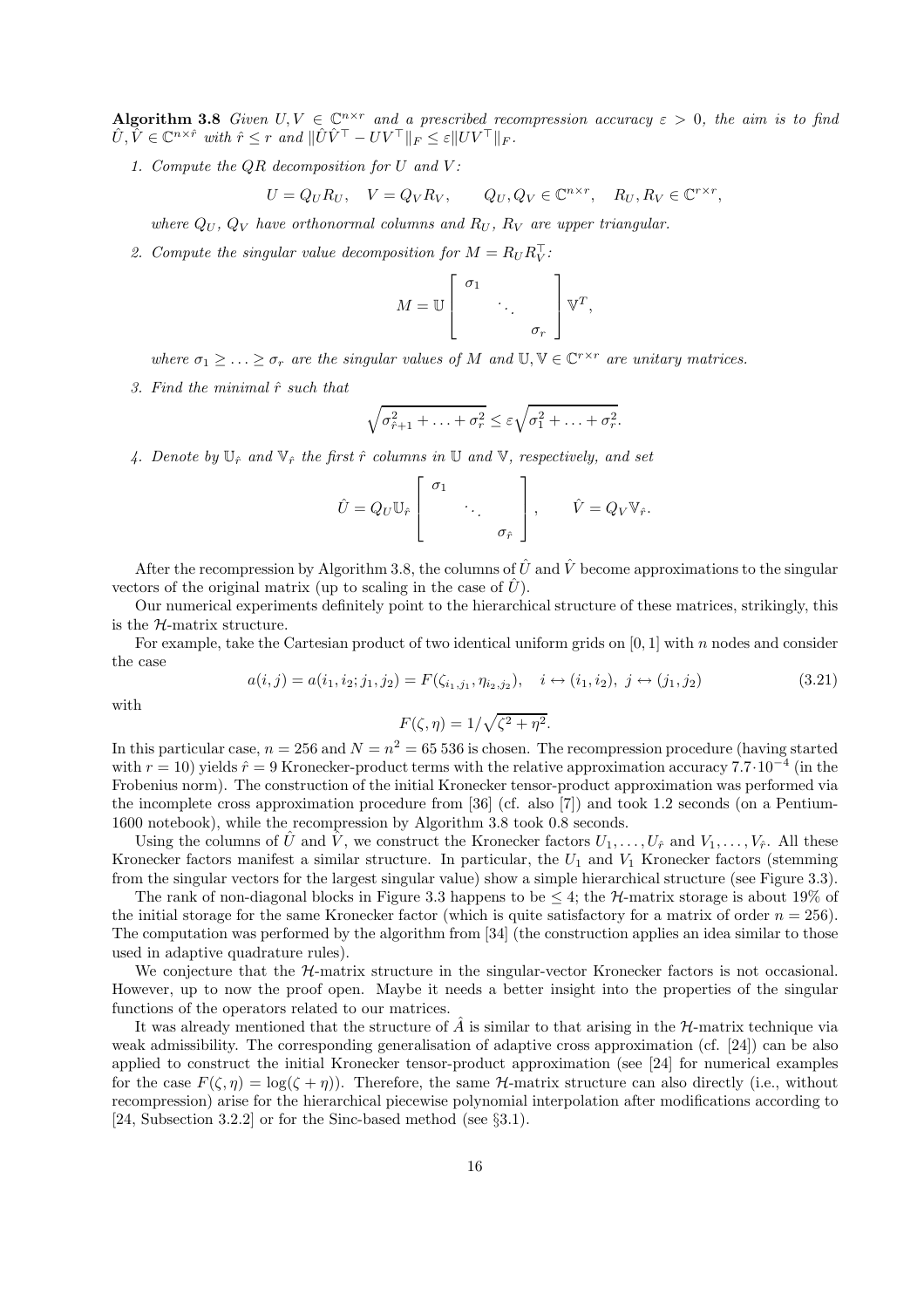

Figure 3.3: H-matrix structure of the singular-vector Kronecker factors.

## **4 Function Approximation by Piecewise Polynomial Expansions**

## **4.1 Approximation Error**

Now we start our analysis in the case of asymptotically smooth functions (resulting in Theorems 4.5 and 4.6). As it is found at the end of Section 2, the problem essentially reduces to the study of function approximations to F of low separation rank.

Consider first the function-value case  $(1.6)$  and assume shift-invariance  $(2.7)$ ,  $(2.8)$  with

$$
0 \le x_1, x_2, y_1, y_2 \le 1
$$

and, hence,

$$
-1 \le \zeta, \eta \le 1.
$$

Following [37], let us assume that  $F(\zeta,\eta)$  is *asymptotically smooth* in the sense that there exist constants  $g \in \mathbb{R}$  and  $c, t > 0$  such that

$$
\left| \frac{\partial^{p_1+p_2}}{(\partial \zeta)^{p_1} (\partial \eta)^{p_2}} F(\zeta, \eta) \right| \leq c \ t^{p_1+p_2} (p_1+p_2)! \ (\zeta^2+\eta^2)^{(g-p_1-p_2)/2}
$$
\n(4.1)

for any integers  $p_1, p_2 \geq p_0 \geq 0$  (with a given constant  $p_0$ ) and all  $(\zeta, \eta) \in [-1, 1]^2 \setminus \{(0, 0)\}$ . Note that F might be singular at the origin  $\zeta = \eta = 0$ , which is the midpoint of  $[-1, 1]^2$ .

Consider  $\Pi_{\delta} = [-1, 1]^2 \setminus (-\delta, \delta)^2$  for some  $\delta > 0$ . As proved in [37],  $\Pi_{\delta}$  can be represented as a union of disjoint rectangles  $D_{\nu}$ ,  $1 \leq \nu \leq \mu$  (the explicit description will follow):

$$
\Pi_{\delta} = \bigcup_{1 \le \nu \le \mu} D_{\nu},\tag{4.2}
$$

so that F has a uniform (piecewise) separable approximation on each  $D_{\nu}$ , i.e., there are separable approximations  $F_{\nu,p}$  on  $D_{\nu}$  containing p terms and leading to an uniform accuracy  $\mathcal{O}(\gamma^p)$  on  $D_{\nu}$  for some  $\gamma \in (0,1)$ . Extending the functions  $F_{\nu,p}$  by zero outside of  $D_{\nu}$ , we obtain  $\bar{F}_{\nu,p}$  defined on  $\Pi_{\delta}$ . The agglomerated sum  $\sum_{\mu} \bar{F}_{\nu,p}$  is a uniform separable approximation of F on the whole of  $\Pi_{\delta}$  with  $p\mu$  terms.

More precisely, the family of these rectangles has a hierarchical structure. First,  $\Pi_{\delta}$  is covered by inflating "rectangular rings" as follows:

$$
\Pi_{\delta} \subset \bigcup_{k} \mathcal{R}(a_k), \qquad \mathcal{R}(a_k) = \left[ -(s+1)a_k, (s+1)a_k \right]^2 \setminus (-sa_k, sa_k)^2,
$$

$$
a_k = \left( 1 + \frac{1}{s} \right)^k \frac{h}{s}, \quad k = 0, 1, \dots,
$$

where s is any fixed number such that  $s > t$  (t from (4.1)) and is used then to set  $\gamma := t/s$ . Second,  $\mathcal{R}(a_k)$ consists of the four rectangles

$$
[-(s+1)a_k, -sa_k] \times [(-(s+1)+\alpha)a_k, (-s+\alpha)a_k], \qquad \alpha = 0, 1, ..., 2s,
$$
  
\n
$$
[sa_k, (s+1)a_k] \times [(-(s+1)+\alpha)a_k, (-s+\alpha)a_k], \qquad \alpha = 0, 1, ..., 2s,
$$
  
\n
$$
[(-(s+1)+\beta)a_k, (-s+\beta)a_k] \times [-(s+1)a_k, -sa_k], \qquad \beta = 1, 2, ..., 2s-1,
$$
  
\n
$$
[(-(s+1)+\beta)a_k, (-s+\beta)a_k] \times [sa_k, (s+1)a_k], \qquad \beta = 1, 2, ..., 2s-1,
$$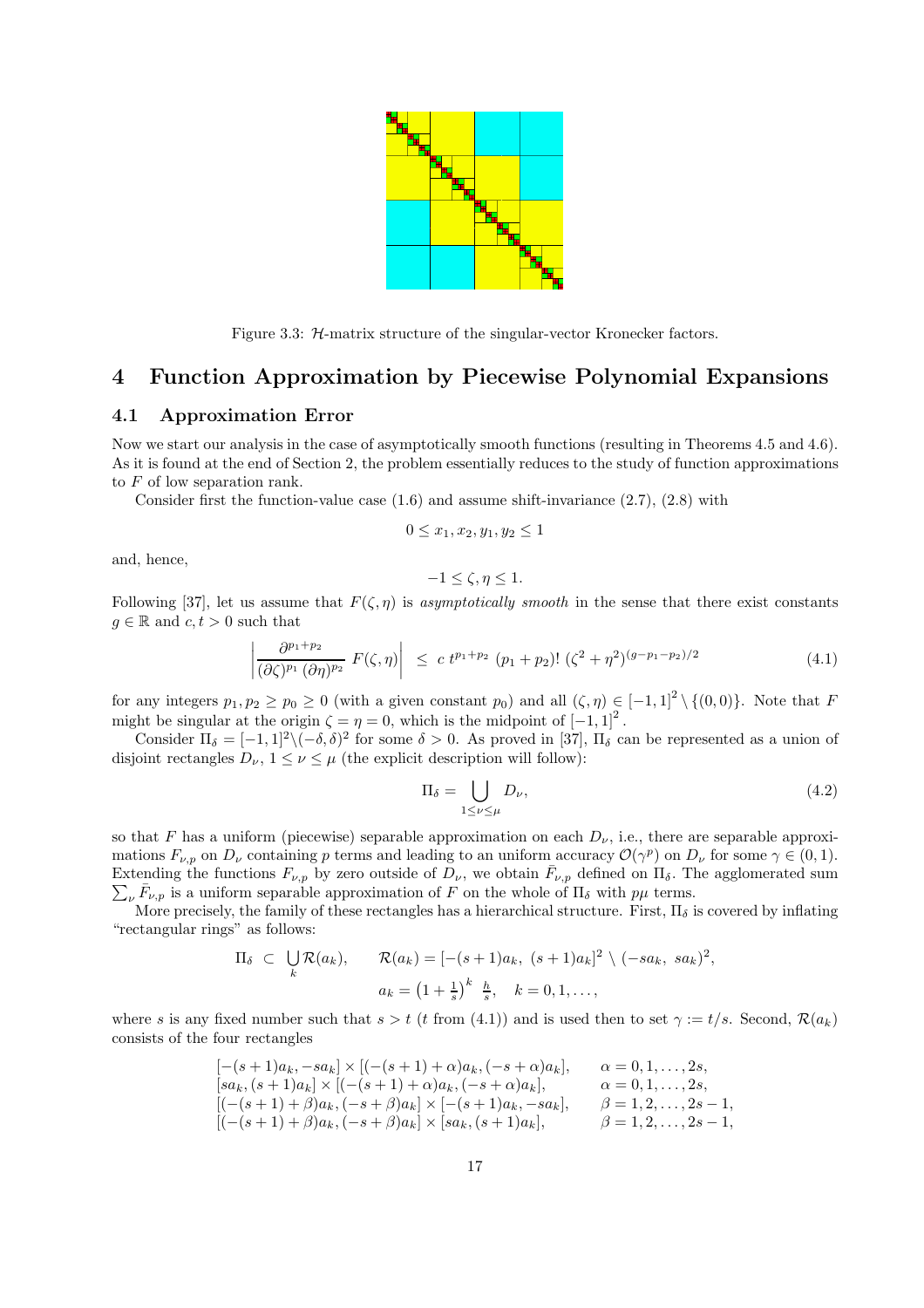and the  $D_{\nu}$  from (4.2) are all rectangles of this form (in some ordering) involved to cover  $\Pi_{\delta}$ . For later references, we abbreviate the boundary points of  $D_{\nu}$  by

$$
D_{\nu} = [\zeta_1^{\nu}, \zeta_2^{\nu}] \times [\eta_1^{\nu}, \eta_2^{\nu}]. \tag{4.3}
$$

As is readily seen,  $\mu = \mathcal{O}(\log \delta^{-1})$  with  $\delta$  from the definition of  $\Pi_{\delta}$ .

Consider any of the  $D_{\nu}$  with centre  $(\zeta_{\nu,0}, \eta_{\nu,0})$  and approximate  $F(\zeta,\nu)$  on  $D_{\nu}$  by the Taylor expansion

$$
F_{\nu,p}(\zeta,\eta) = \sum_{\ell=0}^{p-1} \frac{1}{\ell!} \left( (\zeta - \zeta_{\nu,0}) \frac{\partial}{\partial \xi_1} + (\eta - \eta_{\nu,0}) \frac{\partial}{\partial \xi_2} \right)^{\ell} F(\xi_1, \xi_2) \Big|_{\xi_1 = \zeta_{\nu,0}, \xi_2 = \eta_{\nu,0}}.
$$
(4.4)

Collecting the terms with equal monomials, we come up with  $p$  separable terms as follows:

$$
F_{\nu,p}(\zeta,\eta) = \sum_{\ell=0}^{p-1} c_{\nu,\ell} (\zeta - \zeta_{\nu,0})^{\ell} (\eta - \eta_{\nu,0})^{p-\ell}.
$$
\n(4.5)

Also, due to (4.1), we obtain the following error estimate (cf. [37]):

$$
|F(\zeta,\eta) - F_{\nu,p}(\zeta,\eta)| \le \text{const} \cdot \gamma^p \left(\zeta^2 + \eta^2\right)^{g/2} \qquad \text{for all } (\zeta,\eta) \in D_{\nu}. \tag{4.6}
$$

Let  $F_r(\zeta,\eta)$  be obtained by agglomeration of the  $F_{\nu,p}$  functions. If  $\varepsilon \sim \gamma^p$  and  $\delta \sim \varepsilon^\alpha$  for some  $\alpha > 0$ , then

$$
r = \mathcal{O}(\log^2 \varepsilon^{-1}), \quad \max_{\zeta, \eta \in \Pi_{\delta}} \left| \frac{F(\zeta, \eta) - F_r(\zeta, \eta)}{(\zeta^2 + \eta^2)^{g/2}} \right| = \mathcal{O}(\varepsilon). \tag{4.7}
$$

Now we apply the above function approximation results to build up the Kronecker tensor-product approximations of the function-value matrix (1.6). Given a grid  $x^i \in [0,1]^2$  of the form (2.10), set

$$
\zeta_{i_1 j_1} = x_1^{i_1} - x_1^{j_1}, \qquad \eta_{i_2 j_2} = x_2^{i_2} - x_2^{j_2}
$$
\n(4.8)

and suppose that (3.21) holds.

Denote by h the minimal step-size of the one-dimensional grids. Then, evidently,  $(\zeta_{i_1,j_1}, \eta_{i_2,j_2}) \in \Pi_h$ whenever  $i \neq j$ . Let  $A_r$  be defined by (2.5), (2.12). Then its main diagonal turns out to be zero. The diagonal entries  $a(i, i)$  of A form the diagonal matrix D. Hence, we arrive at the approximation  $A_{r,D} := D + A_r$  of the form  $(1.2)$ .

While D is the diagonal of A,  $\tilde{D} = \mathcal{P}(D)$  is a certain part of the rearranged matrix  $\tilde{A} = \mathcal{P}(A)$  (see Section 2). Note that  $\tilde{D}$  is not the diagonal of  $\tilde{A}$  as illustrated below for the case  $n = 3$ :

|       | $d_1$           |                                  |  |                                                                      |  |                                   |                                                                              | $d_1$ 0 0 0 $d_4$ 0 0 0 $d_7$       |  |                                     |  |  |  |
|-------|-----------------|----------------------------------|--|----------------------------------------------------------------------|--|-----------------------------------|------------------------------------------------------------------------------|-------------------------------------|--|-------------------------------------|--|--|--|
|       | $\overline{0}$  |                                  |  | $d_2$ 0 0 0 0 0 0 0                                                  |  | $\overline{0}$                    |                                                                              |                                     |  | $0 \t0 \t0 \t0 \t0 \t0 \t0 \t0 \t0$ |  |  |  |
|       | $\overline{0}$  |                                  |  | $\begin{array}{ccccccc} 0 & d_3 & 0 & 0 & 0 & 0 & 0 \end{array}$     |  | $\overline{0}$                    |                                                                              |                                     |  | $0 \t0 \t0 \t0 \t0 \t0 \t0 \t0 \t0$ |  |  |  |
|       |                 |                                  |  | 0 0 $d_4$ 0 0 0 0 0                                                  |  |                                   |                                                                              |                                     |  | $0 \t0 \t0 \t0 \t0 \t0 \t0 \t0 \t0$ |  |  |  |
| $D =$ | $\overline{0}$  | $\overline{0}$                   |  |                                                                      |  |                                   | $0 \mid 0 \quad d_5 \quad 0 \mid 0 \quad 0 \quad 0 \mid, \ \mathcal{P}(D) =$ |                                     |  | $d_2$ 0 0 0 $d_5$ 0 0 0 $d_8$       |  |  |  |
|       | $\vert 0 \vert$ | $\begin{array}{c} 0 \end{array}$ |  | $0 \quad 0 \quad 0 \quad d_6 \quad 0 \quad 0$                        |  | $\overline{0}$                    |                                                                              |                                     |  | $0 \t0 \t0 \t0 \t0 \t0 \t0 \t0 \t0$ |  |  |  |
|       |                 | $\begin{array}{c} 0 \end{array}$ |  | $0 \quad 0 \quad 0 \quad 0 \quad d_7 \quad 0 \quad 0$                |  |                                   |                                                                              |                                     |  | $0 \t0 \t0 \t0 \t0 \t0 \t0 \t0$     |  |  |  |
|       | $\theta$        |                                  |  | $\begin{array}{ccccccc} 0 & 0 & 0 & 0 & 0 & 0 & 0 & d_8 \end{array}$ |  | $\hspace{0.1em} 0 \hspace{0.1em}$ |                                                                              | $0 \t0 \t0 \t0 \t0 \t0 \t0 \t0 \t0$ |  |                                     |  |  |  |
|       |                 |                                  |  | $0 \quad 0 \quad 0 \quad 0 \quad 0 \quad 0 \quad 0$                  |  | $d_9$                             |                                                                              |                                     |  | $d_3$ 0 0 0 $d_6$ 0 0 0 $d_9$       |  |  |  |

Under the present assumptions, D is a scalar matrix (i.e., a multiple of the identity). Hence,  $\mathcal{P}(D)$  is of rank 1 and D is exactly the Kronecker product of two  $n \times n$  matrices adding a  $(r + 1)$ st term to  $A_r$ . Thus, the format (1.2) is not needed, since  $A_{r,D} = D + A_r = A_{r+1}$ .

We may take  $\delta > h$ . This will lead to a band of zeros in the  $A_r$  and the format (1.2) with D being now a band-like matrix.

Quite the opposite, for the collocation and Galerkin cases, we may take a sufficiently small  $\delta$  (see last paragraph of Section 2). If  $\delta \sim \varepsilon^{\alpha}$  for some  $\alpha > 0$  (and hence not extremely small) we are eventually led to the conclusion that  $r = \mathcal{O}(\log^2 \varepsilon^{-1}).$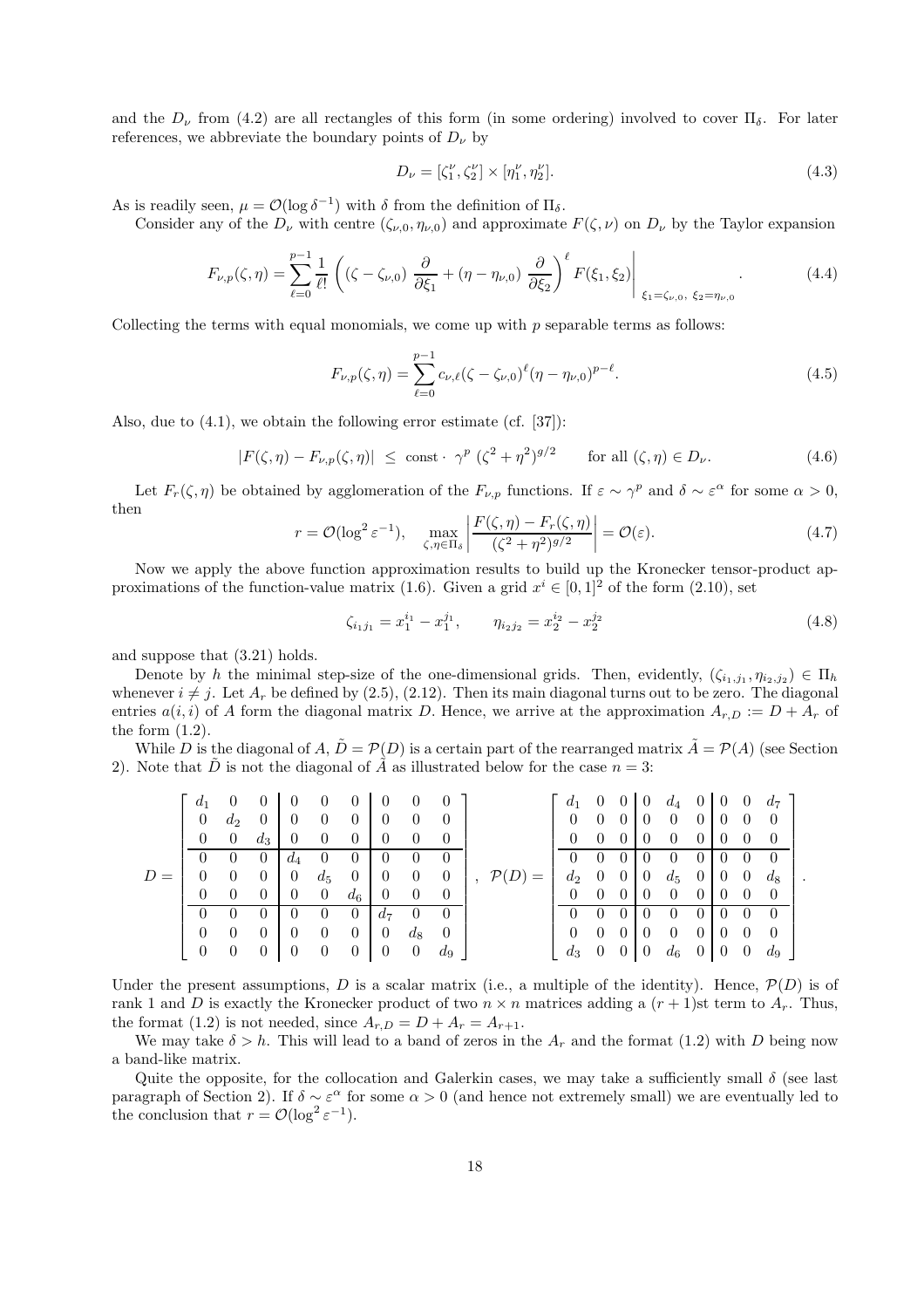## **4.2 Kronecker Factors in the Case of Piecewise Polynomial Approximation**

In the previous section, we have already built a bridge from function approximations (of low separation rank) to matrix approximations (of low Kronecker rank) assuming the function-value case (1.6) and the grid condition (2.10). Now we are in the position to analyse the structure of the corresponding Kronecker factors.

Consider definition (3.21). Then the Taylor-based construction of Section 4 yields Kronecker factors  $U_k$ and  $V_k$  that are associated with the rectangles  $D_{\nu}$ , except for possibly one pair allied with the main diagonal. More precisely, p pairs  $U_k$ ,  $V_k$  are related to one  $D_{\nu}$ . Let  $U_{k+\ell}$ ,  $V_{k+\ell}$ ,  $0 \leq \ell \leq p-1$ , be the factors associated with a fixed  $\nu$ . Due to (4.5), neglecting the coefficients  $c_{\nu,\ell}$ , we obtain

$$
u_{k+\ell}(i_2, j_2) = (x_2^{i_2} - x_2^{j_2} - \eta_{\nu,0})^{p-\ell}, \qquad \eta_1^{\nu} \le x_2^{i_2} - x_2^{j_2} \le \eta_2^{\nu}, \qquad 1 \le i_2, j_2 \le n, \nv_{k+\ell}(i_1, j_1) = (x_1^{i_1} - x_1^{j_1} - \zeta_{\nu,0})^{\ell}, \qquad \zeta_1^{\nu} \le x_1^{i_1} - x_1^{j_1} \le \zeta_2^{\nu}, \qquad 1 \le i_1, j_1 \le n, \qquad (4.9)
$$

where the values on the left side hold only for indices satisfying the inequality restrictions; otherwise,  $u_{k+\ell}(i_2, j_2) = v_{k+\ell}(i_1, j_1) = 0.$ 

There are two important observations on the matrices  $U_{k+\ell}$  and  $V_{k+\ell}$ . First, due to the imposed limitations on the indices, we recognise a band structure (in the case of uniform grids) or a more general pattern which we call a *profile* pattern (see the definition below). (We remark that the band width or the number of entries inside the profile pattern will not be important for us, the only essential property is the shape of the pattern.) Second, if there were no limitations on the indices, the  $U_{k+\ell}$  and  $V_{k+\ell}$  would be low-rank matrices, of rank  $p - \ell + 1$  and  $\ell + 1$ , respectively. The combination of the profile-pattern and low-rank properties can be defined rigorously as follows.

**Definition 4.1** *Let*  $G = [g_{\alpha\beta}]_{1\leq \alpha,\beta\leq n}$  *be an*  $n \times n$ *-matrix, and assume that there are indices* 

$$
\tau_1 \leq \tau_2 \leq \ldots \leq \tau_n, \qquad \tau_1' \leq \tau_2' \leq \ldots \leq \tau_n', \qquad \tau_1 \leq \tau_1', \ldots, \tau_n \leq \tau_n', \tag{4.10}
$$

 $such that g_{\alpha\beta} = 0$  whenever  $\beta \notin [\tau_\alpha, \tau'_\alpha]$ . Furthermore, assume that there is a matrix  $\tilde{G}$  with rank  $\tilde{G} \leq p$  and *coinciding with* G at all entries  $(\alpha, \beta)$  *subject to*  $\beta \in [\tau_\alpha, \tau'_\alpha]$ . Then G is said to be a profile-rank-p matrix *or - in the case of*  $p \ll n$  *- a profile-low-rank matrix.* 

The  $\tau_{\alpha}, \tau'_{\alpha}$  indices describe the "support" (i.e., the non-zero part) of G, while the (usually dense) matrix  $\tilde{G}$ can be viewed as extension satisfying the rank restriction. Vice versa, G can be considered as the restriction of some rank-p matrix G to the support defined by (4.10). As discussed above, the extensions  $U_{k+\ell}$ ,  $V_{k+\ell}$  of the matrices  $U_{k+\ell}$ ,  $V_{k+\ell}$  from (4.9) are defined by the left side in (4.9) for all indices.

Clearly, a profile-rank-p matrix is completely determined by the  $\tau_{\alpha}, \tau_{\alpha}'$  indices and the vectors  $u_k, v_k$  of a rank-p decomposition

$$
\tilde{G} = \sum_{k=1}^p u_k v_k^{\top}, \quad u_k, v_k \in \mathbb{C}^n,
$$

of  $\tilde{G}$ . Thus, the storage reduces to  $\mathcal{O}(pn)$  (instead of  $n^2$  for a dense  $n \times n$  matrix).

Remarkably, the same reduction can be achieved for the matrix-by-vector complexity if the following algorithm is applied. Here, the components of  $u_k$  and  $v_k$  are denoted by  $u_{\alpha,k}$  and  $v_{\beta,k}$ , respectively.

**Algorithm 4.2** *Given*  $x = [x_{\beta}]_{1 \leq \beta \leq n}$ , *compute*  $y = [y_{\alpha}]_{1 \leq \alpha \leq n} := Gx$  *as follows:* 

*1. Compute*

$$
s_{1,k} = \sum_{\beta=\tau_1}^{\tau_1'} v_{\beta,k} x_{\beta} \quad \text{for all } 1 \le k \le p.
$$

2. For  $\alpha = 2, \ldots, n$  *compute* 

$$
s_{\alpha,k} = s_{\alpha-1,k} + \sum_{\beta=\tau'_{\alpha-1}+1}^{\tau'_{\alpha}} v_{\beta,k} x_{\beta} - \sum_{\beta=\tau_{\alpha-1}}^{\tau_{\alpha}-1} v_{\beta,k} x_{\beta} \quad \text{for all } 1 \leq k \leq p.
$$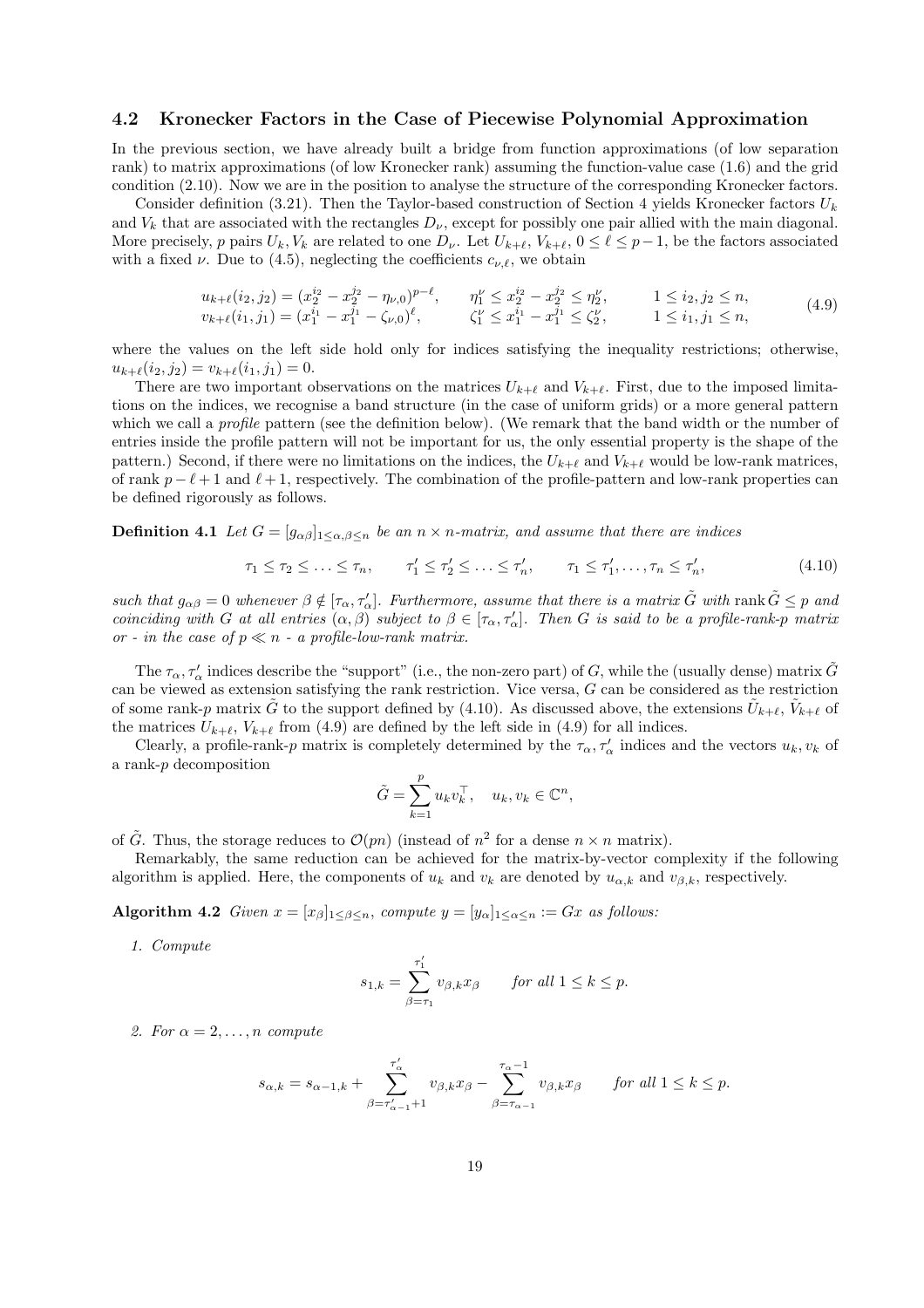*3. For*  $\alpha = 1, \ldots, n$  *compute* 

$$
y_{\alpha} = \sum_{k=1}^{p} u_{\alpha,k} s_{\alpha,k}
$$
 for all  $1 \le k \le p$ .

It is easy to see that the number of arithmetic operations in Algorithm 4.2 does not exceed

$$
2p\left(n+\tau_1'-\tau+1+\sum_{\alpha=2}^n(\tau_{\alpha}'-\tau_{\alpha-1}')+\sum_{\alpha=2}^n(\tau_{\alpha}-\tau_{\alpha-1})\right) = \mathcal{O}(pn).
$$

**Proposition 4.3** Let  $A_r$  be a matrix of order  $N = n^2$  of the form (1.3) and its Kronecker factors be *profile-rank-*p *matrices of order* n*. Then, using the Kronecker tensor-product format and exploiting the band-low-rank structure of the factors, the storage for*  $A_r$  *is*  $\mathcal{O}(rp\sqrt{N})$  *and the matrix-by-vector complexity is*  $\mathcal{O}(rpN)$ .

For the proof, it will suffice to recall the general scheme delivering  $y = (U \times V)x$ . Using (2.2)-(2.4), we write

$$
a(i, j) = a(i_1, i_2; j_1, j_2) = u(i_2, j_2)v(i_1, j_1),
$$
  

$$
y(i) = y(i_1, i_2), \quad x(j) = x(j_1, j_2), \quad i \leftrightarrow (i_1, i_2), \quad j \leftrightarrow (j_1, j_2),
$$

for the components of  $A, U, V$  and  $x, y$ . Then,

$$
y(i_1, i_2) = \sum_{j_1=1}^{n} \sum_{j_2=1}^{n} u(i_2, j_2) v(i_1, j_1) x(j_1, j_2).
$$
 (4.11)

This can be accomplished by the following steps.

**Algorithm 4.4** *Given*  $U, V \in \mathbb{C}^{n \times n}$  *and*  $x \in \mathbb{C}^{N}$ *,*  $N = n^{2}$ *, the aim is to determine*  $y = (U \times V)x$ *. For the start, consider* x *as an*  $n \times n$  *matrix*  $X = [x(j_1, j_2)].$ 

- *1. Compute*  $Z = [z(i_1, i_2)] = VX$ .
- 2. Compute  $W = [w(i_2, i_1)] = UZ^{\dagger}$ .
- *3. Set*  $Y = [y(i_1, i_2)] = W^{\perp}$ .

*The target vector* y *comes up free as the vectorised form of* Y *.*

Thus, the multiplication of one Kronecker-product matrix by a vector reduces to two standard matrixmatrix products and two transpositions. The corresponding complexity is dominated by the costs to compute  $V X$  and  $U Z^{\perp}$ .

Since the multiplication of two matrices can be reduced to the matrix-vector multiplication of the first matrix by the columns of the second, the profile-low-rank structure in  $U$  and  $V$  can be used straightforwardly.

Altogether, what we have found in the analysis of approximate matrix structures under the Taylor-based approach can be summarised in the following theorem.

**Theorem 4.5** Let A be a matrix of order  $N = n^2$  defined by (3.21) with an arbitrary asymptotically *smooth function* F *and any grid of the form (2.10), (2.11) with the minimal step-size* h *of the involved one-dimensional grids. Let*  $\varepsilon = h^{\alpha}, \alpha > 0$ , be a prescribed bound on the approximation error.

*Then* A can be approximated by a matrix  $A_r$  in the Kronecker tensor-product format (1.3) with the profile*low-rank Kronecker factors so that*  $r = \mathcal{O}(\log^2 \varepsilon^{-1})$  *and the entrywise accuracy is*  $\mathcal{O}(\varepsilon)$ *, while the storage for*  $A_r$  *is*  $\mathcal{O}(rn \log^3 \varepsilon^{-1})$  *and the matrix-by-vector complexity for*  $A_r$  *is*  $\mathcal{O}(rn^2 \log^3 \varepsilon^{-1})$ *.* 

Note that the proposed new format definitely outperforms the format of  $m$ -term Kronecker products (related to multi-way algorithms from [28]) by a factor of order  $N^{1/m}$  (see Introduction) both concerning storage and matrix-by-vector complexity.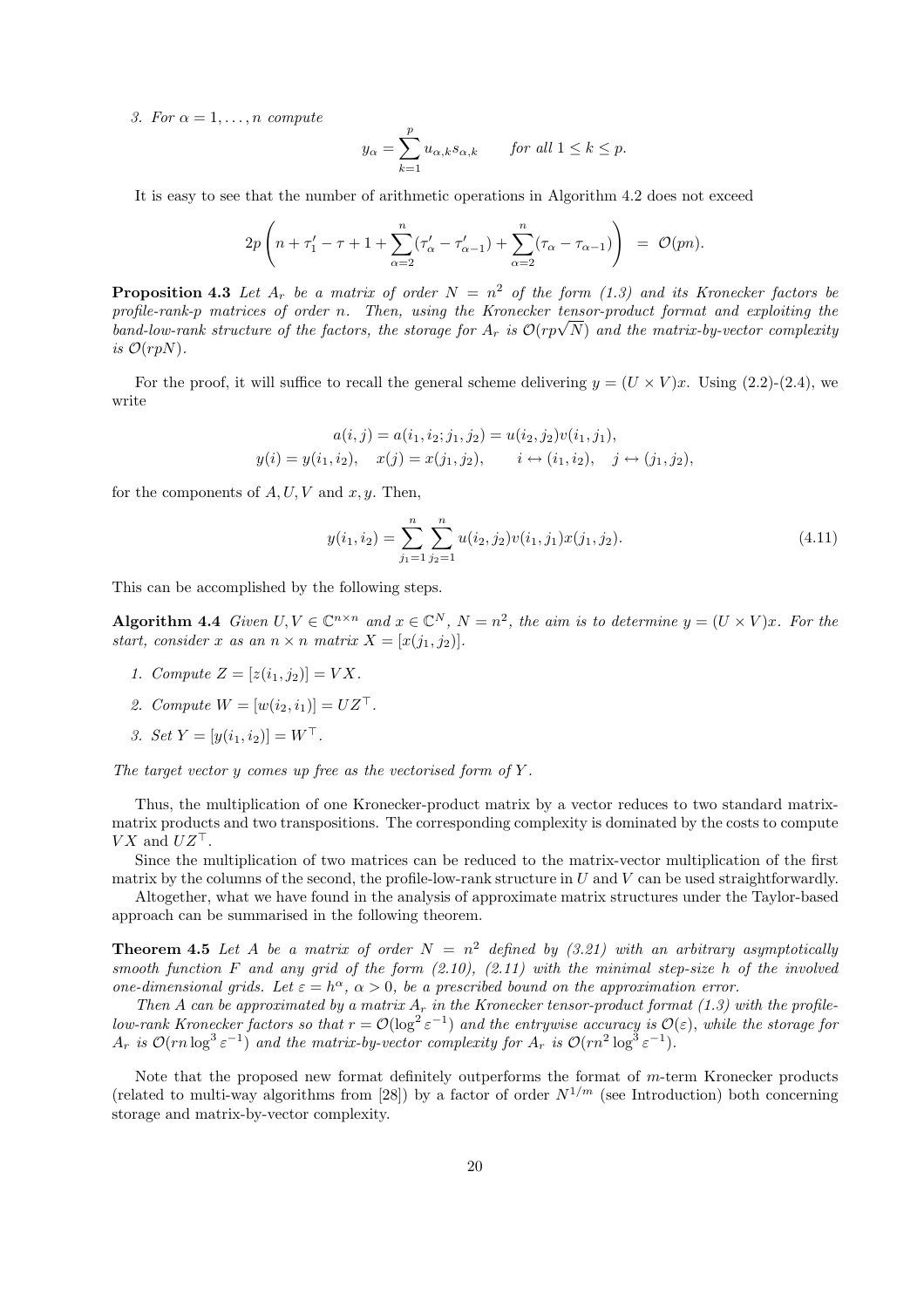It seems pertinent to remark that the profile-low-rank format can be viewed as a particular case of the  $H$ -format with the blocks refined actually towards some "profile lines" in the matrix. In this case, the hierarchical structure of blocks arises due to a certain piecewise smoothness of the function generating the entries. Note that a similar case was considered in [34] (the paper presents the concept of "mosaic rank" and a purely algebraic proof for a piecewise constant structure of an  $n \times n$  matrix to result in an  $\mathcal{O}(n \log n)$ storage and the same matrix-by-vector complexity).

Similar theorems can be obtained as well for the collocation and Galerkin cases.

**Theorem 4.6** Let A be a matrix of order  $N = n^2$  defined by (1.5) or (1.4) with a shift-invariant f expressed *by (2.7) through an arbitrary asymptotically smooth function* F*. Assume that the test functions are of the tensor-product form (2.13), where the uni-variate test functions are ordered according to (2.16). In the collocation case, the grid is assumed to satisfy (2.10) and (2.11). Assume that there exists*  $\alpha > 0$  *such that (3.20) holds. Then* A *can be approximated by a matrix* A<sup>r</sup> *in the Kronecker tensor-product format (1.3) with profile-low-rank Kronecker factors so that*  $r = \mathcal{O}(\log^2 \varepsilon^{-1})$  *and the entrywise accuracy is*  $\mathcal{O}(\varepsilon)$ *, while the storage for*  $A_r$  *is*  $\mathcal{O}(rn \log^3 \varepsilon^{-1})$  *and the matrix-by-vector complexity for*  $A_r$  *is*  $\mathcal{O}(rn^2 \log^3 \varepsilon^{-1})$ *.* 

*Proof.* Choose  $\delta$  so that  $\varepsilon = \delta^{\alpha}$ . Due to (3.20), the integration over the regions intersecting with  $|x_1-x_2| \leq \delta$ or  $|y_1 - y_2| \le \delta$  contributes to the entries (1.5) or (1.4) and their approximations (2.14) or (2.15) by an order of  $\mathcal{O}(\varepsilon)$ . Thus, we obtain the same  $\mathcal{O}(\log^2 \varepsilon^{-1})$  bound on r. Note that the domain  $(-\delta, \delta)^2$  close to the singularity is excluded from the set  $\Pi_{\delta}$ , where the separable approximations are determined with accuracy  $\mathcal{O}(\varepsilon)$ .  $\blacksquare$ 

## **5 Approximation of Non-Shift-Invariant Kernels**

The hierarchical Kronecker tensor-product approximation is not restricted to the class of shift-invariant kernel functions. Below we extend our approach to polar and spherical coordinates, where the distance function  $|x-y|$  is no longer shift-invariant.

#### **5.1 Approximation in Polar Coordinates**

Consider the 2D volume potential  $f(x, y) := \log |x - y|$  in polar coordinates  $x = (\rho_x, \theta_x), y = (\rho_y, \theta_y) \in \mathbb{R}^2$ , where  $x_1 = \rho_x \cos \theta_x$ ,  $x_2 = \rho_x \sin \theta_x$ ,  $y_1 = \rho_y \cos \theta_y$ ,  $y_2 = \rho_y \sin \theta_y$ . Using the representation

$$
|x - y| = \sqrt{(\rho_x - \rho_y)^2 + 4\rho_x \rho_y \sin^2 \frac{1}{2} (\theta_x - \theta_y)},
$$
\n(5.1)

we rewrite the kernel function in the form

$$
\log|x - y| = \frac{1}{2} \log \rho_x \rho_y + \frac{1}{2} \log \left( \frac{(\rho_x - \rho_y)^2}{\rho_x \rho_y} + 4 \sin^2 \frac{\theta_x - \theta_y}{2} \right).
$$

Since the first term in the right-hand side is already separable, we concentrate on the second term which we name again by  $F$ :

$$
F(\zeta, \eta) := \log \left( \frac{(\rho_x - \rho_y)^2}{\rho_x \rho_y} + 4 \sin^2 \frac{\theta_x - \theta_y}{2} \right), \qquad \eta = \frac{|\rho_x - \rho_y|}{\sqrt{\rho_x \rho_y}}, \quad \zeta = 2 |\sin \frac{\theta_x - \theta_y}{2}|.
$$

Using the variables  $\zeta$ ,  $\eta$ , there holds

$$
F(\zeta, \eta) := \log (\zeta^2 + \eta^2), \qquad (\zeta, \eta) \in [0, 2] \times [0, \infty).
$$

Again introducing the function

$$
F_0(\zeta, \eta) = \zeta^{\alpha_0}(F(\zeta, \eta) - F(b, \eta)) \quad \text{with } 0 < \alpha_0 < 1,
$$

we apply the Sinc approximation with respect to  $\zeta$  as in Example 1 (cf. §3.2.1) and obtain

$$
F_{0,r}(\zeta,\eta) = \sum_{k=1}^{r} \Phi_{0k}(\zeta) \Psi_{0k}(\eta), \qquad r = N+1,
$$
\n(5.2)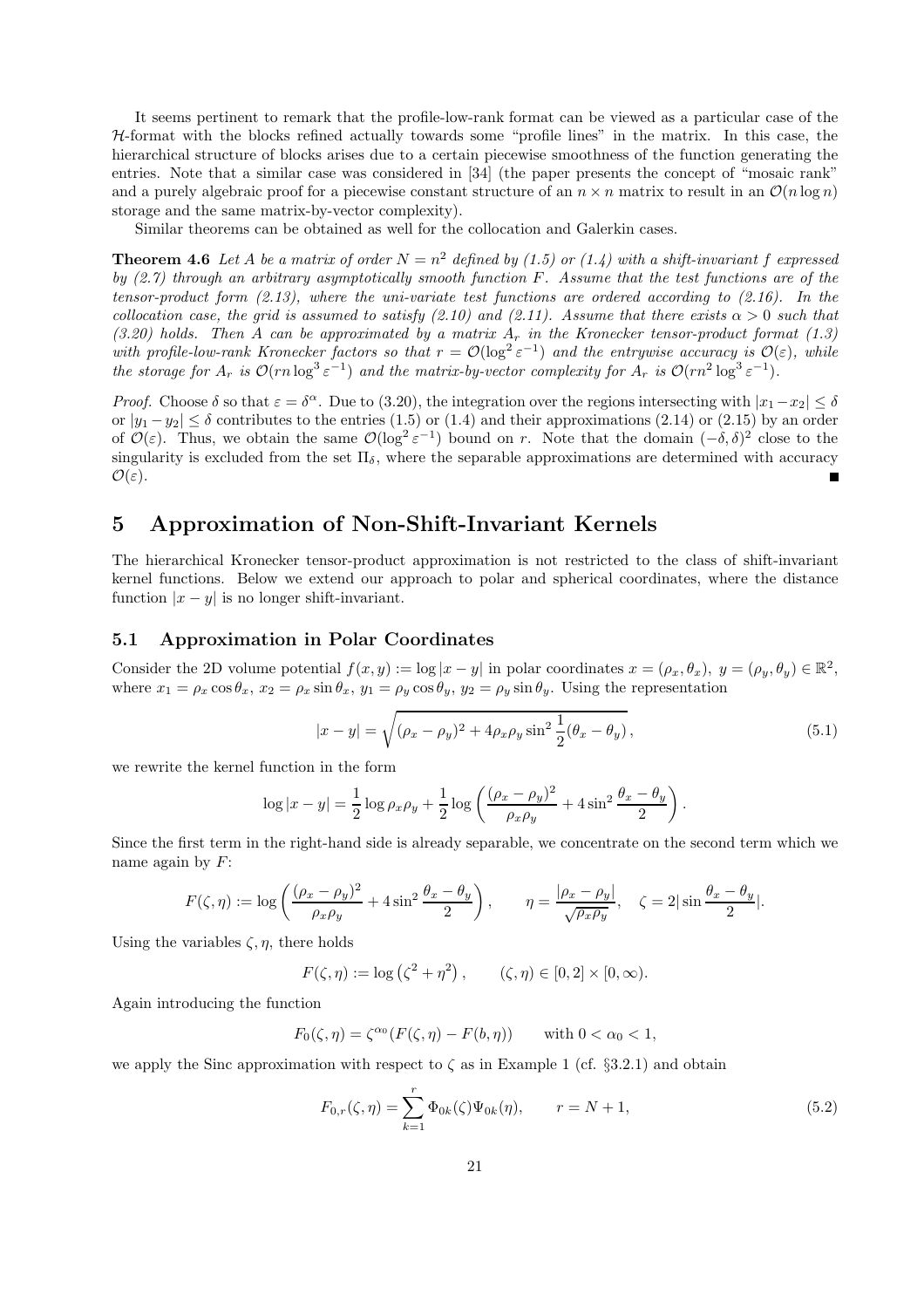with  $\Phi_{0k}$ ,  $\Psi_{0k}$  defined by (3.5). The analysis of a separable approximation

$$
F_r = \zeta^{-\alpha_0} F_{0,r} + F(b, \eta)
$$

with  $F_{0,r}$  in (5.2) (which generates the Kronecker tensor-product approximation of the corresponding Galerkin stiffness matrix) is almost the same as in Example 1. However, there are two issues requiring special considerations:

- more careful analysis of the Kronecker factors since now the function  $F(\zeta_k, \eta)$ ,  $\eta \in [0, \infty)$ , may have singularities not only on the manifold  $\rho_x - \rho_y = 0$ , but also at  $\rho_x = 0$  and  $\rho_y = 0$ ;
- the unbounded domain of F with respect to  $\eta$  so that  $|F(\cdot, \eta)| \to \infty$  as  $\eta \to \infty$ .

The first item will be discussed in §5.4. Concerning the second item, we note that there holds

$$
|F(\zeta, \eta) - F(b, \eta)| \le C < \infty
$$

uniformly in  $(\zeta,\eta) \in [0,b] \times [0,\infty)$ . Therefore, the constant C in (3.5) is uniformly bounded and we arrive essentially at the same approximation result for  $F_r$  as in Example 1.

#### **5.2 Approximation on Surfaces**

Consider the single layer potential  $f(x, y) := |x - y|^{-1}$ ,  $x, y \in \Gamma$ , where  $\Gamma$  is a rotational surface in  $\mathbb{R}^3$ generated by a Hölder continuous function  $h(\rho)$ ,  $\rho \in [0,b]$ , with  $h(0) = h(b) = 0$ . In this case we have  $x = (\rho_x, h(\rho_x), \theta_x), y = (\rho_y, h(\rho_y), \theta_y) \in \mathbb{R}^3$ , such that

$$
|x - y| = \sqrt{(h(\rho_x) - h(\rho_y))^2 + (\rho_x - \rho_y)^2 + 4h(\rho_x)h(\rho_y)\sin^2\frac{1}{2}(\theta_x - \theta_y)}.
$$
\n(5.3)

First, we represent the target kernel function in the form

$$
|x - y|^{-1} = \frac{1}{\sqrt{h(\rho_x)h(\rho_y)}} \frac{1}{\sqrt{\frac{(h(\rho_x) - h(\rho_y))^2 + (\rho_x - \rho_y)^2}{h(\rho_x)h(\rho_y)}} + 4\sin^2\frac{1}{2}(\theta_x - \theta_y)}
$$
(5.4)

and then consider the modified function  $F$  corresponding to the second factor in the right-hand side above

$$
F(\zeta, \eta) := \frac{1}{\sqrt{\zeta^2 + \eta^2}}, \quad \zeta^2 := 4\sin^2\frac{\theta_x - \theta_y}{2}, \quad \eta^2 := \frac{(h(\rho_x) - h(\rho_y))^2 + (\rho_x - \rho_y)^2}{h(\rho_x)h(\rho_y)}
$$
(5.5)

in the domain  $(\zeta,\eta) \in \Omega := [0,2] \times [0,\infty)$ .

In the case of piecewise linear basis functions in  $\theta$ , the further construction will be similar to that in Example 2 except the two issues already mentioned in Section 5.1. Thus we obtain a separable approximation  $F_r$  to  $F$ .

Besides one has to take into account that the corresponding error  $||A - A_r||_C$  includes the integration over a surface with the weight function  $(h(\rho_x)h(\rho_y))^{1/2}$  since  $dxdy = h(\rho_x)h(\rho_y)d\theta_x d\rho_x d\theta_y d\rho_y$ . Finally, we have

$$
||A - A_r||_C \le \max_{i_1, i_2, j_1, j_2} \iiint \sqrt{h(\rho_x)h(\rho_y)} \left| (F - F_r) \hat{\phi}^{i_1}(\theta_x) \hat{\phi}^{i_2}(\theta_y) \hat{\phi}^{j_1}(\rho_x) \hat{\phi}^{j_2}(\rho_y) \right| d\theta_x d\rho_x d\theta_y d\rho_y \quad (5.6)
$$
  

$$
\le \varepsilon \max_{i_1, i_2, j_1, j_2} \iiint \sqrt{h(\rho_x)h(\rho_y)} \left| \frac{\left(\hat{\phi}^{i_1}(\theta_x)\right) \hat{\phi}^{i_2}(\theta_y) \hat{\phi}^{j_1}(\rho_x) \hat{\phi}^{j_2}(\rho_y)}{|\theta_x - \theta_y|^{\alpha_0}} \right| d\theta_x d\rho_x d\theta_y d\rho_y
$$

with  $\alpha_0 < 1$ .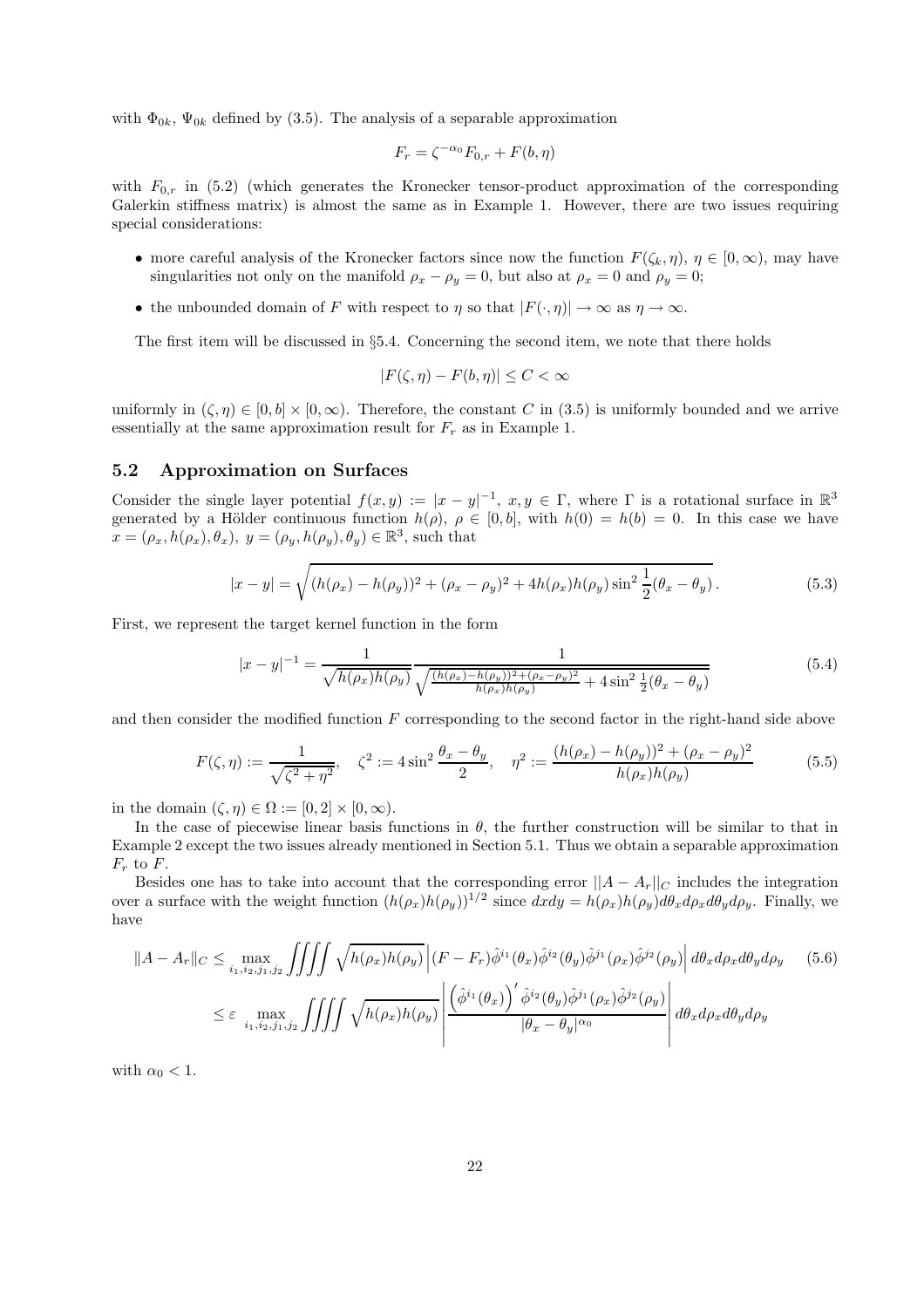## **5.3 Separable Change of Variables**

There is the following general observation allowing to get rid of the shift-invariance requirement of f. As previously, let

$$
f(x_1, x_2, y_1, y_2) = F(\zeta, \eta), \tag{5.7}
$$

but now suppose that

$$
\zeta(x_1, y_1, x_2, y_2) = \sum_{l=1}^{r_1} S_l^1(x_1, y_1) S_l^2(x_2, y_2),
$$
  
\n
$$
\eta(x_1, y_1, x_2, y_2) = \sum_{l=1}^{r_2} T_l^1(x_1, y_1) T_l^2(x_2, y_2).
$$
\n(5.8)

Assume that all functions involved are bounded. Hence, if  $0 \leq x_1, x_2, y_1, y_2 \leq 1$ , then  $\zeta$  and  $\eta$  belong to a finite interval, say,  $[a, b]$ .

Let  $F$  be an arbitrary, asymptotically smooth function. Then, by the Taylor-based constructions of Section 4, we approximate F on  $[a, b]^2 \setminus [-\delta, \delta]^2$  for some small  $\delta$  by  $F_r$ , where  $F_r$  is the sum of r terms, each being a polynomial in  $\zeta$  times a polynomial in  $\eta$ . Substituting  $\zeta$  and  $\eta$  by their expressions (5.8) and using the polynomial representation of  $F_r$ , we obtain separable approximations with the same estimate on r as we have had in the shift-invariant case. Due to Remark 2.1 and 2.2, we arrive at approximations  $A_r$  of A with the Kronecker rank r.

For a further analysis of the structure of the Kronecker factors, we need some additional assumptions. Let us also require that

$$
S_l^1(x_1, y_1) = S^{1x}(x_1) S_l^{1y}(y_1), \t S_l^2(x_2, y_2) = S^{2x}(x_2) S_l^{2y}(y_2), T_l^1(x_1, y_1) = T^{1x}(x_1) T_l^{1y}(y_1), \t T_l^2(x_2, y_2) = T^{2x}(x_2) T_l^{2y}(y_2).
$$
(5.9)

Substituting (5.9) into the polynomials of the separable expansion of  $F_r$ , we discover that the Kronecker factors are restrictions of low-rank matrices to a certain non-zero pattern (the rank depends on r and also on  $r_1$  and  $r_2$ ).

This general observation helps, for instance, when we work in the *polar coordinates*. In this case we set

$$
x_1 = \rho_x \cos \theta_x, \qquad x_2 = \rho_x \sin \theta_x, \n y_1 = \rho_y \cos \theta_y, \qquad y_2 = \rho_y \sin \theta_y,
$$
\n(5.10)

and then obtain

$$
\zeta(\rho_x, \rho_y, \theta_x, \theta_y) = x_1 - y_1 = \rho_x \cos \theta_x - \rho_y \cos \theta_y, \n\eta(\rho_x, \rho_y, \theta_x, \theta_y) = x_2 - y_2 = \rho_x \sin \theta_x - \rho_y \sin \theta_y.
$$
\n(5.11)

Obviously, we enjoy (5.8) and (5.9) simultaneously. Consequently, the hierarchical (piecewise low-rank) Kronecker tensor-product approximations are taken for granted in the polar coordinates under the same assumptions on the grids and test functions as were considered earlier in the Cartesian coordinates.

#### **5.4 Kronecker Factors in the Case of Non-Shift-Invariant Functions**

In the non-shift-invariant case (cf. §5), the analysis of structures and complexities of the Kronecker factors can be slightly different from those in the shift-invariant case because of the following issues:

- (i) The function  $\Psi_k(\eta)$  (related to  $F(\zeta_k, \eta), \eta \in [0, \infty)$ ) may have singularities not only on the manifold  $\rho_x - \rho_y = 0$ , but also at  $\rho_x = 0$  and  $\rho_y = 0$  (see §§5.1-5.2);
- (ii) usually, we have an unbounded domain of F with respect to  $\eta$ ,  $(\zeta, \eta) \in [0, b] \times [0, \infty)$ ;
- (iii) the error bound  $||A A_r||_C$  may include an integration with a singular weight function in  $\rho_x$ ,  $\rho_y$  (cf.  $(5.6)$ :
- (iv) the lack of Toeplitz or circulant structure even for uniform meshes.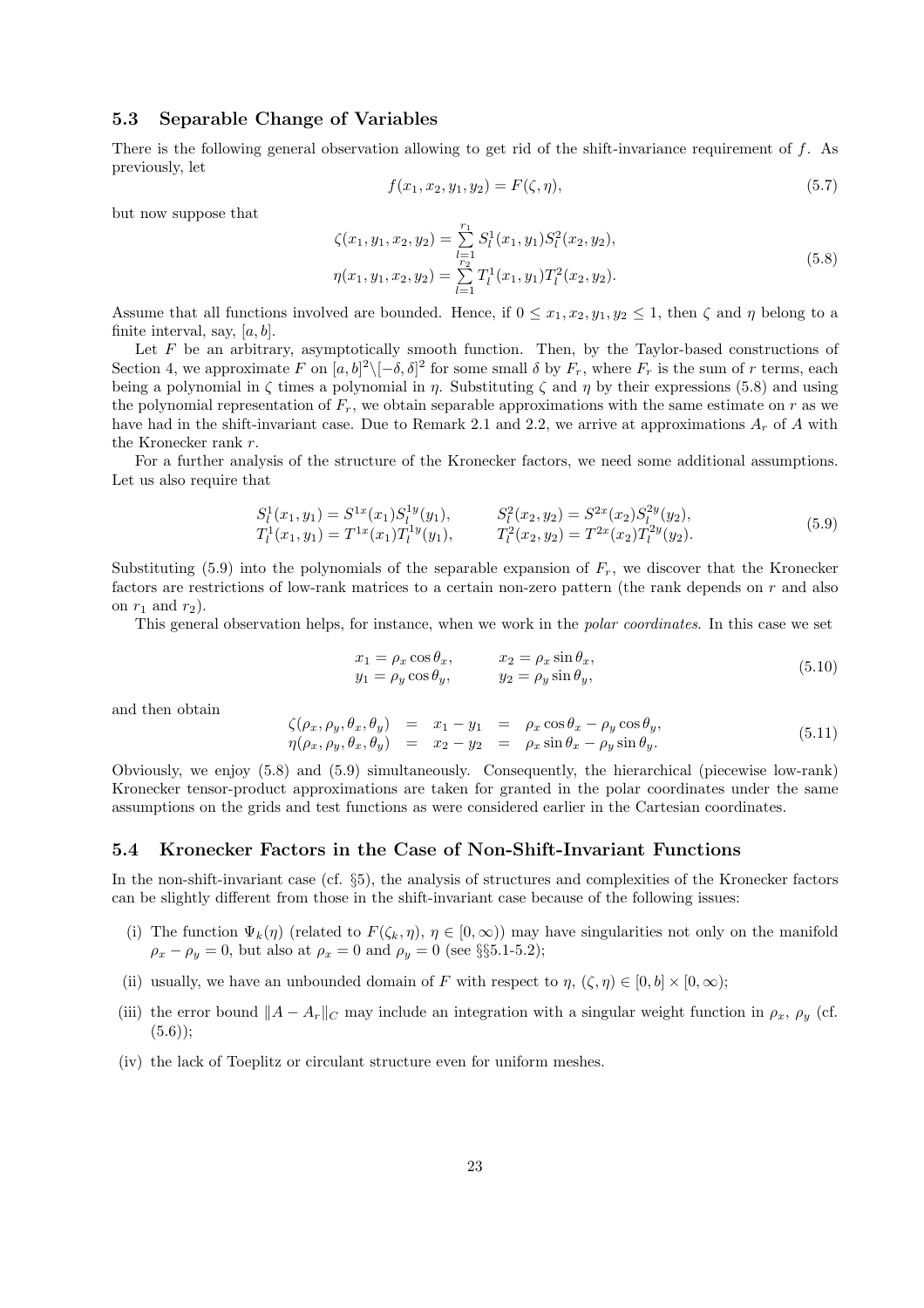First, consider the case of §5.1. Using the representation

$$
F(z_k, \eta) = \log ((\rho_x - \rho_y)^2 + \rho_x \rho_y z_k) - \log (\rho_x \rho_y)
$$

with  $\eta = \eta(\rho_x, \rho_y)$  according to (5.5), we see that the second term is already separable, while the first one is unbounded only at the diagonal  $\rho_x = \rho_y$ . (If  $\rho_x = \rho_y$ , the term  $\log(\rho_x \rho_y z_k)$  tends to infinity as  $z_k \to 0$ ). Therefore the standard H-matrix structure provides a good approximation to  $U_k$ . Again, all matrices  $V_k$ allow a global low-rank approximation. Concerning item (ii), we have already mentioned that the "shifted" function  $F(\zeta, \eta) - F(b, \eta)$  remains regular as  $\eta \to \infty$ .

Topic (iii) arises within the error estimate (5.6). Since all singularities in (5.6) are absolutely integrable, the corresponding integral has the bound  $\mathcal{O}(h^4)$  as in the shift-invariant case. Furthermore, we use the representation

$$
F(z_k, \eta) = \frac{\sqrt{h(\rho_x)h(\rho_y)}}{\sqrt{(h(\rho_x) - h(\rho_y))^2 + (\rho_x - \rho_y)^2 + h(\rho_x)h(\rho_y)z_k}},
$$

where the numerator is already a separable function but the denominator leads to singularities only at  $\rho_x = \rho_y \in \{0, b\}$ , while F becomes unbounded if  $\rho_x = \rho_y$  and  $z_k \to 0$ .

Altogether, we obtain the same structure of the Kronecker factors as in the shift-invariant case. Finally, we remark that the lack of Toeplitz/circulant structures in the variables  $\rho_x$ ,  $\rho_y$  is irrelevant for our approach.

## **6 Conclusion and Conjectures**

The main result of this paper is Theorem 3.6 (cf. also Theorems 4.5, 4.6). The first one assumes that the function used in the generation of the matrices admits some analytical properties with certain behaviour at the singularity point in the origin while the second and third ones assume asymptotical smoothness of this function. Theorem 3.6 covers all typical singularity functions in the method of integral equations (however, we do not prove that asymptotically smooth functions are included in the set of analytic functions under consideration). In particular, Theorem 3.6 establishes existence of the Kronecker tensor-product approximations (with Kronecker rank  $r = \log n \log \varepsilon^{-1} \cdot \log \log \varepsilon^{-1}$ ) which allows the H-matrix structure in the Kronecker factors, with an  $\mathcal{O}(n \log^2 n \log \varepsilon^{-1})$  storage and  $\mathcal{O}(n^2 \log^2 n \log \varepsilon^{-1})$  matrix-by-vector complexity up to the factor  $\log \log \epsilon^{-1}$ .

The "existence theorems" in this paper are proved constructively by the following two methods:

- (a) global Sinc approximations (Theorem 3.6)
- (b) hierarchical piecewise polynomial approximations (Theorems 4.5, 4.6).

However, a practically useful option can be an algebraic method as discussed in Section 3.4, with the recompression procedure reducing the Kronecker rank of a preliminary Kronecker tensor-product approximation obtained by any available method (say, mentioned in topics (a), (b) above).

We conjecture that after the recompression the Kronecker factors are well-approximated by  $H$ -matrices. It is confirmed by numerical experiments, but the proof would need a better insight into the properties of the singular vectors of the involved matrices and related operators.

Several conjectures and lines for future research are raised in Section 2.2. The following questions will be addressed in the forthcoming papers:

- The existence of approximate, specially structured vectors in practical problems (leading to a sublinear matrix-by-vector complexity). The possibility to keep the special structure of the vectors in computational processes such as PCG or GMRES.
- The possibility of truncation of the Kronecker rank in matrix-by-matrix operations.
- Fast approximate algorithms for computation of the inverse matrices in the HKT format in the cases which are not covered by [12].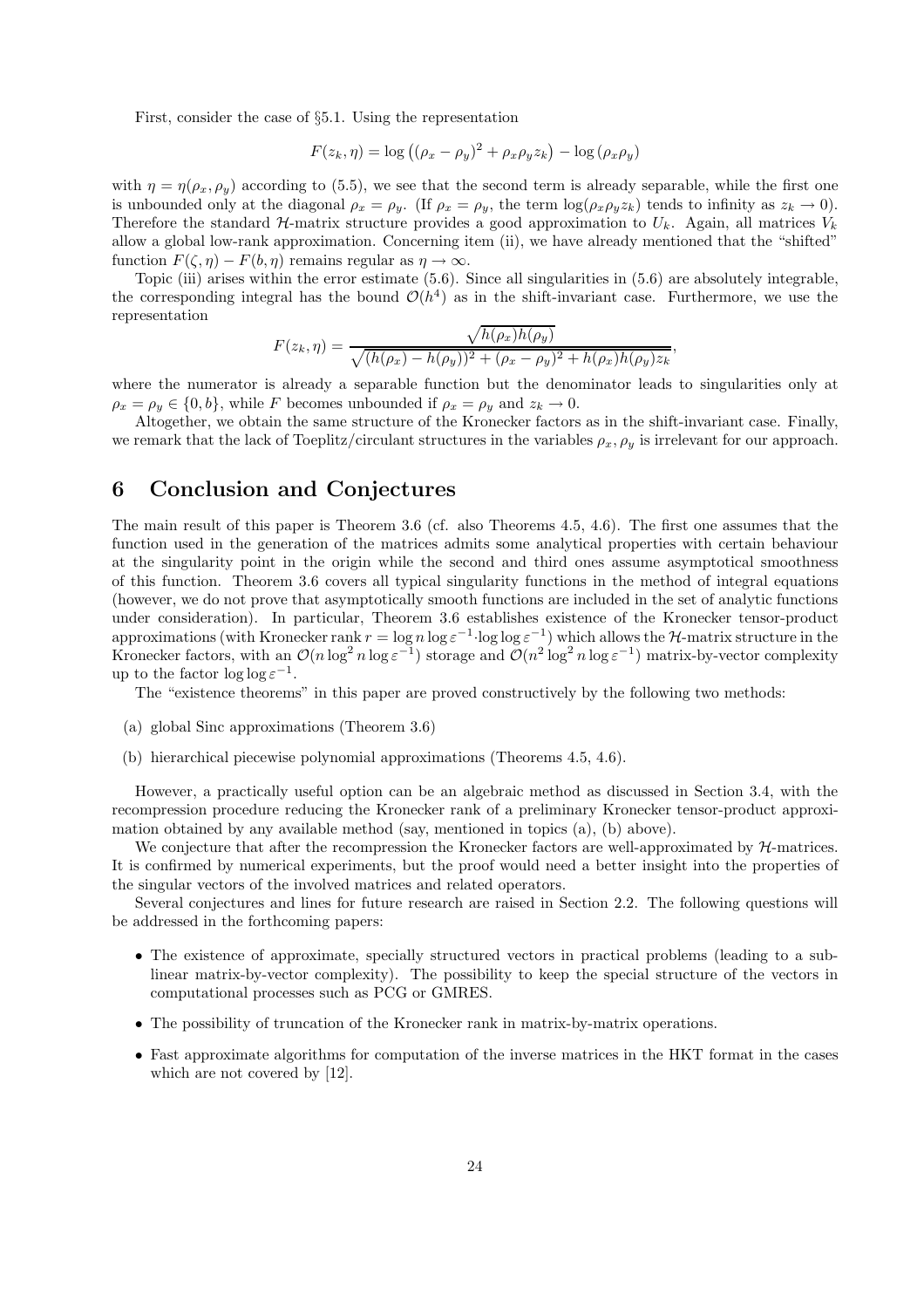We also believe that the HKT format may be useful in problems involving multiplications of integral operators and matrix resolvents (in particular, to represent general matrix-valued functions, cf. [3, 8, 9, 10]). It might also lead to new fast approximate algorithms for matrix transforms on irregular grids.

A challenging question pertains to the possibility of weakening our assumptions on the grids and test functions (see the discussion at the end of the Introduction). We envisage that the HKT format can be beneficially coupled with certain interpolation approaches.

Finally, we stress that our HKT approximations can be successfully applied in the case  $d > 2$  providing feasible operator calculus in higher dimensions (cf. [12], [16]).

## **References**

- [1] M. Bebendorf: Approximation of boundary element matrices, *Numer. Math.* **86** (2000), 565-589.
- [2] M. Bebendorf and W. Hackbusch. Existence of H-matrix approximants to the inverse FE-matrix of elliptic operators with  $L^{\infty}$ -coefficients. *Numer. Math.* **95** (2003) 1-28.
- [3] G. Beylkin, M. M. Mohlenkamp: Numerical operator calculus in higher dimensions, *Proc. Natl. Acad. Sci. USA* **99** (2002), 10246–10251.
- [4] S. Börm and W. Hackbusch: *Approximation of boundary element operators by adaptive*  $\mathcal{H}^2$ -matrices. Max-Planck-Institut für Mathematik, Leipzig, Preprint 5, 2003.
- [5] A. Brandt: Multilevel computations of integral transforms and particle interactions with oscillatory kernels. *Comput. Phys. Comm.* **65** (1991) 24–38.
- [6] L. De Lathauwer, B. De Moor, and J. Vandewalle: A multilinear singular value decomposition, *SIAM J. Matrix Anal. Appl.* **21** (2000), 1253–1278.
- [7] J. M. Ford and E. E. Tyrtyshnikov: Combining Kronecker product approximation with discrete wavelet transforms to solve dense, function-related systems, *SIAM J. Sci. Comp.*, Vol. 25, No. 3 (2003), 961-981.
- [8] I. P. Gavrilyuk, W. Hackbusch and B. N. Khoromskij:  $H$ -Matrix approximation for the operator exponential with applications. *Numer. Math*. **92** (2002), 83-111.
- [9] I. P. Gavrilyuk, W. Hackbusch and B. N. Khoromskij: H-Matrix approximation for elliptic solution operators in cylinder domains. *East-West J. of Numer. Math.* **9** (2001) 25-59.
- [10] I.P. Gavrilyuk, W. Hackbusch, and B.N. Khoromskij: *Data-sparse approximation to operator-valued functions of elliptic operators*. Math. Comp. **73** (2004), no. 247, 1297–1324.
- [11] I.P. Gavrilyuk, W. Hackbusch, and B.N. Khoromskij: *Data-sparse approximation to a hierarchy of operator-valued functions*. Preprint 20, Max-Planck-Institut für Mathematik in den Naturwissenschaften, Leipzig 2003; Math. Comp. 2004 (to appear).
- [12] I. P. Gavrilyuk, W. Hackbusch and B. N. Khoromskij: Tensor-Product Approximation to Elliptic and Parabolic Solution Operators in Higher Dimensions. Preprint 83, Max-Planck-Institut Mathematik in den Naturwissenschaften, Leipzig 2003 (Computing, to appear).
- [13] S. A. Goreinov, E. E. Tyrtyshnikov: The maximal-volume concept in approximation by low-rank matrices, *Contemporary Mathematics* **208** (2001), 47-51.
- [14] S. A. Goreinov, E. E. Tyrtyshnikov, A. Y. Yeremin: Matrix-free iteration solution strategies for large dense linear systems, *Numer. Linear Algebra Appl.* **4** (1996) 1–22.
- [15] S. A. Goreinov, E. E. Tyrtyshnikov, N. L. Zamarashkin: A theory of pseudo-skeleton approximations, *Linear Algebra Appl.* **261** (1997), 1–21.
- [16] L. Grasedyck: Existence and computation of a low Kronecker-rank approximant to the solution of a tensor system with tensor right-hand side. *Computing* **72** (2004), 247-265.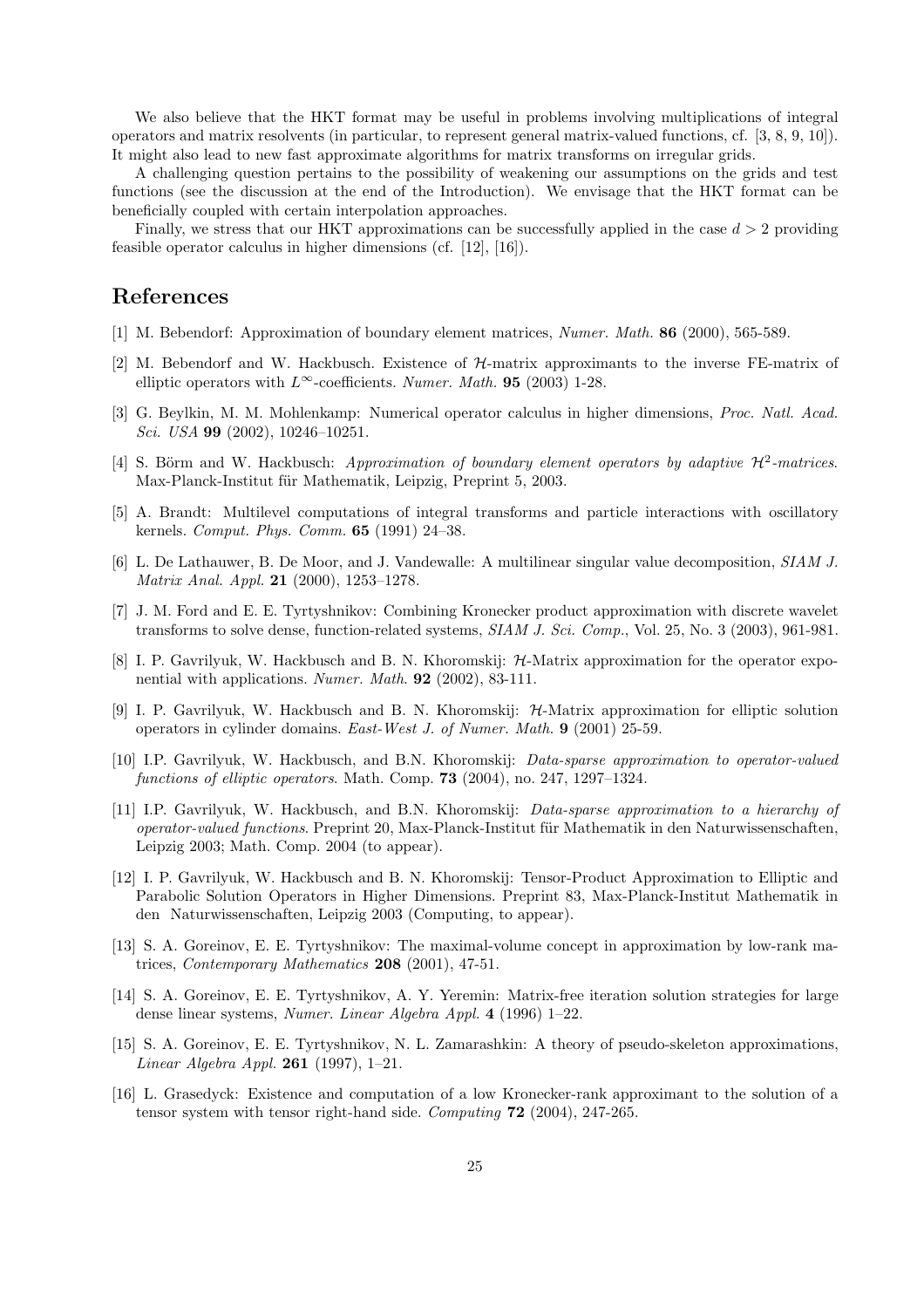- [17] L. Grasedyck and W. Hackbusch: Construction and arithmetics of H-matrices. *Computing* **70** (2003), 295-334.
- [18] W. Hackbusch: A sparse matrix arithmetic based on H-matrices. I. Introduction to H-matrices, *Computing* **62** (1999), 89–108.
- [19] W. Hackbusch, B. N. Khoromskij: A sparse H-matrix arithmetic. II. Application to multi-dimensional problems, *Computing* **64** (2000), 21–47.
- [20] W. Hackbusch and B. N. Khoromskij: A sparse H-matrix arithmetic: General complexity estimates. *J. Comp. Appl. Math.* **125** (2000) 479-501.
- [21] W. Hackbusch and B. N. Khoromskij. Towards H-matrix approximation of the linear complexity. *Operator Theory: Advances and Applications* **121**, Birkhäuser Verlag, 2001, 194-220.
- [22] W. Hackbusch and B. N. Khoromskij. H-Matrix approximation on graded meshes*. The Mathematics of Finite Elements and Applications X*, MAFELAP 1999, J.R. Whiteman (ed.), Elsevier, Amsterdam, Chapter 19, 307-316, 2000.
- [23] W. Hackbusch and B. N. Khoromskij: *Hierarchical Kronecker Tensr-Product Approximation to a Class of Nonlocal Operators in High Dimensions*. Preprint 16, Max-Planck-Institut für Mathematik, Leipzig, 2004 (Computing, to appear).
- [24] W. Hackbusch, B. N. Khoromskij and R. Kriemann: Hierarchical matrices based on a weak admissibility criterion. Preprint Max-Planck-Institut für Mathematik, Leipzig, Preprint 2, 2003 (Computing, to appear).
- [25] W. Hackbusch, B. N. Khoromskij and S. Sauter: On H2-matrices. In: *Lectures on Applied Mathematics* (H.-J. Bungartz, R. Hoppe, C. Zenger, eds.), Springer-Verlag, Berlin, 2000, 9-30.
- [26] W. Hackbusch, B.N. Khoromskij, and E. Tyrtyshnikov: *Hierarchical Kronecker tensor-product approximation*, Preprint 35, Max-Planck-Institut für Mathematik in den Naturwissenschaften, Leipzig, 2003.
- [27] W. Hackbusch and Z. P. Nowak: On the fast matrix multiplication in the boundary elements method by panel clustering, *Numer. Math.* **54** (1989) 463–491.
- [28] I. Ibraghimov: Application of 3-way decomposition for matrix compression, *Numer. Linear Algebra Appl.* **9** (2002), 551–565.
- [29] F. Keinert: Uniform approximation to  $|x|^\beta$  by Sinc functions, Journal of Approximation Theory, Vol. 66, 44-52 (1991).
- [30] M. V. Myagchilov, E. E. Tyrtyshnikov: A fast matrix-vector multiplier in discrete vortex method. *Russian Journal of Numerical Analysis and Mathematical Modelling* **7** (1992) 325–342.
- [31] V. Rokhlin: Rapid solution of integral equations of classical potential theory, *J. Comput. Physics* **60** (1985), 187–207.
- [32] F. Stenger: *Numerical methods based on Sinc and analytic functions.* Springer-Verlag, Heidelberg, 1993.
- [33] X. Sun, N. P. Pitsianis: A matrix version of the fast multipole method, *SIAM Review* **43** (2001), 289–300.
- [34] E. E. Tyrtyshnikov: Mosaic ranks and skeletons, in: *Numerical analysis and its applications* (L. Vulkov, J. Wasniewski, P. Yalamov, eds.). Lecture Notes in Computer Science **1196**, Springer-Verlag, 1996, 505– 516.
- [35] E. E. Tyrtyshnikov: Mosaic–skeleton approximations, *Calcolo* **33** (1996), 47–57.
- [36] E. E. Tyrtyshnikov: Incomplete cross approximation in the mosaic-skeleton method, *Computing* **64** (2000), 367–380.